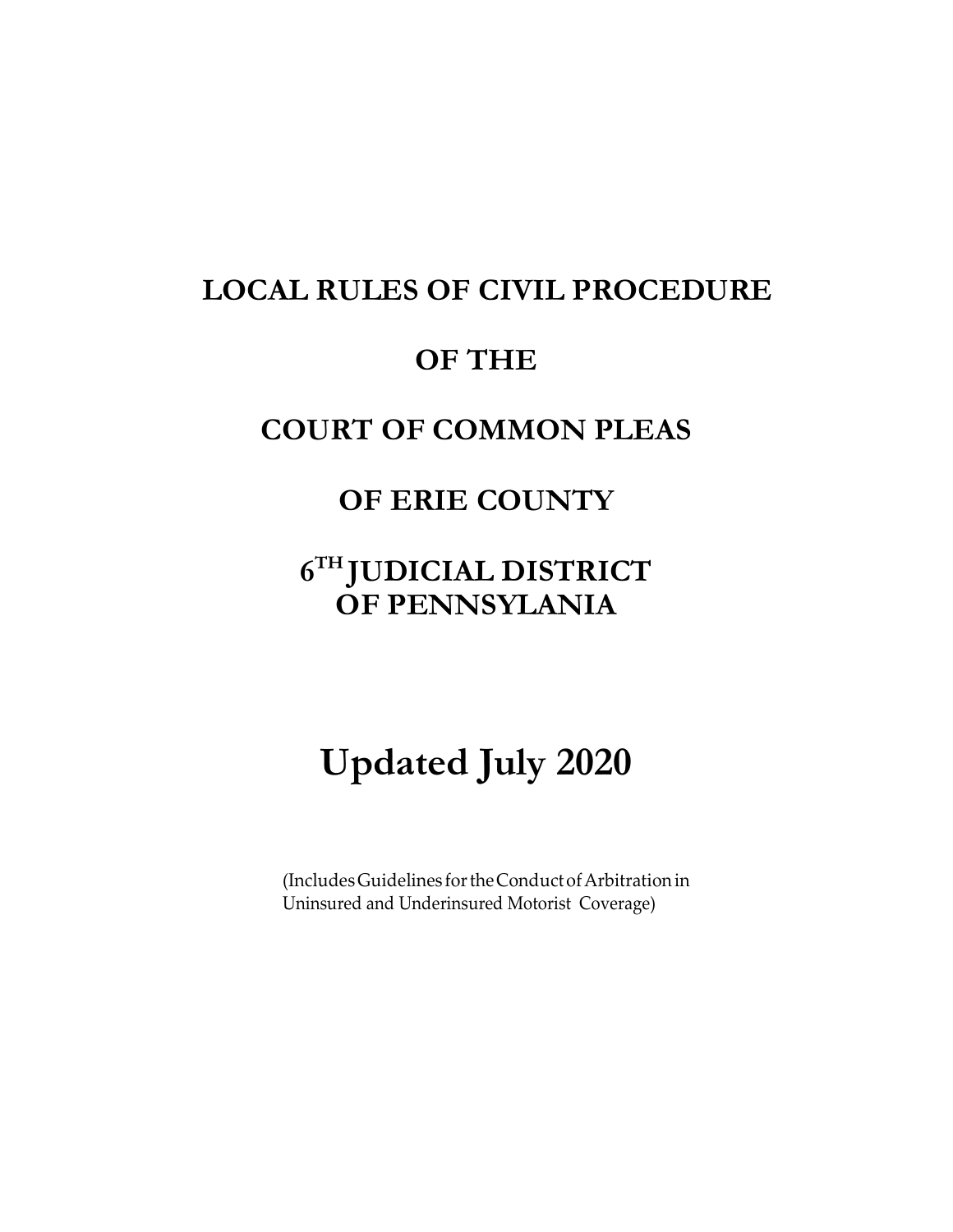# **TABLE OF CONTENTS**

# **Erie County Rules of Civil Procedure**

# **RULE NO. RULES OF CONSTRUCTION**

# 51.1 Title and Citation of Rules 106 Computation of Time

# **BUSINESS OF COURTS**

| 205.2(a)             | Pleadings and Other Legal Papers. Physical Characteristics. |  |  |
|----------------------|-------------------------------------------------------------|--|--|
| 205.2(b)             | Pleadings and Legal Papers. Cover Sheet.                    |  |  |
| 206.1(a)             | Petition. Definition.                                       |  |  |
| 206.4(c)             | Petition. Rule to Show Cause.                               |  |  |
| 208.2(c)             | Motions. Non-Dispositive. Statement of Authority.           |  |  |
| 208.2 <sub>(d)</sub> | Motions. Non-Dispositive. Certification of No Contest.      |  |  |
| 208.2(e)             | Motions. Discovery.                                         |  |  |
| 208.3(a)             | Motions. Non-Dispositive. Procedures                        |  |  |
| 208.3(b)             | Motions. Non-Dispositive. Responses                         |  |  |
| 210                  | Form and Content of Briefs                                  |  |  |
| 212.1                | <b>Pretrial Procedure</b>                                   |  |  |
| 212.2                | <b>Pretrial Statements</b>                                  |  |  |
| 212.3                | <b>Pretrial Conference</b>                                  |  |  |
| 212.4                | <b>Trial Lists and Continuances</b>                         |  |  |
| 216                  | <b>Re-Certification After Continuance</b>                   |  |  |
| 220.1                | Voir Dire                                                   |  |  |
| 221                  | Challenges                                                  |  |  |
| 225                  | Addressing the Jury                                         |  |  |
| 226                  | Points for Charge. Motion for Directed Verdict              |  |  |
| 227.3                | <b>Transcript of Testimony</b>                              |  |  |
| 236                  | Notice by Prothonotary of Entry of Judgment                 |  |  |
| 251                  | Alternate Dispute Resolution/Summary Jury Trial             |  |  |
| 252                  | Appeals in License Suspension Cases                         |  |  |
| 253                  | Petition for Change of Name                                 |  |  |

#### **COURT MATTERS**

| 302 | <b>Trial Division Judicial Assignment</b> |
|-----|-------------------------------------------|
|-----|-------------------------------------------|

- 303 Motion Court and Other Motions and Petitions-Civil
- 304 Family Law/Orphans' Division Motion Court
- 305 Duties of the Prothonotary
- 306 Terms of Court
- 311 Procedure in Statutory Appeals
- 312 Fair Trial. Free Press.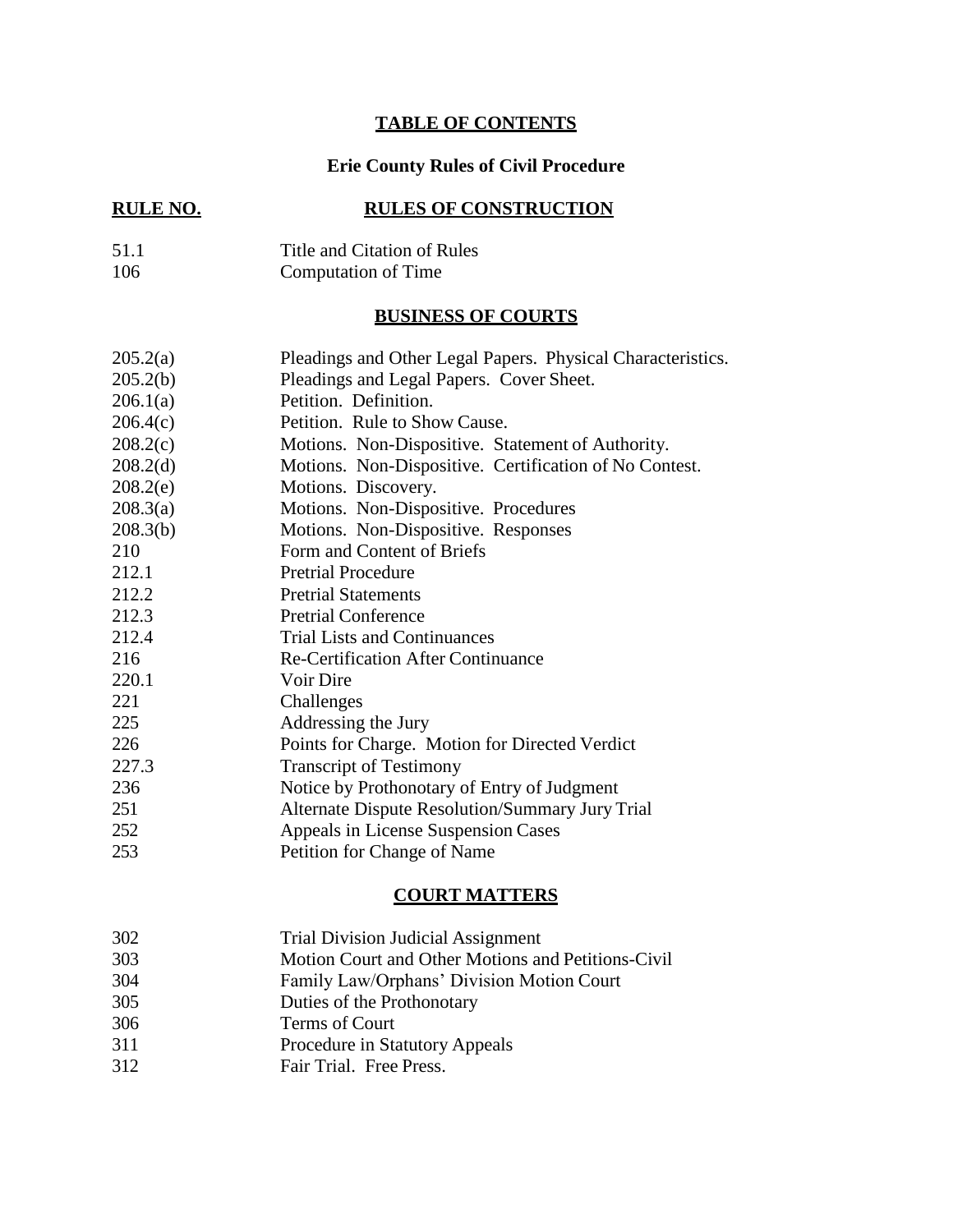# **SERVICE OF ORIGINAL PROCESS AND OTHER LEGAL PAPERS**

- 430 Designation of Legal Publication
- 440 Service of Legal Papers Other Than Original Process
- 442 Service in Magisterial District Judge Appeals

# **MISCELLANEOUS MATTERS**

- 506 Money Paid Into Court 507 Deficiency Judgment Act
- 508 Accounting

# **ACTIONS AT LAW**

# **CIVIL ACTION**

| 1018.1    | Notice to Defend. Form                                                                          |
|-----------|-------------------------------------------------------------------------------------------------|
| 1028(c)   | <b>Preliminary Objections</b>                                                                   |
| 1034(a)   | Motion for Judgment on the Pleadings                                                            |
| 1035.2(a) | Motion for Summary Judgment                                                                     |
| 1042.21   | Pretrial Procedure in Medical Profession Liability Actions. Settlement<br>Conference; Mediation |

# **ACTION TO QUIET TITLE**

| Form of Judgment or Order |
|---------------------------|
|                           |

# **COMPULSORY ARBITRATION**

| 1301<br>1302 | Scope<br>List of Arbitrators. Appointment to Board |
|--------------|----------------------------------------------------|
| 1303         | Hearing. Notice                                    |
| 1304         | Conduct. Hearing. Generally                        |
| 1305         | Pretrial Exchange of Information                   |

- 1306 Award
- 1307 Award. Docketing. Notice. Lien. Judgment. Molding the Award.

# **ACTION IN EQUITY**

1531 Preliminary Injunctions

# **CLASS ACTIONS**

1703 Commencement of Action. Assignment to a Judge

# **ACTIONS FOR SUPPORT**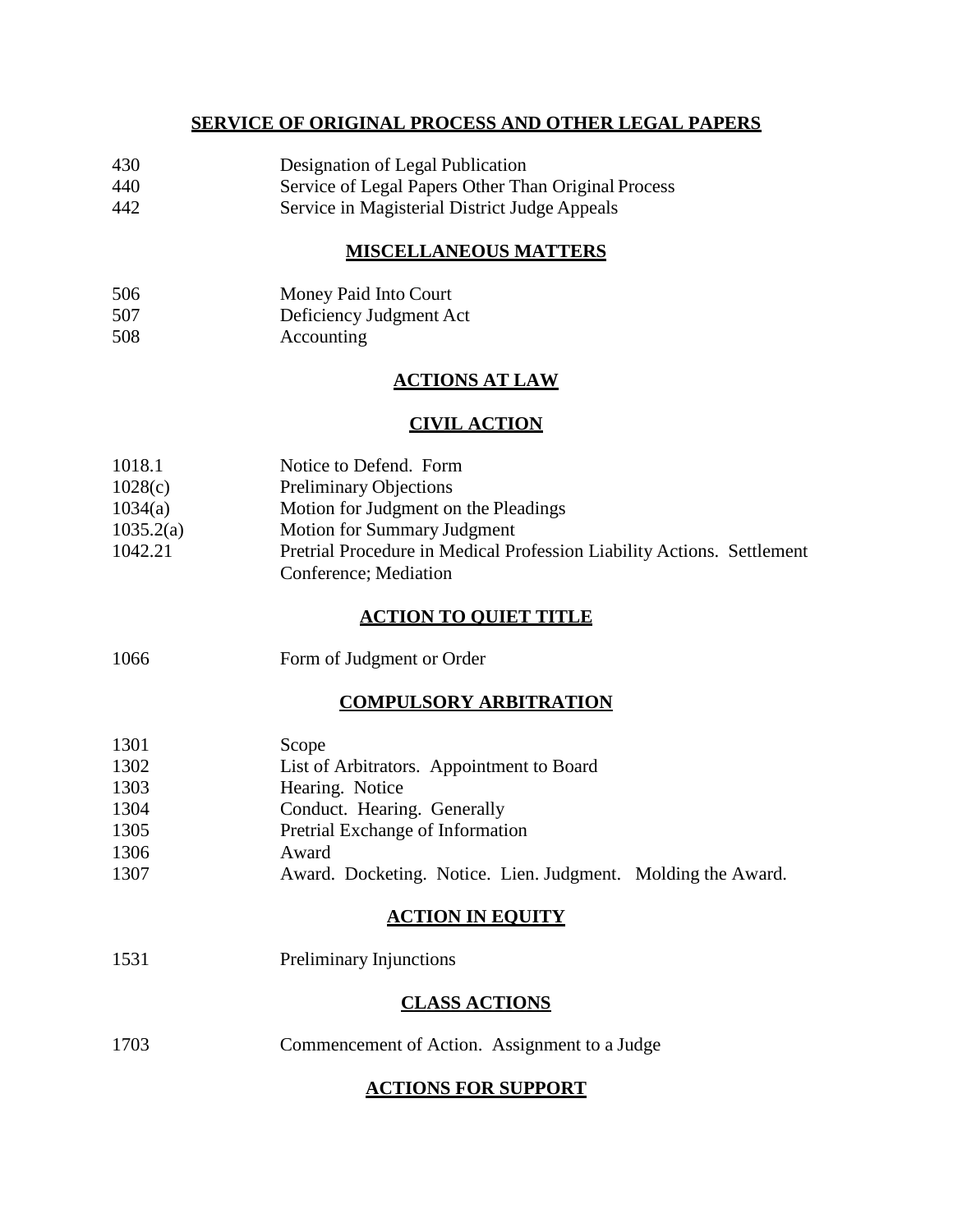| 1910.4 | Commencement of Action. Fee |  |
|--------|-----------------------------|--|
|--------|-----------------------------|--|

- 1910.5 Complaint. Order of Court
- 1910.7 No Pleading by Defendant Required. Question of Jurisdiction or Venue or
- Statute of Limitations in Paternity
- 1910.10 Alternative Hearing Procedures
- 1910.11 Office Conference. Subsequent Proceedings. Order
- 1910.16-1 Alimony Pendente Lite
- 1910.19 Support Order. Modification. Termination

# **ACTIONS FOR CUSTODY, PARTIAL CUSTODY AND VISITATION OF MINOR CHILDREN**

# 1915.1 Scope

- 1915.3 Commencement of Action. Complaint. Order
- 1915.3-2 Criminal or Abuse History. Hearing
- 1915.4-1 Hearing Procedure. Bypass Custody Conciliation Conference
- 1915.4-2 Office Conference. Proceedings
- 1915.4-3 Non-Record Proceedings. Trial
- 1915.5 Question of Jurisdiction, Venue or Standing. Preliminary Objections
- 1915.6 Joinder of Parties
- 1915.12 Civil Contempt for Disobedience of Custody Order. Petition
- 1915.13 Special Relief
- 1915.17 Relocation
- 1915.26 Children Cope With Divorce
- 1915.27 Cancellation of Custody Proceedings

# **ACTION OF DIVORCE OR ANNULMENT OF MARRIAGE**

| 1920.31   | Claims for Child and/or Spousal Support                        |
|-----------|----------------------------------------------------------------|
| 1920.51   | Hearing by the Court. Appointment of Master. Notice of Hearing |
| 1920.53   | Hearing by Master. Report                                      |
| 1920.55-2 | Master's Report. Notice. Exceptions. Final Decree              |
| 1920.73   | Praecipe to Transmit Record                                    |
| 1920.74   | Motion for Appointment of Master                               |

# **RULES RELATIONG TO DOMESTIC RELATIONS MATTERS GENERALLY**

1930.4 Service of Original Process in Domestic Relations Matters

# **MINORS AS PARTIES**

2039 Compromise, Settlement, Discontinuance and Distribution in Minors' Actions

# **INCAPACITATED PERSONS AS PARTIES**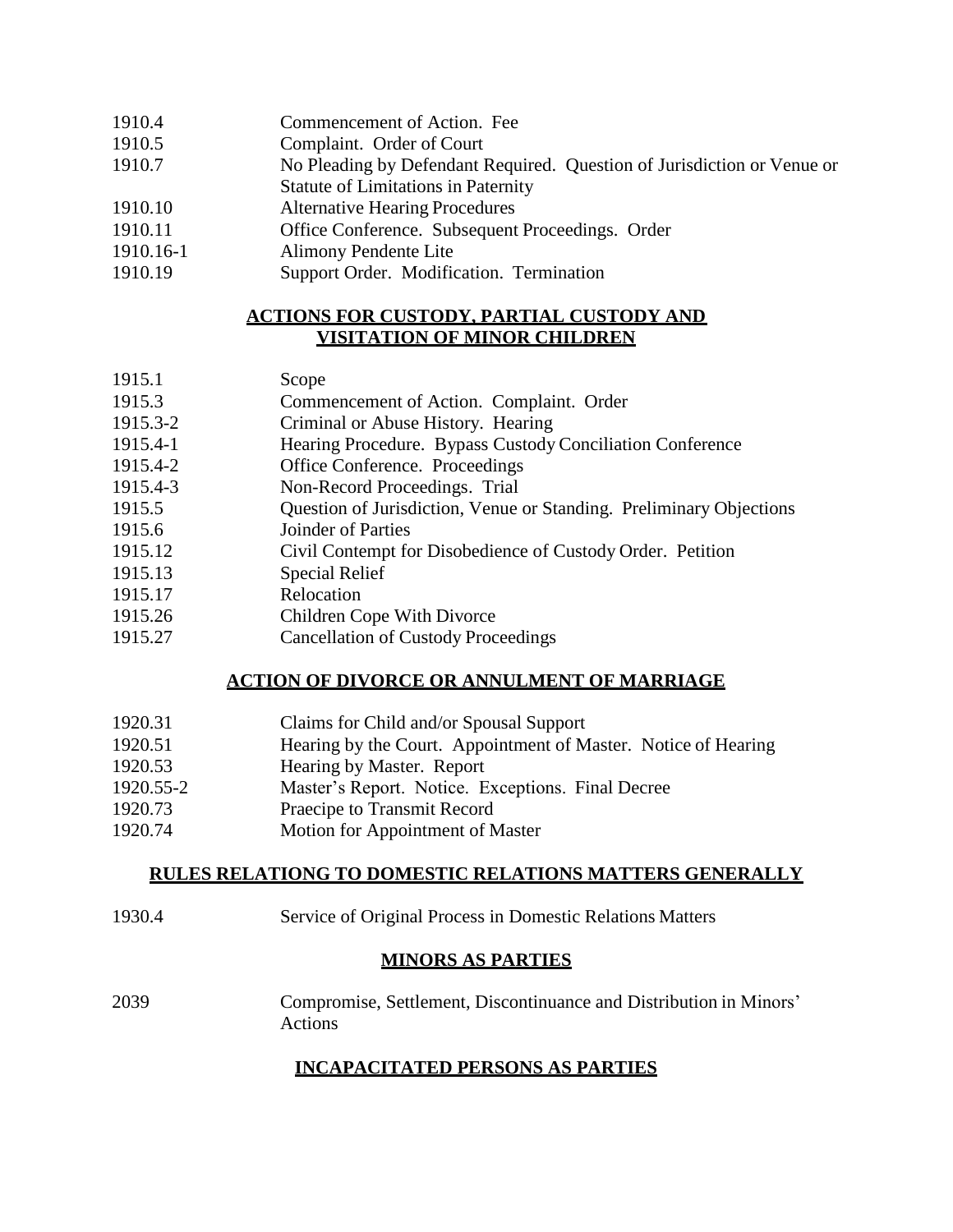2064 Compromise, Settlement, Discontinuance and Distribution in Actions Filed by or on Behalf of Incapacitated Individuals

# **ACTIONS FOR WRONGFUL DEATH**

2205 Notice to Persons Entitled to Damages 2206 Settlement, Compromise, Discontinuance and Judgment

# **ENFORCEMENT OF MONEY JUDGMENTS FOR THE PAYMENT OF MONEY**

- 3136 Distribution of Proceeds of Sale of Real Property
- 3252 Writ of Execution Money Judgments

# **DEPOSITIONS AND DISCOVERY**

- 4002 Agreement Regarding Discovery or Deposition Procedure
- 4007.1 Procedure in Deposition by Oral Examination
- 4007.4 Supplementing Responses
- 4017.1 Videotape Depositions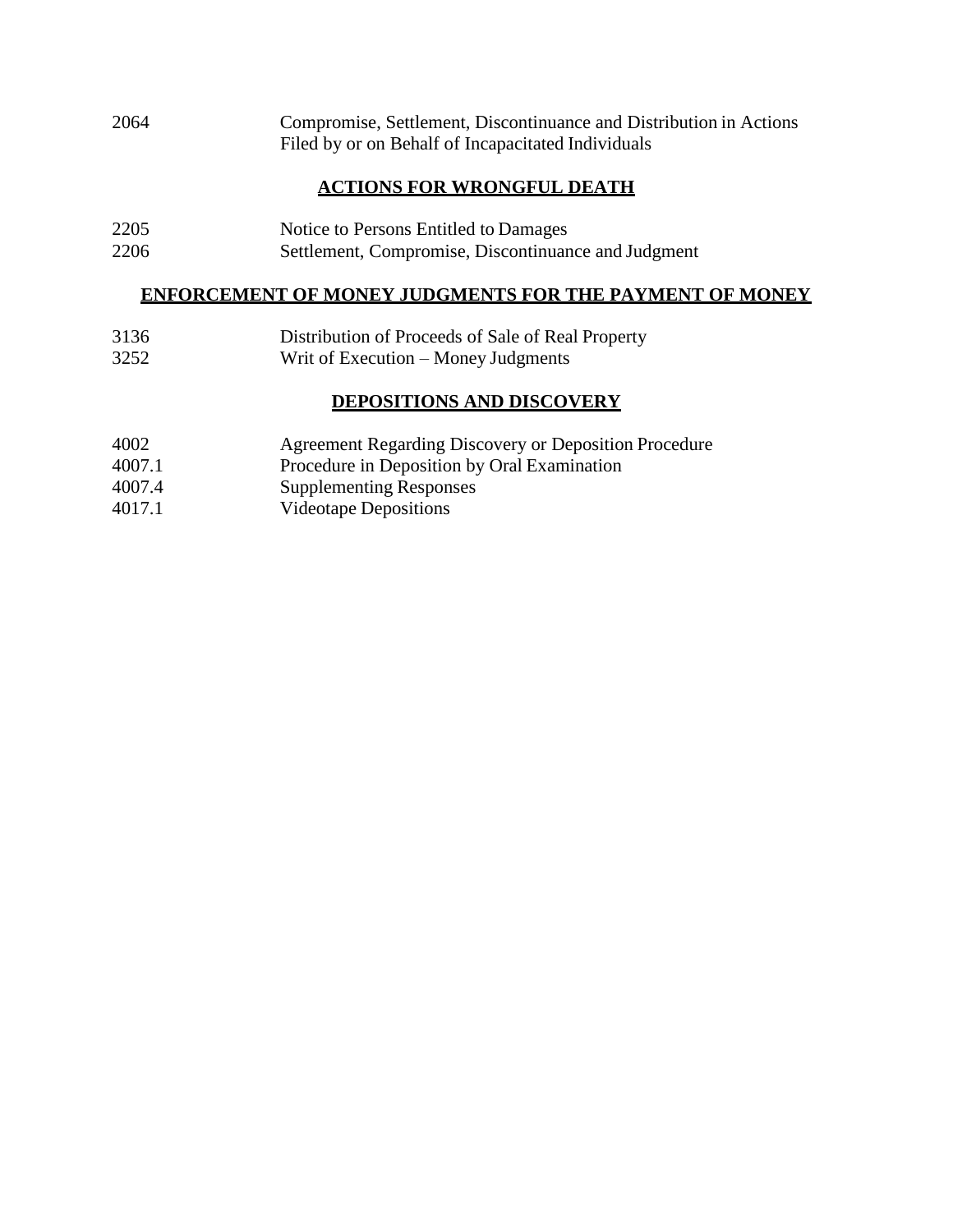# **RULES OF CONSTRUCTION**

# **RULE 51.1. TITLE AND CITATION OF RULES**

These Rules, when adopted by the Erie County Court of Common Pleas in accordance with Pa. R.C.P. 239, shall be known as the Erie County Local Rules of Civil Procedure and may be cited as "Erie L.R. ".

### **RULE 106. COMPUTATION OF TIME**

Whenever the last day of any such period shall fall on a County Holiday or on any other day when the County Court House is closed, such day shall be omitted from the computation.

# **BUSINESS OF COURTS**

#### **RULE 205.2(a). PLEADINGS AND LEGAL PAPERS. PHYSICAL CHARACTERISTICS**

(1) All papers filed in the Office of the Prothonotary shall be filed on letter-sized paper, 8-1/2" x 11".

(2) The caption of all papers allowed or required to be filed shall contain the term and number at which the action is filed.

### **RULE 205.2(b). PLEADINGS AND LEGAL PAPERS. COVER SHEET**

The document(s) filed to commence an action shall include a completed and signed civil cover sheet, in the form provided by the Court, as follows:

#### ERIE COUNTY COURT OF COMMON PLEAS CIVIL COVER SHEET

Docket No.

| Plaintiffs           | Defendants           |
|----------------------|----------------------|
| Plaintiffs' Attorney | Defendants' Attorney |

#### TYPE OF CIVIL ACTION:

| Tort<br>Contract     |                            | Appeal             |  |
|----------------------|----------------------------|--------------------|--|
|                      | <b>Medical Malpractice</b> | Zoning/Land Use    |  |
|                      | Premises                   | License Suspension |  |
| Municipal/Government | Motor Vehicle              | Assessment         |  |
|                      | <b>Product Liability</b>   | Arbitration        |  |
|                      | Other                      | Other              |  |

Date Signature of Filing Party or Attorney

Print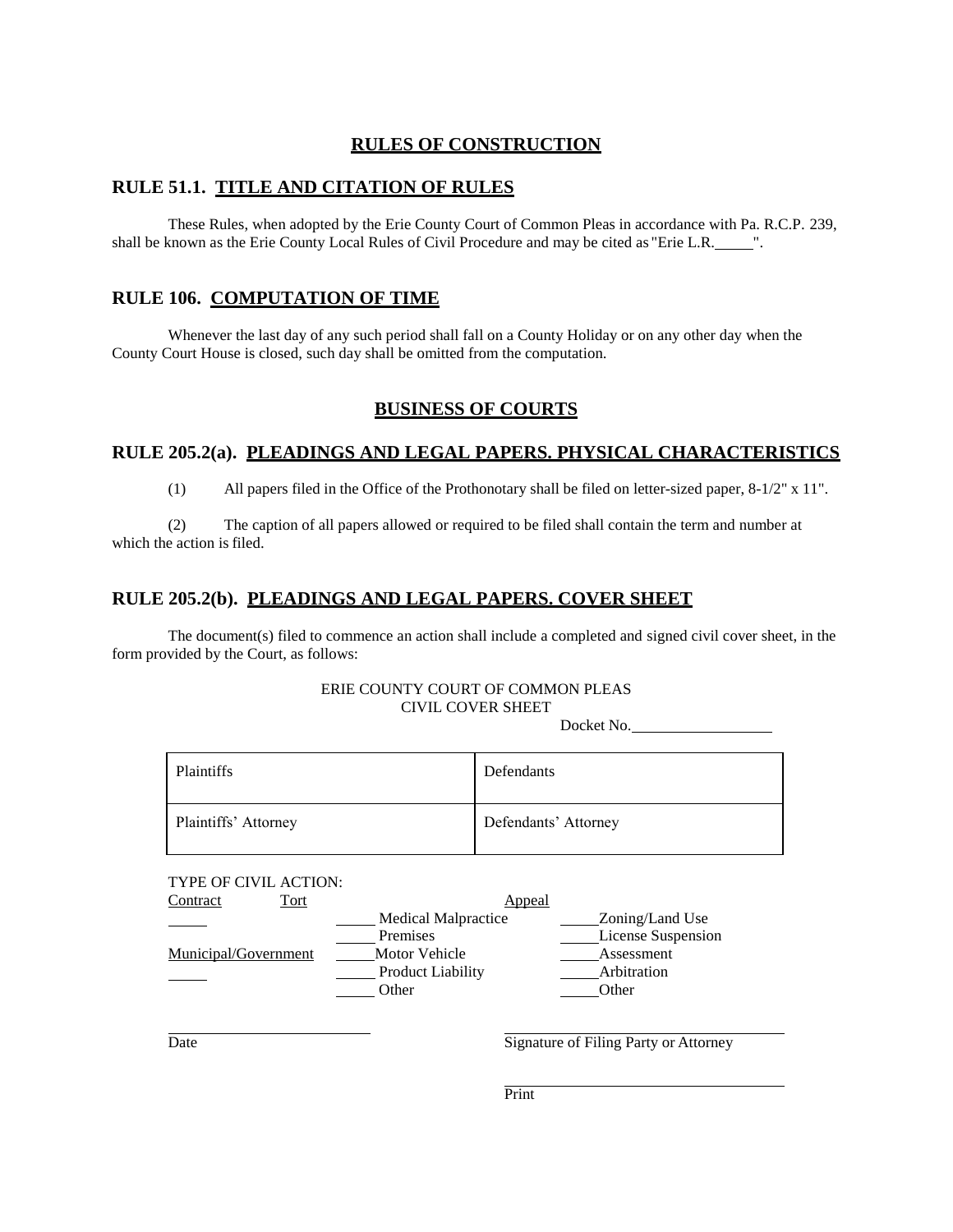#### **RULE 206.1(a). PETITION. DEFINITION.**

As used in these rules, "petition" means an application to open a default judgment or a judgment of nonpros.

#### **RULE 206.4(c). PETITION. RULE TO SHOW CAUSE.**

(1) A petition shall proceed upon a rule to show cause, the issuance of which shall be as of course in accordance with the procedure set forth in Pa. R.C.P. No.206.6.

(2) Where the petitioner requests a stay of execution pending the disposition of a petition to open a default judgment, the Court shall promptly dispose of the request.

(3) The petitioner shall file the petition with the Prothonotary with a copy to the assigned judge, together with a proposed order in conformity with Pa. R.C.P. No. 206.6. The assigned judge shall issue the appropriate order, and the petitioner shall provide notice of entry of the order to all parties as contemplated by Pa. R.C.P. No. 206.6.

# **RULE 208.2(c). MOTIONS. NON-DISPOSITIVE. STATEMENT OF AUTHORITY**

Unless a certification is filed that a motion is presented as uncontested, any motion shall include a brief statement of the applicable authority.

#### **RULE 208.2(d). MOTIONS. NON-DISPOSITIVE. CERTIFICATION OF NO CONTEST**

Except as set forth in Erie L.R. 208.3(b), a motion shall be treated as a contested motion unless it contains a certification by counsel or by an unrepresented party that the motion is uncontested. A motion may be presented as uncontested where counsel or an unrepresented party can certify that the opposing party has consented to the relief requested or where prior notice of intention to present the motion and proposed order has been served in accordance with Local Rule No. 440 and the opposing party has neither indicated an intention to object nor appeared at the time of presentation and expressed an objection.

#### **RULE 208.2(e). MOTIONS. DISCOVERY**

Any motion relating to discovery shall include a certification signed by counsel for the moving party or an unrepresented party certifying that counsel or the unrepresented party has conferred or attempted to confer with all interested parties to resolve the matter without Court action.

# **RULE 208.3(a). MOTIONS. NON-DISPOSITIVE. PROCEDURES**

(1) This rule describes the procedures governing non-dispositive motions within the scope of Pa.R.C.P. No. 208.1.

(2) The original of any motion shall be filed with the Prothonotary and a copy thereof shall be provided to the assigned judge. If a judge has not yet been assigned, the party seeking to present a motion shall first submit a request for judicial assignment with the trial court administrator and obtain assignment to a judge to whom the motion shall be presented. (See Erie L.R. 302 with respect to the filing of requests for judicial assignment.) The judge to whom the case has been assigned may schedule argument and, if granted, either notify all parties or advise the moving party to notify all other parties of the time, date and location of argument. (See Pa.R.C.P. 211, the granting of argument is discretionary with theCourt.)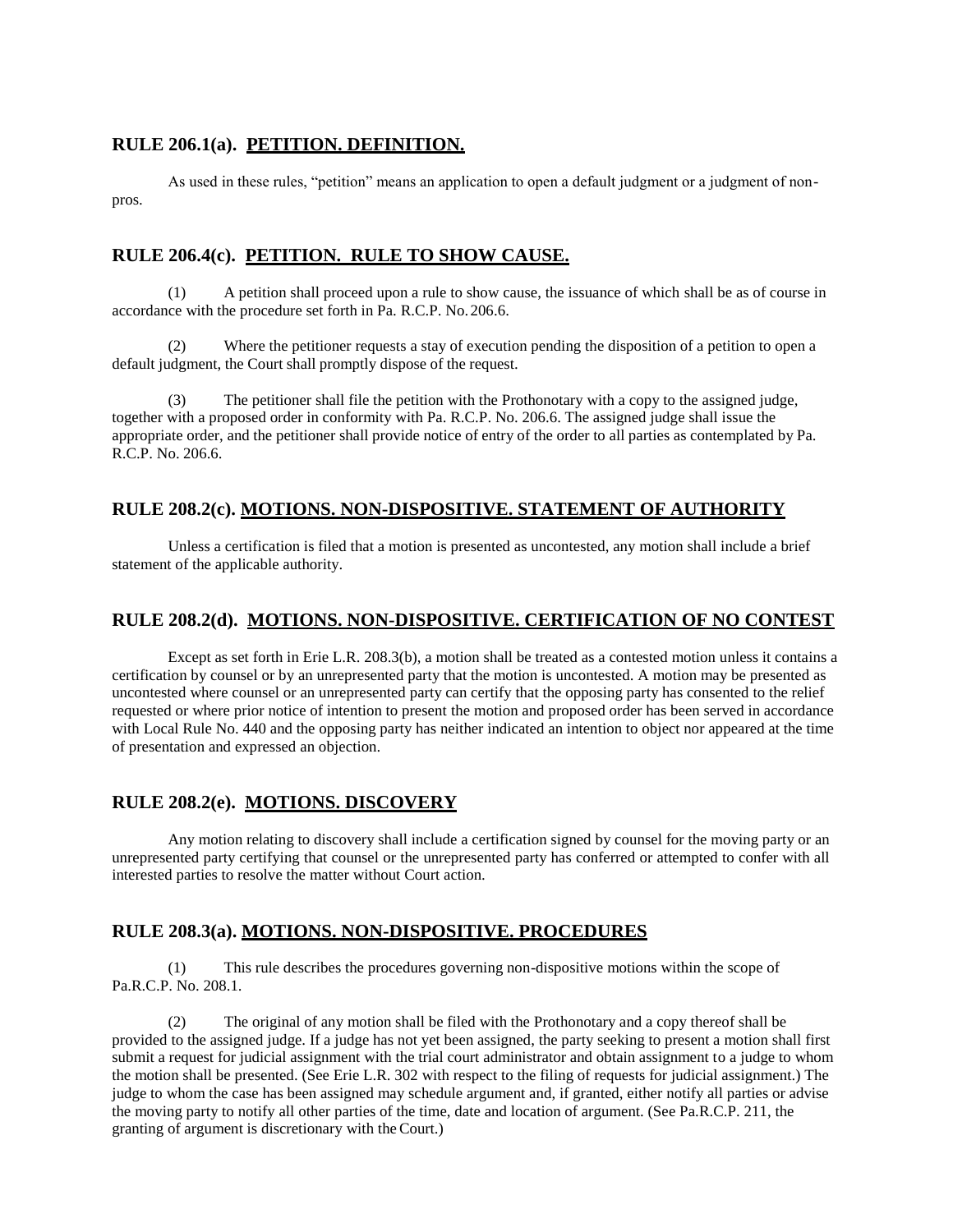(3) After any order is issued by the Court relating to a motion, whether such order grants or denies the relief requested, schedules argument thereon or deals with any other related matter, and unless the order states otherwise, the moving party shall immediately file the original of said order with the Prothonotary and contemporaneously therewith shall serve a copy of said order on all other counsel and unrepresented parties.

(4) To supplement the procedure set forth in (a)(2) above, each judge shall establish a schedule when he/she will be available for presentation of non-dispositive motions in cases assigned to that judge, which schedule must be published on the website of the Administrative Office of Pennsylvania Courts (www.aopc.org) and the website of the Erie County Court of Common Pleas(www.eriecountygov.org).

(5) If counsel and/or unrepresented party notifies opposing counsel and/or parties that a motion will be presented to a judge at a specific time and then fails to appear, the Court, upon motion, will consider an appropriate sanction including, but not limited to, an award of attorney's fees.

#### **RULE 208.3(b). MOTIONS. NON-DISPOSITIVE. RESPONSES**

With respect to any motion which is contested, a response shall be filed within twenty (20) days after service of the motion. All motions which are contested shall be accompanied by a rule to show cause for the scheduling of a hearing or argument as appropriate. Where no response is filed, the moving party shall notify the court and the motion shall be deemed to be uncontested and the Court may proceed to issue a ruling upon the motion. Oral argument is discretionary with the Court. Nothing set forth herein shall be deemed to limit the discretion of the Court to enter an order in accordance with Pa.R.C.P. 208.4 upon initial consideration of a motion.

#### **RULE 210. FORM AND CONTENT OF BRIEFS.**

Except by prior permission of the Court, briefs (exclusive of pages containing the table of contents, table of citations and any addendum containing opinions, etc., or other similar supplementary matter) shall not exceed twenty-five (25) pages of double-spaced conventional typographical printing. This Rule shall not apply to briefs on post-trial motions. Non-conforming or illegible briefs will not be considered.

# **RULE 212.1. PRETRIAL PROCEDURE**

(a) Scope

This Rule shall encompass all civil actions, except actions where jurisdiction lies in the Family/Orphans Court Division.

- (b) Case Management Orders (CMO)
	- 1. Case Management Orders General
		- (A) At the time of judicial assignment, the Office of Court Administration shall issue a CMO designating dates for the close of discovery, the filing of pretrial statements, and a proposed trial term.
		- (B) At any time prior to judicial assignment, the parties may agree to the entry of a CMO by filing a stipulation with the Office of Court Administration and the Prothonotary.
		- (C) Following the entry of the CMO, any request for modification shall be done by motion filed with the Prothonotary and mailing or delivering a copy to the assigned judge.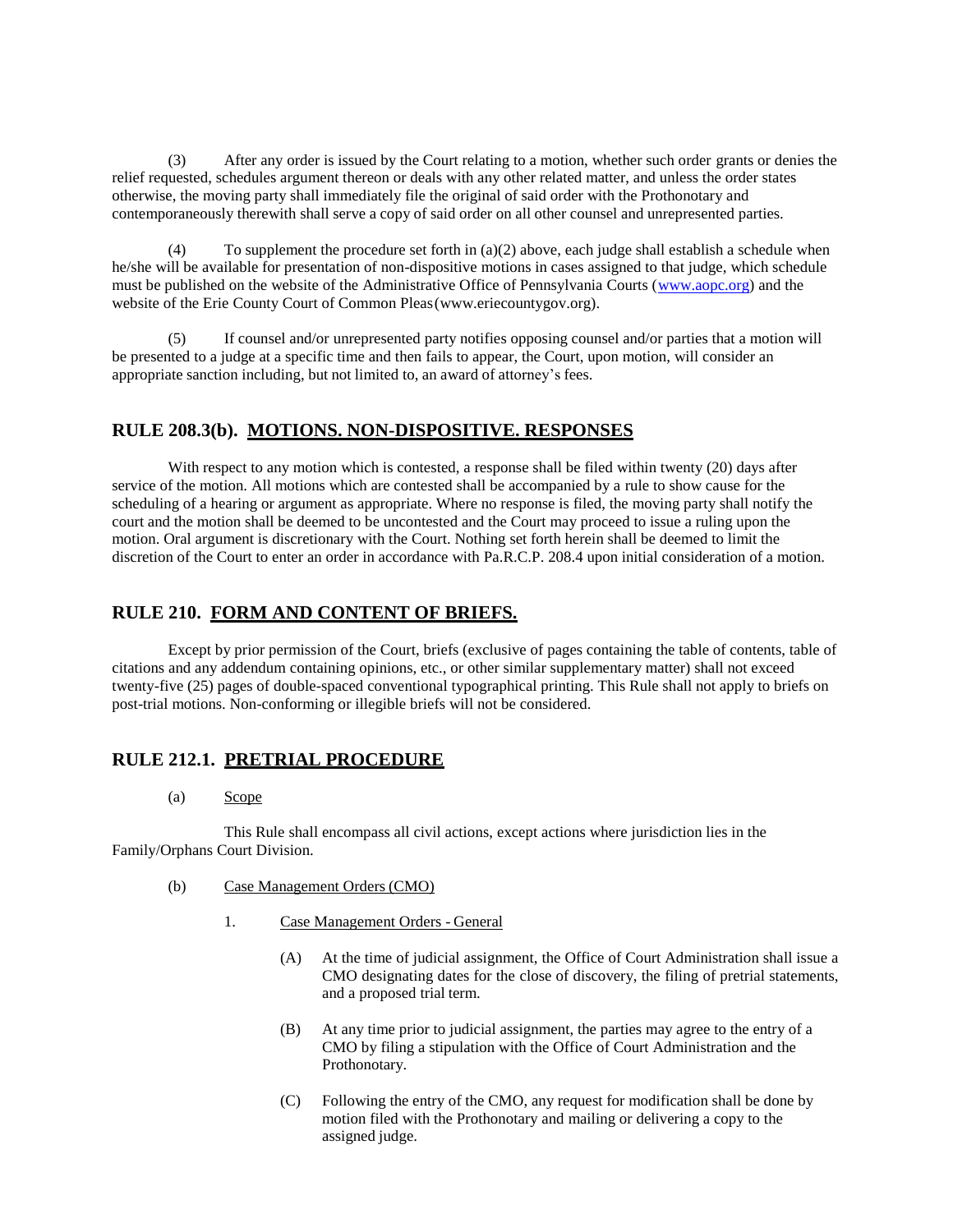#### 2. Case Management Orders - Time Limitations

- (A) All CMOs, except those requested by stipulation, which are issued by the Office of Court Administration, shall provide the following time limitations:
	- (i) Close of discovery within two hundred forty (240) days of the issuance of the CMO.
	- (ii) Plaintiff's pretrial statement filed within thirty (30) days of the close of discovery.
	- (iii) Defendant's pretrial statement filed within sixty (60) days of the close of discovery.
	- (iv) The proposed trial term which will be the next available trial term for which the case can be certified.
- (B) If a case has been accepted by the Court as "complex," all CMOs shall designate dates consistent with the following time limitations:
	- (i) Close of discovery is five hundred forty (540) days from the issuance of the CMO.
	- (ii) Plaintiff's pre-trial statement filed within forty five (45) days of the close of discovery.
	- (iii) Defendant's pretrial statement filed within ninety (90) days of the close of discovery.
	- (iv) The proposed trial term which will be the next available trial term for which the case can be certified.
- (C) If a case has been accepted by the Court as "expedited," all CMOs shall designate dates consistent with the following time limitations:
	- (i) Close of discovery is ninety (90) days from the issuance of the CMO.
	- (ii) Plaintiff's pretrial statement filed within fifteen (15) days of the close of discovery.
	- (iii) Defendant's pretrial statement filed within thirty (30) days of the close of discovery.
	- (iv) The proposed trial term which will be the next available trial term for which the case can be certified.
- (D) A party may request that a case be designated as complex or expedited bythe filing of a stipulation or motion.
- (E) All cases where the amount in controversy is within the limits for mandatory arbitration shall be designated as "expedited" cases and CMOs issued accordingly.

#### (c) Settlement Conference

A party may request that the assigned judge conduct a settlement conference at any time after the filing of the last responsive pleading.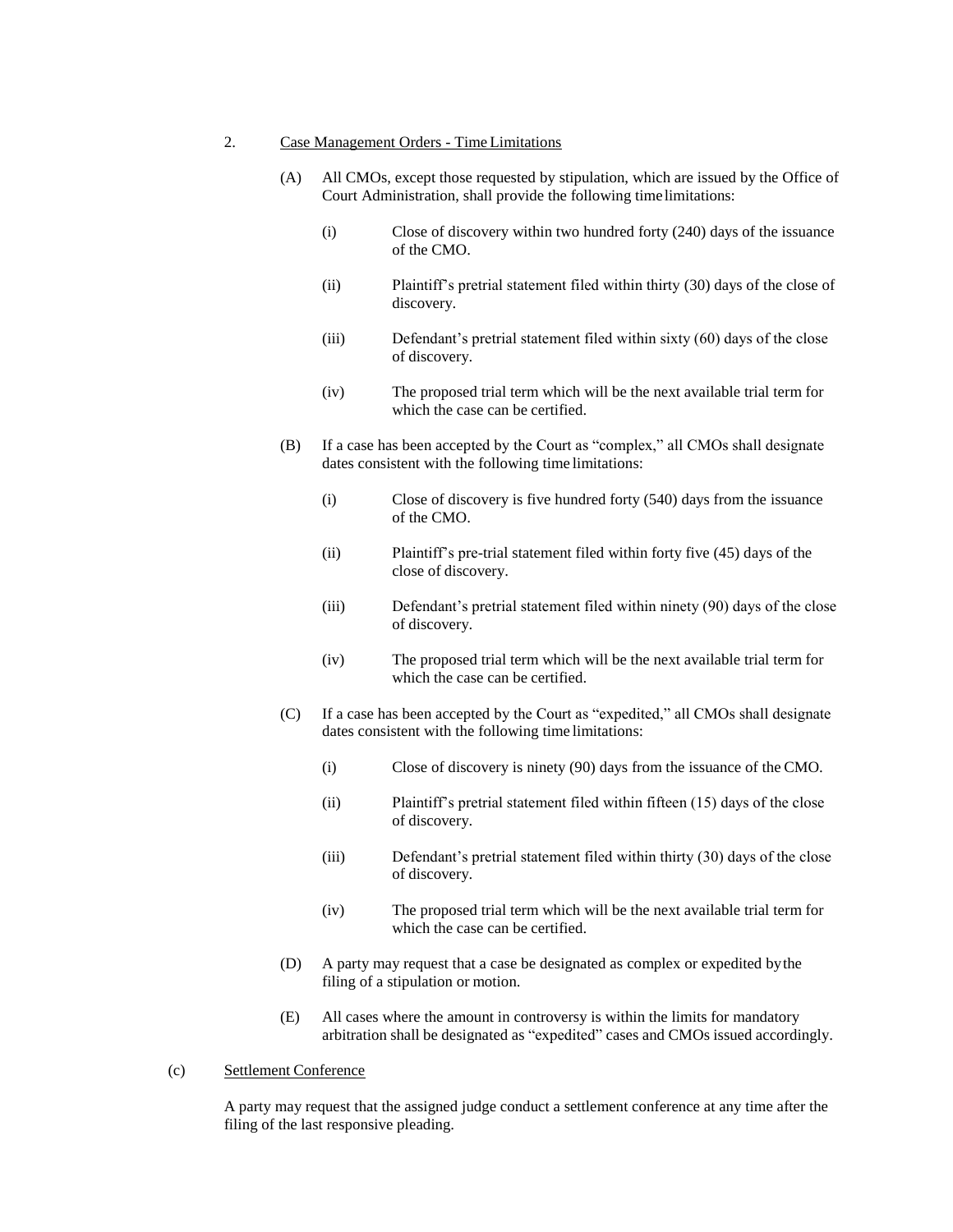#### (d) Mediation

Mediation is available upon agreement of all parties. The Prothonotary, upon request for appointment of a mediator, may appoint a mediator to conduct the process. Other alternatives for locating a trained mediator include the Erie County Bar Association's Mediation Service.

The following procedure shall guide the mediation process when requested by parties:

- 1. A mediator may be selected through the Prothonotary's Office from a list supplied by the Court, through the Erie County Bar Association's Mediation Program or by other means agreed upon by the parties.
- 2. The mediator shall designate the time for hearing with written notice to each party or their counsel. Hearings may be held at the mediator's office or elsewhere upon agreement of the parties.
- 3. All parties, including counsel, may attend themediation.
- 4. The parties/counsel shall immediately notify the mediator if the matter has been resolved prior to the scheduled hearing.
- 5. Upon completion of the mediation, the mediator shall file a report with the Court, with copies to the parties or, if represented, to their counsel, stating only whether the case has settled. If the case has not settled, it shall proceed to arbitration or trial.

#### \*(e) Certification For Trial

- 1. These certification procedures apply to all civil jury and non-jurycases.
- 2. In order to have a case assigned to a particular trial term, all counsel or parties must certify the case as ready for trial by filing with the Prothonotary and serving upon the Court Administrator a certification in substantially the form contained herein and designated "Certification I."
- 3. If a party has failed to comply with the timetables established in the CMO or has failed to sign a Certification I after being requested to do so in writing, a party wishing to place the case on the trial list must file a certification in substantially the same form contained herein and designated "Certification II."
- 4. A Certification I or II indicating readiness for trial shall be filed with the Office of Court Administration and the Prothonotary no later than the last Friday of the calendar month that precedes the month immediately before the beginning of the proposed trial term, unless a different deadline is established by notice published in the Erie County Legal Journal.
- 5. All "Certification II's" shall be forwarded to the assigned judge for disposition.

\*Comment: To comply with this Rule, all counsel must certify that they have "met and discussed settlement of this matter." (See the Form for Certification I). One preferred method of alternative dispute resolution which would satisfy the requirements of this Rule is mediation. The Erie County Bar Association has established a Mediation Program; guidelines and forms can be obtained from the ECBA offices at (814) 459-3111, or on-line at [www.eriebar.com.](http://www.eriebar.com/)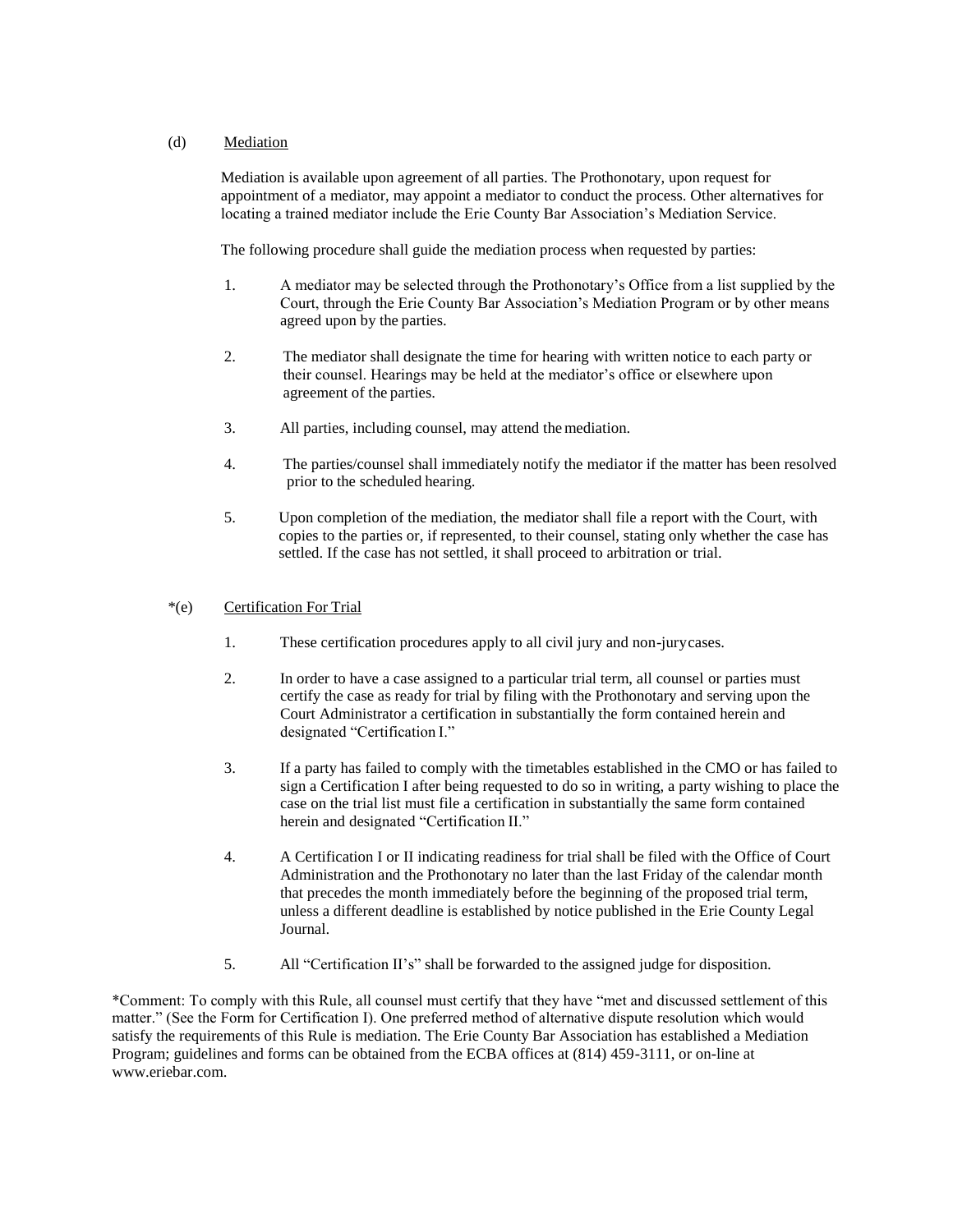# **RULE 212.2. PRETRIAL STATEMENTS**

- (a) In addition to the requirements set forth at Pa. R.C.P. 212.2, all Pretrial Statements shall contain:
	- 1. A list of any unusual legal issues.
	- 2. Where appropriate, authorization to other parties to examine pertinent records unless earlier provided.
	- 3. For any party asserting a claim for damages, the method of calculation and how damages will be proven.
	- 4. For any party defending a claim for damages, any defenses to the damage claims.
	- 5. Filing Procedure. The original Pretrial Statements are to be filed in the Prothonotary's Office. No copy shall be forwarded to the assigned judge.

# **RULE 212.3. PRETRIAL CONFERENCE**

- (a) Upon the completion of the trial list, the assigned judge shall schedule a pretrial conference. Attendance at the conference is mandatory for all counsel, and all persons needed to authorize or approve settlement shall be present or available bytelephone.
- (b) In cases proceeding to trial without a jury, a pretrial conference shall be scheduled at the discretion of the assigned judge or upon request of a party.
- (c) At pretrial conference, in addition to the matters included in Pa. R.C.P. 212.3(b), the Judge:
	- 1. Shall explore, with counsel and the parties, the possibility of settlement.
	- 2. May decide all remaining motions and requests for relief.

#### **RULE 212.4. TRIAL LISTS AND CONTINUANCES**

- (a) After the deadline for certification has passed, the Office of Court Administration, in coordination with the assigned judge, shall list all certified cases for trial.
- (b) When a case is listed for trial, it shall not be continued except for just cause. Except in the case of exigent circumstances, all motions for continuance must be made at least ten (10) days before the start of the trial in non-jury cases. All motions for continuance must include the reasons for the request and must be presented to the assigned judge.
- (c) Motions for continuance which are being made with the agreement of all counsel must be signed by all counsel or parties.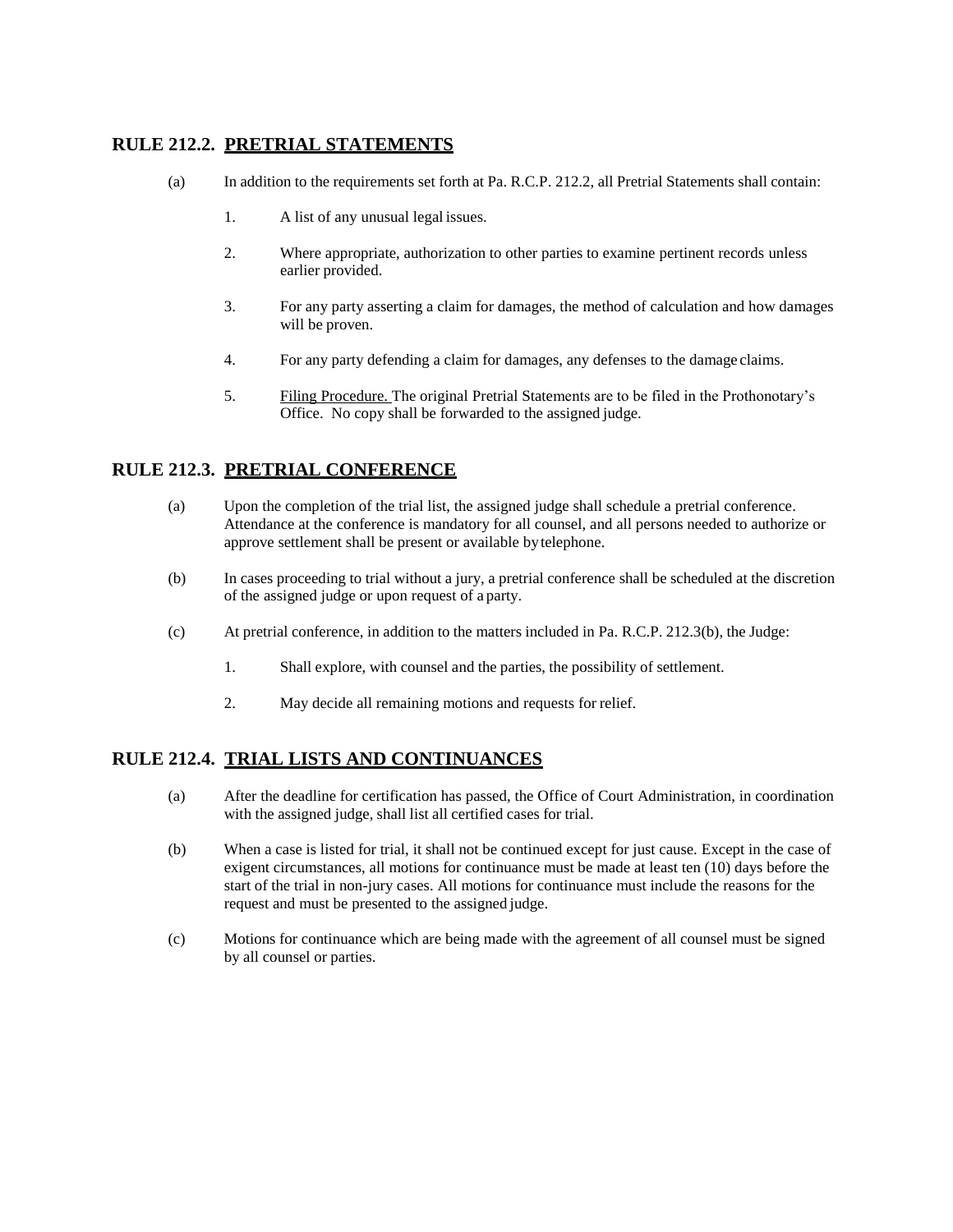#### **FORMS**

# **CERTIFICATION I**

We the undersigned, counsel for the parties in the above case, hereby certify that:

- 1. The above action is ready for trial;
- 2. All outstanding motions have been resolved;
- 3. All pretrial narratives are filed;
- 4. Counsel have met and discussed settlement of thismatter.
- 5. This case is to be tried jury, non-jury.

Plaintiff's attorney (date)

Defendant's attorney (date)

Additional Defendant's attorney (date)

#### **CERTIFICATION II**

- 1. The undersigned requests that the case be placed on the Trial List for the (month) term.
- 2. A case management order was entered providing for a proposed trial term of (month).
- 3. A request to file a Certification I has been made of allparties.
- 4. This Certification II has been filedbecause:

5. The case is otherwise ready fortrial.

Signature (Counsel or Party)

**Date**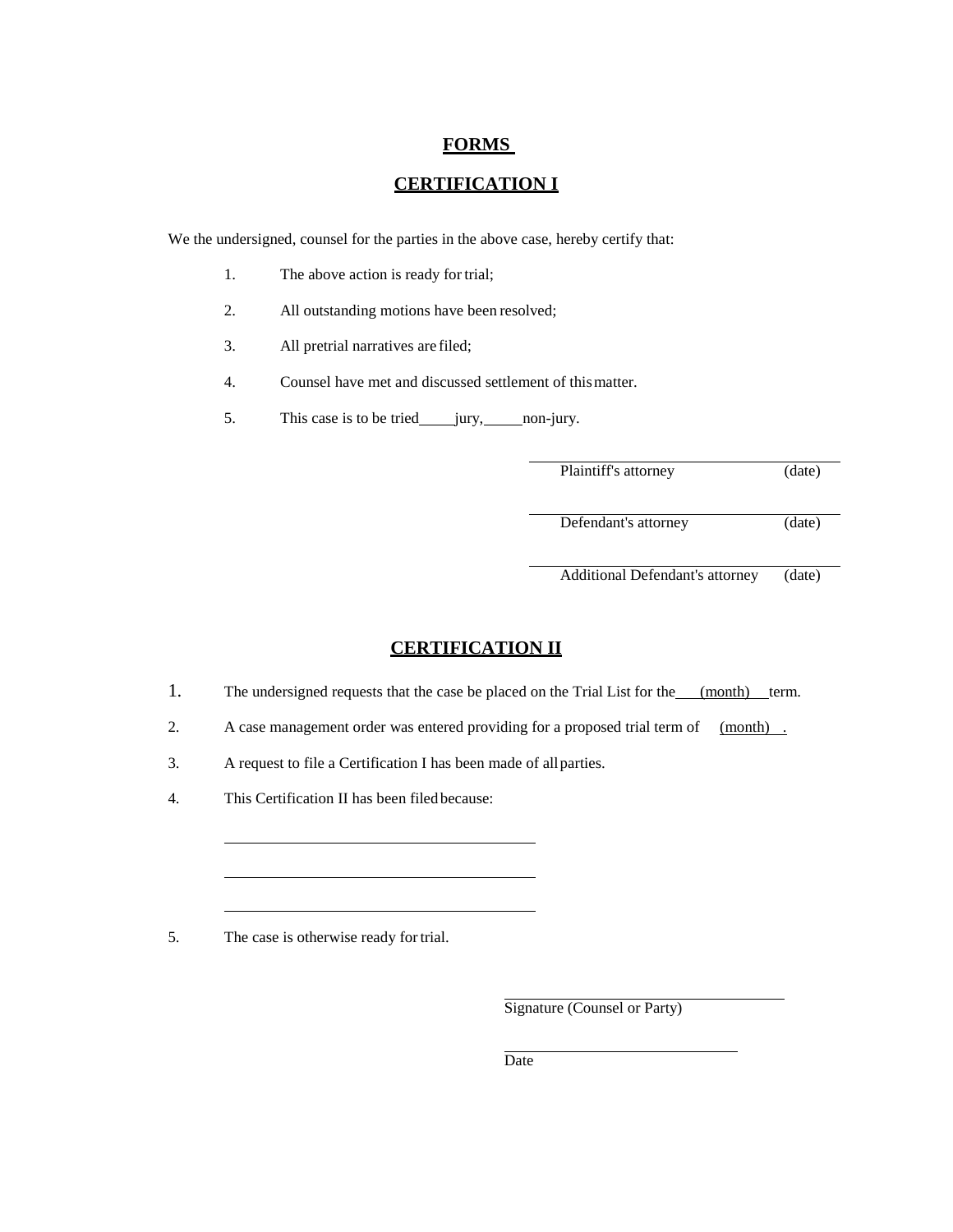# **RULE 216. RE-CERTIFICATION AFTER CONTINUANCE**

If a second consecutive continuance request is granted by the Court at the request of either counsel or an unrepresented party, the Court, in its discretion, may strike the case from the trial list. Re-certification will then be required to have the case placed on a future trial list.

# **RULE 220.1. VOIR DIRE.**

(a) The court may present a written questionnaire to the prospective jurors, in the form attached hereto as Exhibit A. Exhibit A may be found on Page 22 of the Appendix.

(b) Supplemental voir dire may be submitted to the court for approval.

# **RULE 221. CHALLENGES**

Neither peremptory challenges nor challenges for cause need be exercised until all prospective jurors have been questioned.

# **RULE 225. ADDRESSING THE JURY**

(a) Opening addresses may be made by all parties or groups of parties at the commencement of the trial in the order of their appearing in the pleadings.

(b) After the close of the testimony, each party or group of parties shall have the right of final address or argument. The party or group of parties not having the burden of proof shall address the jury first and the party or group of parties having the burden of proof shall have the right of final address in the order of their appearing in the pleadings. In cases of groups or parties not having identical interest, except interest arising from one injury, the Court, when requested, shall allow separate addresses for each interest.

(c) The opening and closing addresses of counsel shall be recorded by the Court stenographer.

# **RULE 226. POINTS FOR CHARGE. MOTION FOR DIRECTED VERDICT**

The trial Judge may rule upon the parties' points for charge out of the hearing of the jury and, as to any points for charge read to the jury, not ascribe such points to any party or attorney.

(b) Points for charge shall be submitted prior to selection of the jury with the right to supplement them prior to closing arguments.

# **RULE 227.3. TRANSCRIPT OF TESTIMONY**

Any party filing objections to the moving party's request for transcription shall present such objections to the trial Judge for prompt scheduling of argument on the objection.

See Appendix, Court Order No. 6003-1995.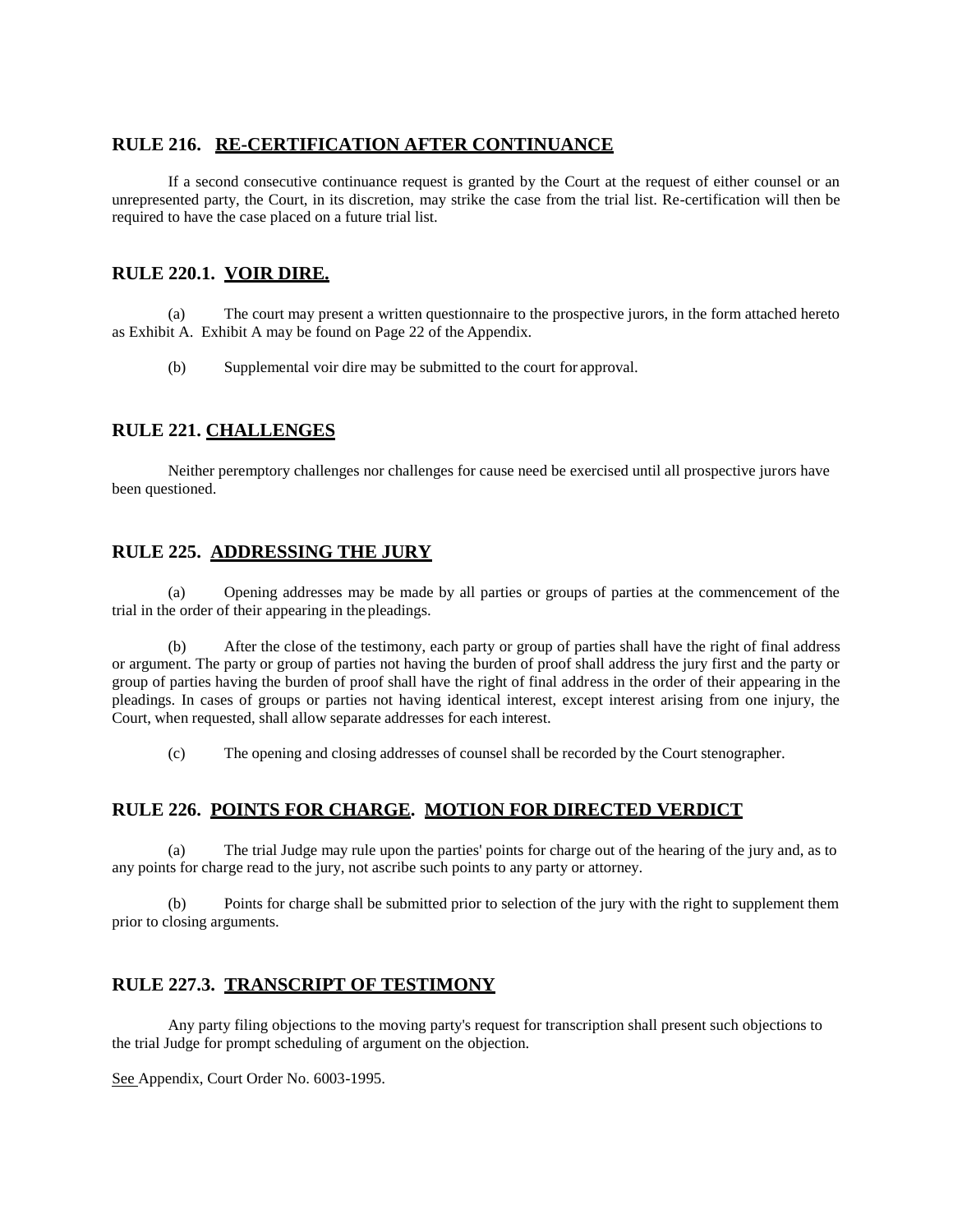### **RULE 236. NOTICE BY PROTHONOTARY OF ENTRY OF JUDGMENT**

When filing a request for entry of judgment, a party shall provide the Prothonotary with the original and sufficient copies of judgments and notices thereof, together with postage prepaid envelopes addressed to all parties entitled to notice thereof.

# **RULE 251. ALTERNATE DISPUTE RESOLUTION/SUMMARY JURY TRIAL**

(a) General - By stipulation of the parties with approval of the court, a case may be selected for a summary jury trial.

(b) Summary jury trial - The summary jury trial is an abbreviated proceeding during which the parties' attorneys summarize their cases before a jury, which will consist of six persons unless the parties with concurrence of the court agree otherwise. Selection of jurors and voir dire shall be conducted in the usual manner as for trials not governed by this local rule. Witnesses will not be allowed to testify, unless otherwise stipulated by the parties. Documentary, physical and demonstrative evidence shall be admitted as stipulated by the parties and approved by the court. Unless the parties stipulate otherwise, the verdict is advisory only. Counsel are to submit proposed voir dire questions and proposed jury instructionas ordinarily required.

### **RULE 252. APPEALS IN LICENSE SUSPENSION CASES**

(a) Upon filing a license suspension appeal, the petition shall be presented to the Office of Court Administration for a judge assignment and hearing date.

(b) The Office of Court Administration shall review the petition and upon determination that the appeal is timely, shall issue a "per curiam" order of court designating the assigned judge and setting the date and time of the hearing and where appropriate providing for supersedeas.

(c) No provision for supersedeas shall be included in an appeal, pursuant to 75 Pa.C.S.A. §§1503, 1504, 1509, 1514, 1519 and 1572. Requests for supersedeas in cases involving those sections shall be directed to the assigned judge.

(d) Notice of the time and date of the hearing shall be provided by the petitioner to the Commonwealth as provided by the Motor Vehicle Code.

#### **RULE 253. PETITIONS FOR CHANGE OF NAME**

(a) Upon filing, all petitions for name change shall be presented to the Office of Court Administration for judge assignment.

(b) Petitions for name change shall be presented to the assigned judge for designation of the date and time of hearing.

(c) At the time of the hearing, the petitioner shall provide the Court with the following:

- (1) A copy of the proposed decree;
- (2) A certified copy of the lien search completed by the Clerk ofRecords;

(3) A verification from the Pennsylvania State Police of compliance with any applicable fingerprint requirements; and

(4) A verification of compliance with all notice and publication requirements.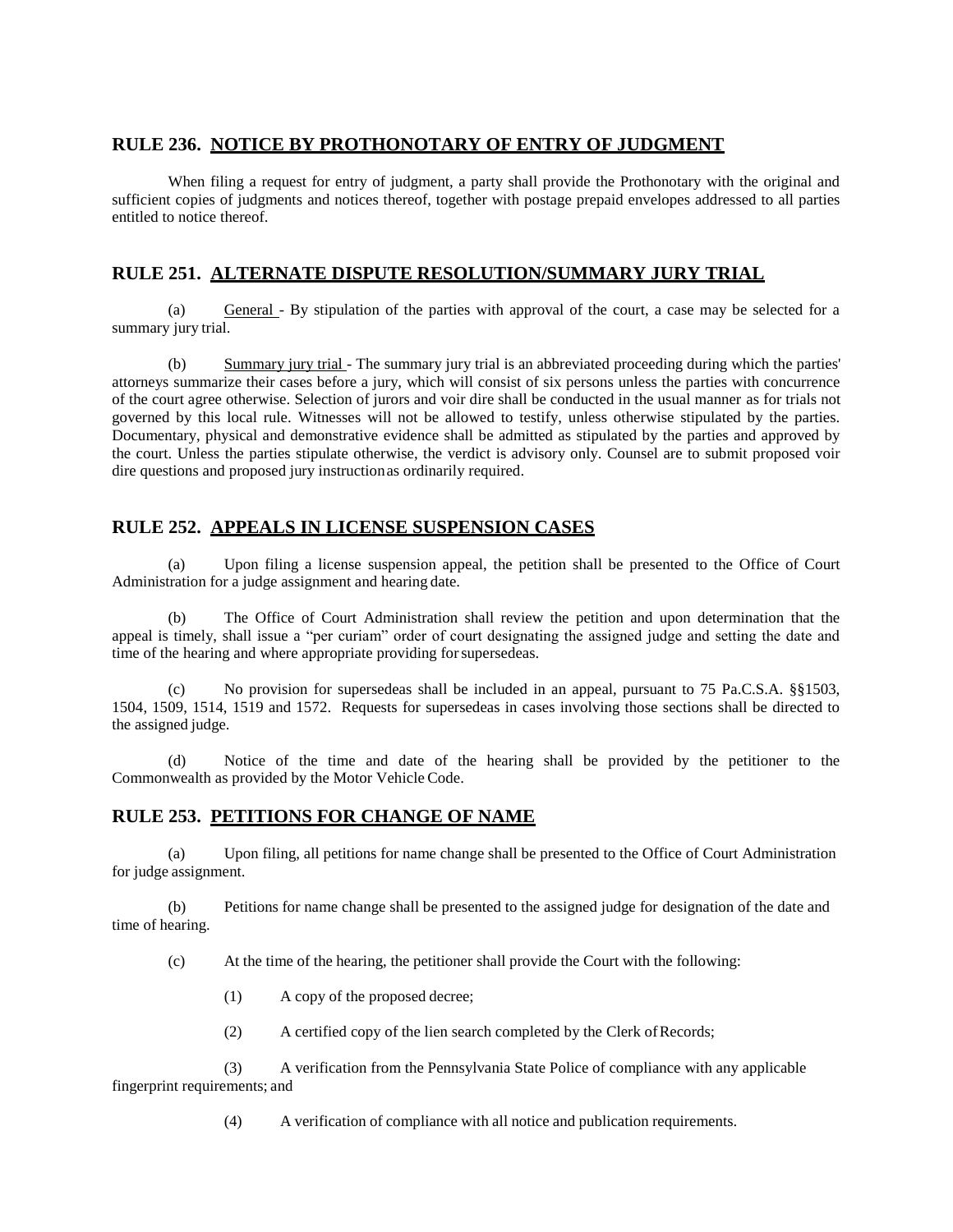# **COURT MATTERS**

# **RULE 302. TRIAL DIVISION JUDICIAL ASSIGNMENT**

(a) Judicial assignment to a case will be made 60 days after the filing of the complaint if not made sooner at the request of a party. Counsel and unrepresented parties will be sent notice of the assignment. All judicial assignments will be noted in the electronic docketing system.

(b) If judicial attention is required prior to judicial assignment pursuant to section (a) above, counsel shall submit a request for judicial assignment with the Court Administrator on a form substantially as contained herein.

# ERIE COUNTY COURT OF COMMON PLEAS REQUEST FOR CIVIL JUDGE ASSIGNMENT

| DATE COMPLAINT FILED | <b>DOCKET NUMBER</b>            |
|----------------------|---------------------------------|
| PLAINTIFF(S)         | PLAINTIFF'S ATTORNEYS (Address) |
| DEFENDANT(S)         | DEFENDANT'S ATTORNEYS (Address) |

#### HAS THIS CASE RECEIVED ANY PREVIOUS JUDICIAL ATTENTION?

NO YES

If yes, name of Judge

| ARE THERE ANY COMPANION CASES ALREADY ASSIGNED TO A JUDGE? |  |
|------------------------------------------------------------|--|
|------------------------------------------------------------|--|

NO YES

If yes, name of Judge Docket Number

FOR COURT USE ONLY:

has been assigned this case. This matter, and all future matters, should be taken directly to assigned judge per local rules of court.

DATE: ASSIGNED BY: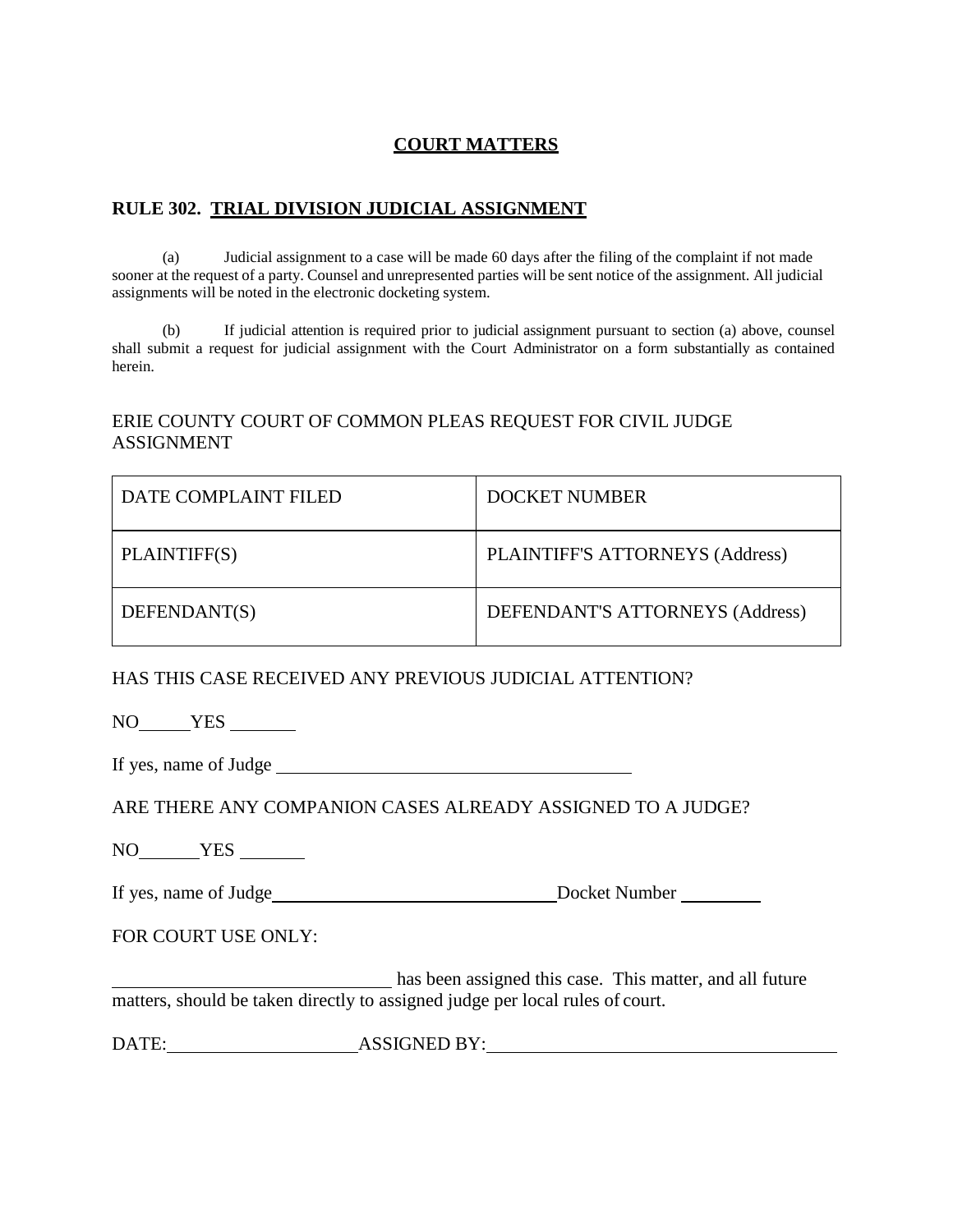# **RULE 303. MOTION COURT AND OTHER MOTIONS AND PETITIONS-CIVIL**

(a) Civil Motion Court shall be held two  $(2)$  times per week (Tuesday and Thursday) at 9:00 A.M. The only motions presented shall pertain to cases in which no judicial assignment has yet been made. (See Erie L.R. 208.2(c)-208.3(b), generally, for procedure in matters where complaint has been filed.).

(b) The Court Administrator shall publish a schedule of the judges assigned to hear motions in those civil cases where no judicial assignment has yet been made.

(c) (1) The moving counsel desiring to have such summary determination of a motionor petition must notify opposing counsel and any opposing unrepresented party of his intention to argue the motion or petitions before the Court at such time, in accordance with Erie LR 440. The Court may refuse to hear argument on such motions or petitions unless counsel for each side ispresent.

(2) The moving party shall attach to the motion or petition the proposed order.

# **RULE 304. FAMILY LAW/ORPHANS' DIVISION MOTION COURT**

(a) Motion Court, for the purpose of obtaining a Final Order or an order for Emergency Relief, shall be held Monday, Tuesday, Wednesday and Thursday at 9:00 a.m.

(b) All other Petitions and Motions seeking a Rule to Show Cause, Argument, or hearing date shall be presented only by counsel or pro se litigant, in duplicate, to the Family/Orphans' Court Administrator between the hours of 9:00 a.m. to  $11:00$  a.m. and  $1:30$  to  $3:00$  p.m., Monday through Friday.

(c) A Motion Court Cover Sheet in the form which follows this rule shall be completed and attached to all Motions or Petitions filed.

(d) The Family/Orphans' Court Administrator shall be responsible for scheduling with the Judges all Arguments, Hearings and Rules To Show Cause on the Motions or Petitions presented to the Family/Orphans' Court Administrator.

(e) The attorneys or pro se litigants presenting a Motion or Petition to the Family/Orphans' Court Administrator shall be responsible for filing original Petitions or Motions and Orders with the Prothonotary or Clerk of the Orphans' Court and serving copies of the Order and Petition or Motion on opposing counsel or pro se litigants.

(f) The Family/Orphans' Court Administrator shall collect one copy of the Petition or Motion and Order for the hearing Judge.

(g) The Motions or Petitions and Order shall be filed on the date the Order is signed.

(h) For Motions or Petitions seeking Emergency Relief or a final Order, notice shall be given to opposing counsel or pro se litigants pursuant to Rule 440 of the Erie County Local Rules.

(i) Insofar as this Rule is inconsistent with Erie County Local Rule 303, Rule 304 shall apply.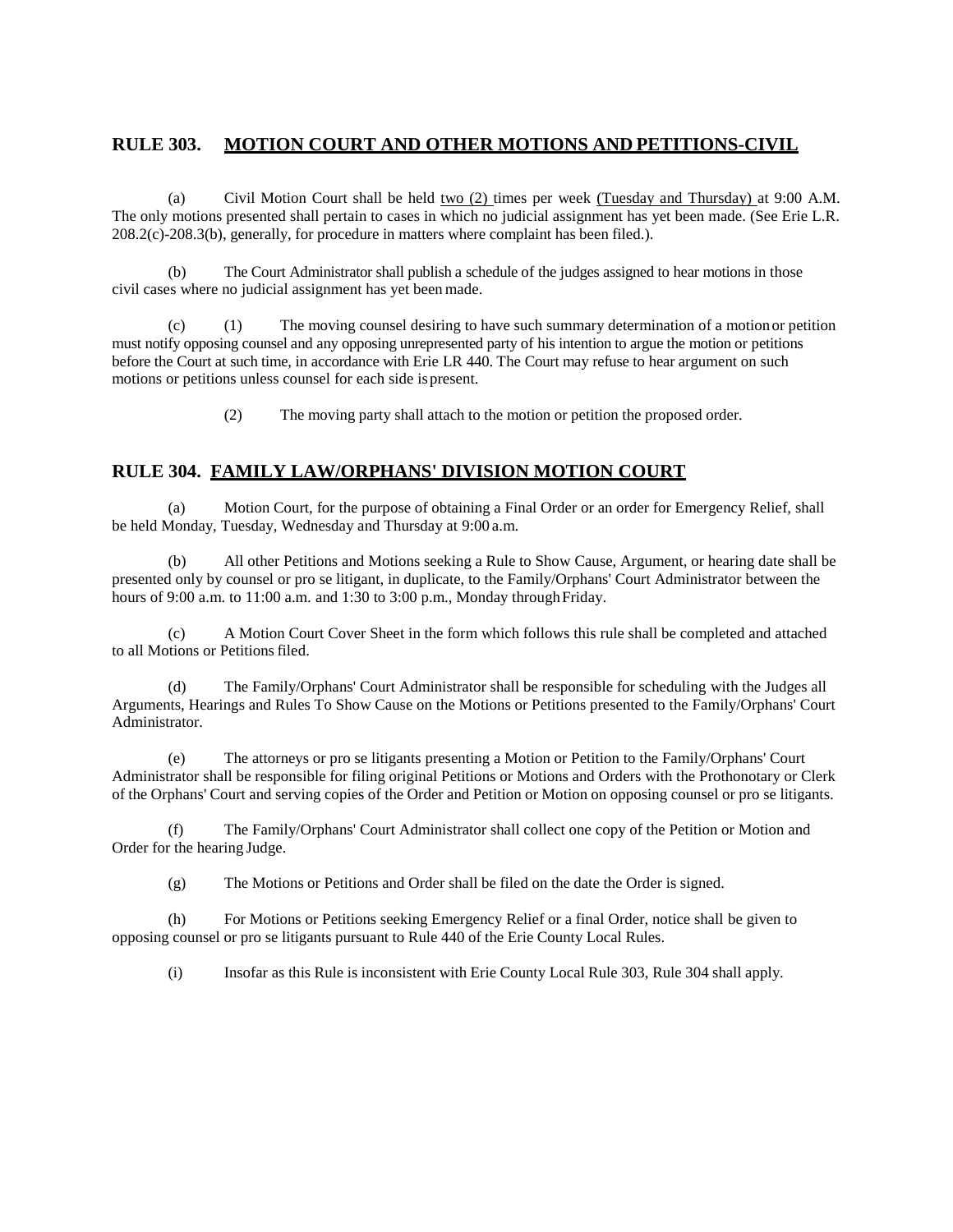| DATE:                 | <b>HEARING REQUIRED:</b> |
|-----------------------|--------------------------|
| <b>MOTIONS JUDGE:</b> | $YES \sqcap$             |
| <b>HEARING JUDGE:</b> | NO.                      |
| <b>CAPTION:</b>       | VS                       |
|                       |                          |
| DOCKET NO:            |                          |

# **FAMILY / ORPHANS' DIVISION MOTION COVER SHEET AND NOTICE**

,  $\overline{\phantom{a}}$ 

You are hereby notified that the attached motion/petition will be presented by me on:

- □ to the Court Administrator as a contested matter 9:00 a.m. - 11:00 a.m. and 1:30 p.m. - 3:00 p.m. Monday through Friday:
- $\Box$  to Motion Court at 9:00 a.m.

# **CERTIFICATION OF NOTICE AND SERVICE (To be completed for Motion Court presentation)**

The undersigned represents that a copy of this motion and proposed order have been served up all parties or their counsel of record on , in accordance with:

- A. Local Rule No. 440, hereby providing:
	- □ Two full business days prior notice by □ hand delivery, □ fax,
	- □ Five full business days prior notice by mail; or
- B. Local Orphans' Court Rule 12 for Special Petitions, thereby providing:
	- □ Ten full business days written notice.

# **UNCONTESTED MOTION CERTIFICATE**

The undersigned represents that:

- □ All parties or counsel have consented and consents are attached.
- □ The Order seeks only a return hearing or argument date and no other relief.

# **INFORMATION FOR COURT ADMINISTRATOR**

| A.                          | If a Judge has heard previously, please identify:                                                          | $\Box$ Kelly $\Box$ Connelly $\Box$ Dunlavey<br>$\Box$ Trucilla $\Box$ Domitrovich<br>$\Box$ Cunningham $\Box$ DiSantis<br>$\Box$ Bozza $\Box$ Garhart |
|-----------------------------|------------------------------------------------------------------------------------------------------------|--------------------------------------------------------------------------------------------------------------------------------------------------------|
| <b>B.</b><br>$\mathbf{C}$ . | Estimated court time required<br>minutes<br>Is this motion/position opposed?<br>$\Box$ no<br>$\square$ yes | hours<br>davs<br>$\Box$ unknown                                                                                                                        |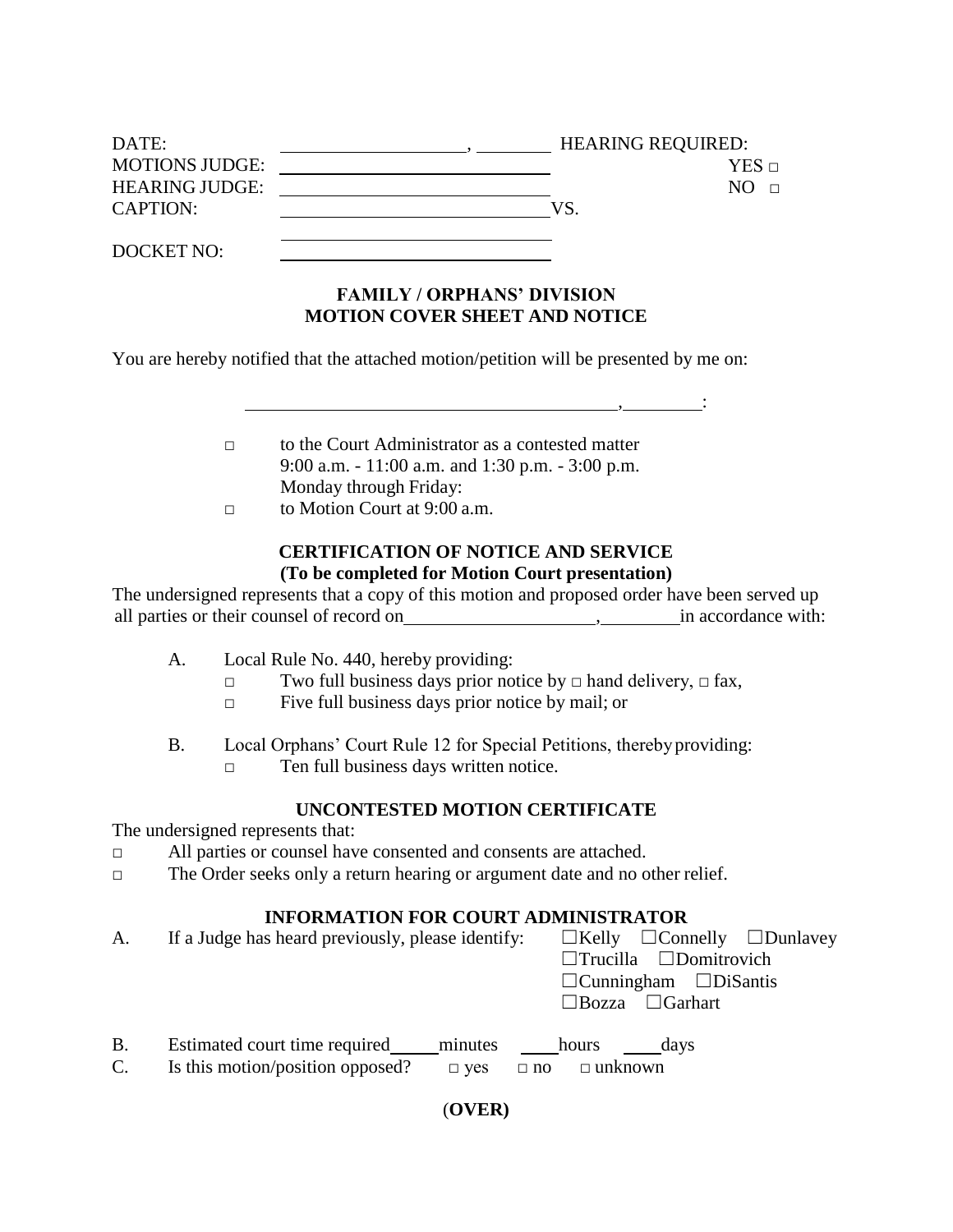# **FAMILY COURT MOTIONS**

**CUSTODY:** Petition/Motion relating:

- G Temporary custody
- G Approval of custody agreement
- G Waive attendance at sem
- G Custody Order:

**DIVORCE:** Petition/Motion relating to:

- G Exclusive possession of property
- G Bifurcation
- G Filing Inven/Pre-Trial Stmt
- G Waive Attendance at sem
- G Alimony Pendente Lite
- G Divorce Other:
- **SUPPORT:** Petition/Motion relating to:
- G Cont conf/de novo hearing (support)
- G Support Other:

G Family Exemption

- G Special relief (Custody)
- G Custody Contempt
- G Continuance (Custody)
- G Counsel fees & expenses (Custody)
- G Approve QDRO
- G Divorce Contempt
- G Divorce, Special Relief
- G Amend pleadings divorce
- G Counsel fees & expenses (Divo)
- G Paternity/Blood tests
- G Support Contempt
- **ORPHANS' COURT MOTIONS**

# **DECEDENTS' ESTATES:** Petition/Motion relating to: **ADOPTIONS:** Petition for: G Inheritance Tax Return

- G Adoption
- G Voluntary Relinquishment
- G Involuntary Termination
- G Confirm Consent
- G Adoption Other:

**MINOR'S ESTATES:** Petition for:

G App settlement/Wrongful Death, et G Decedents' Estates Other:

G Appr Set of Minor's Claim

G Settlement of Small Estate G Approval of sale of property

- G Auth to Release
- Funds from Minor's Account
- G Minor's Estates Other:

# **GUARDIANSHIPS:** Petition for:

- G Minor guardianship
- G Alleged Incapacitated
- G Emergency Intervention
- G Discharge/Sub/Guardian
- G Guardianship
- G Other:

I hereby certify all of the above statements are true and correct.

Name(s) of opposing counsel or pro se litigants

Attorney for □Plaintiff □Defendant

By Service By Service Service Service Service Service Service Service Service Service Service Service Service Service Service Service Service Service Service Service Service Service Service Service Service Service Service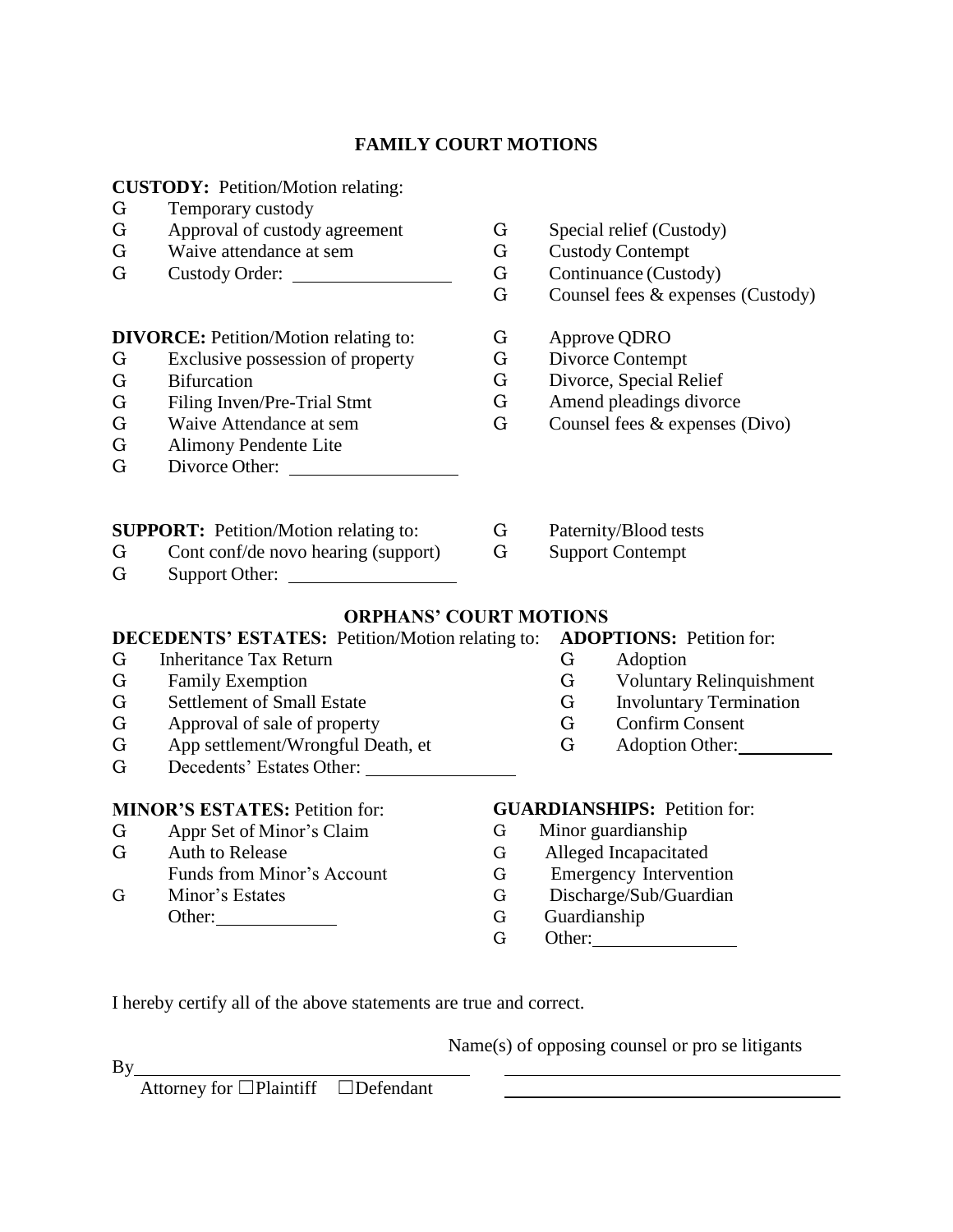#### **RULE 305. DUTIES OF THE PROTHONOTARY**

(a) (1) The Prothonotary shall immediately stamp all papers filed with the date and time of such filings and make an appropriate entry for each filing in the docket pursuant to applicable rules of procedure, statute or Court Order. No entries shall be made in the docket except at the direction of the Prothonotary.

(2) The Prothontary, duly authorized court personnel, and under the supervision of the Prothonotary, attorneys, pro se litigants and members of the public shall be permitted access to thefiles.

(3) No entries shall be made in the docket except at the direction of theProthonotary.

(b) The Prothonotary shall be responsible for the safekeeping of all records and papers belonging to that office. The Prothonotary shall permit no papers to be taken from the office without order of Court except for temporary removal by an attorney for the purpose of conducting an arbitration, for copying within the Court House or other recognized Court purpose. Those removing papers from the file of the Court shall sign them out on a form used for that purpose and shall be responsible for damages arising from any loss.

(c) The Prothonotary shall not accept for filing any paper filed by a person which shall not have endorsed thereon the address and telephone number of the person filing the paper. The Prothonotary shall consecutively number the cases each year.

(d) In the litigation involving the validity of a municipal lien, upon motion of either party, the matter shall be transferred, from the municipal liens docket to the appearance docket and given a term and number by the Prothonotary.

(e) In all appeals to the Court from a municipal zoning board or municipalities, when said appeal has been returned to said board or municipality by the Court, should the matter then be returned to Court, it will retain the same docket number as it had on the original appeal.

#### **RULE 306. TERMS OF COURT**

(a) Regular terms of Court for the trial of civil jury cases will be held in February, April, June, August and October.

(b) The Court may schedule special sessions and/or special civil jury terms of Court at other times and dates than those set forth in sub-paragraph (a) above.

(c) Requests for trials outside the regular civil trial terms are discouraged. However, if there are compelling reasons to make such a request, the proper procedure to be followed is to file a Motion with the assigned judge, giving due notice of the date and time of presentation to opposing counsel, in accordance with established motion practice.

#### **RULE 311. PROCEDURE IN STATUTORY APPEALS**

(a) Unless a contrary procedure is provided for otherwise in Statute or general Rule of Court, this Rule shall apply to all statutory appeals where this Court has jurisdiction to review adjudications of School Districts, municipalities or State Administrative Agencies or offices. This Rule shall have no applicability to state Administrative Agencies or officers or proceedings under the Uniform Arbitration Act.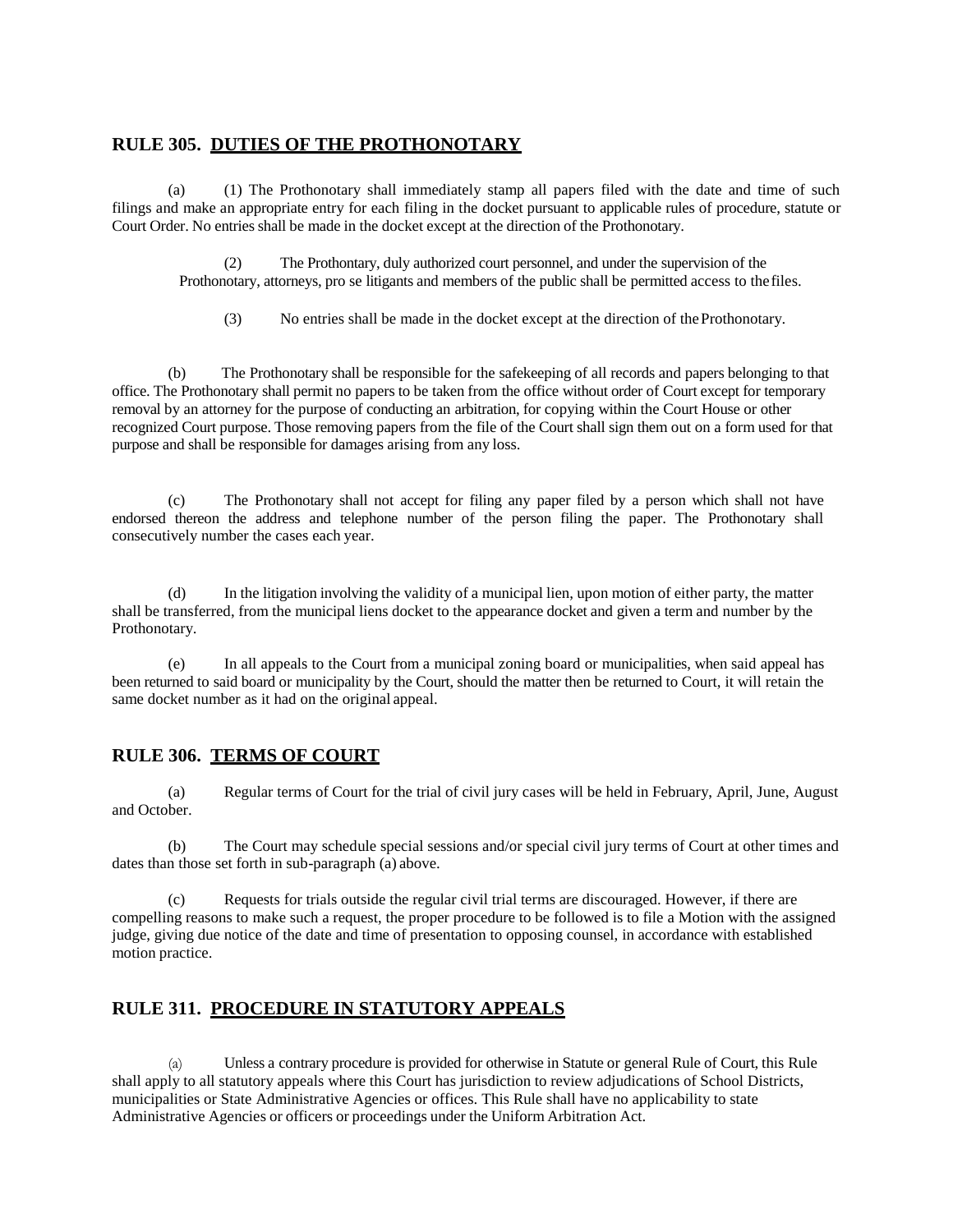(b) In cases where the Court does not have the prerogative of receiving evidence in lieu of or in supplement to the record made in the administrative proceedings, or in cases where no motion for additional evidence was filed or granted pursuant to paragraph (d) herein, the disposition of appeals shall be by requesting a judge assignment after twenty (20) days of the docketing of the record from the administrative proceeding or after the denial of the motion for additional evidence, whichever is later. In such cases, all procedures otherwise applicable to the listing of cases for argument, assignment to a Judge, briefs, etc., shall apply to appeals governed by this Rule.

(c) In cases where a party is entitled, as a matter of right, to have either a de novo evidentiary hearing in this Court, or to supplement the record made in the administrative proceedings, any party so entitled shall request, within twenty (20) days of the docketing of the appeal, judicial assignment and submit an appropriate motion to the assigned judge for hearing. Such a motion shall set forth with particularity the basis on which the movant claims a right to submit further evidence and shall contain a certificate that the motion has been served on all other parties.

(d) In cases where the Court may receive evidence for cause shown, or at the discretion of the Court, any party wishing to request that the Court receive evidence, shall file a request for judicial assignment with the trial court administrator and present an appropriate motion to the assigned judge within twenty (20) days after the docketing of the record of the administrative proceeding being reviewed. The motion shall state with particularity the authority upon which movant relies and the particular factors which he believes indicate that the receipt of further evidence is justified. Where indicated by the circumstances, the following factors may be considered by the Court in acting upon such motions in addition to any otherwise applicable standard governing the exercise of the Court's discretion:

(1) Whether movant was represented by counsel before the administrative tribunal.

(2) Whether previously undisclosed or newly discovered evidence exists which was not made available to the administrative tribunal prior to itsdecision.

(3) The overall adequacy for the purpose of appellate review of the record made before the administrative tribunal.

(4) The apparent regularity and fundamental fairness of the administrative proceedings, as disclosed by the record.

(5) Such other factors as may be considered in the interest ofjustice.

No motion contemplated by this section shall be acted upon until all interested parties have been given an opportunity to respond to the motion through argument. If, after argument, the Court denies, in whole, a motion under this section, the case shall proceed as provided in section (b) above.

In granting the relief requested in motions contemplated by this section, the Court may, unless otherwise indicated by applicable statues, limit the evidence it will receive to matters which are not cumulative of material already included in the record made before the administrative tribunal, or impose other reasonable restrictions upon the scope or nature of the evidence to be received. The Court may, in its discretion, at the request of any party or on its own motion, require that any party intending to offer evidence pursuant to this Rule file a pre-hearing narrative statement fairly setting forth the nature of the evidence to be offered such that all parties may have adequate notice of the facts at issue prior to hearing and the scope and nature of the evidentiary proceeding.

(e) In cases in which evidence is received by the Court pursuant to this Rule, all parties shall submit proposed findings of fact to the Court, after the close of the evidentiary proceedings, along with their respective briefs on the merits of the appeal in accordance with a schedule fixed by the hearing Judge. The hearing Judge shall retain the case and make the final disposition of the appeal, including the adoption of findings of fact, where appropriate.

(f) No case shall be listed for argument and no motion shall be filed requesting that a hearing be set until the record of the administrative tribunal is docketed with the Prothonotary. It shall be the duty of the administrative agency involved to promptly notify all parties of the filing of the record.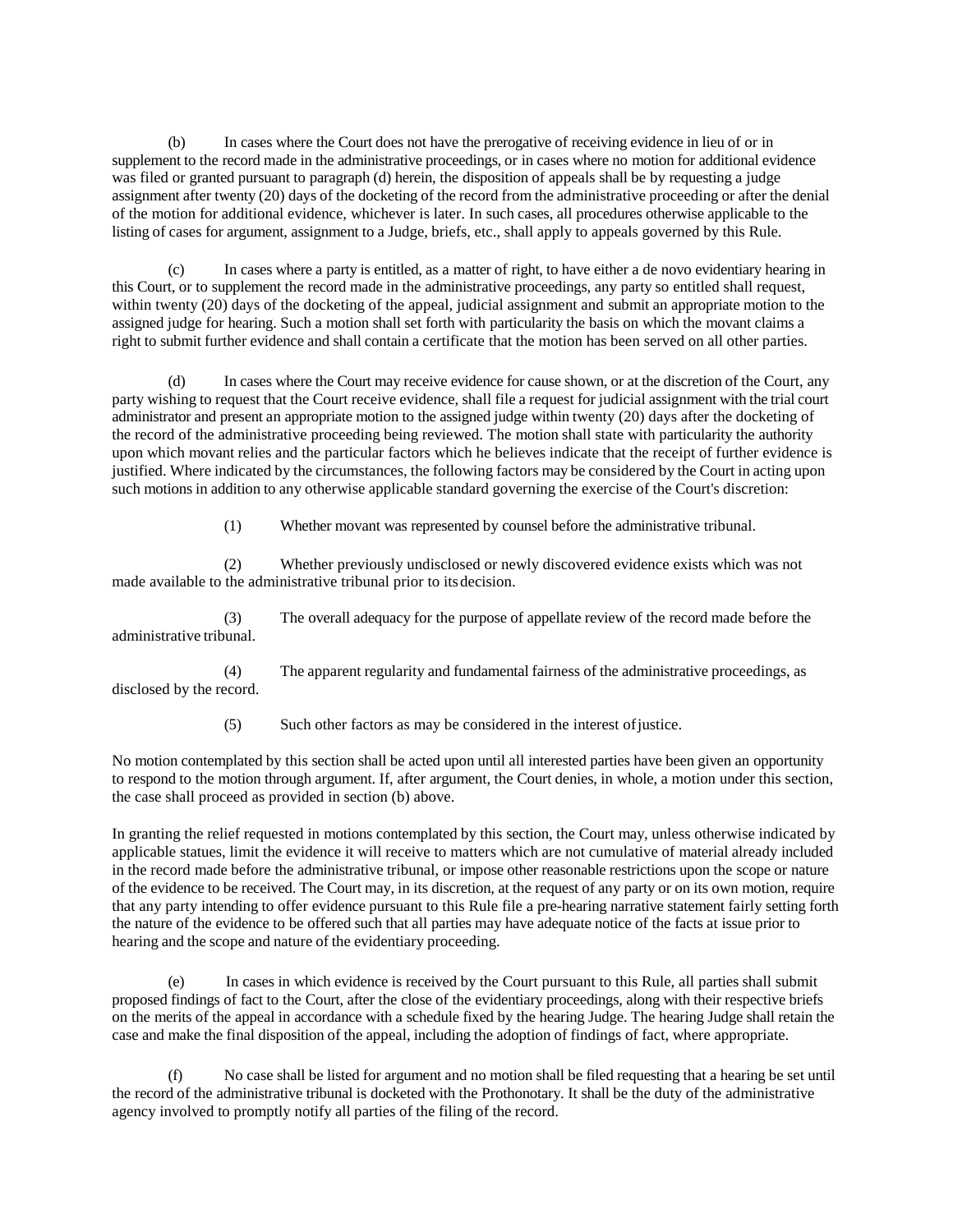(g) Unless a different time is specified by statute, or Rule of Court, it shall be the duty of the administrative agency involved to docket the record of the proceedings before it with the Prothonotary no later than thirty (30) days from service of the notice of appeal upon the tribunal or agency. The record shall, in all cases, contain at least a brief adjudication setting forth the findings and conclusions of the administrative tribunal.

(h) In the event that any administrative tribunal fails to comply with the provisions of this Rule, or of any statute, relating to the time within which to transmit its record to this Court, any party may, by motion, apply for an order compelling the transmittal of a complete record.

(i) Unless otherwise required by statute, the order of a single Judge of this Court which is dispositive of the merits of the appeal shall constitute a final order of this Court in all matters subject to this Rule. Neither the filing of exceptions nor en banc proceedings shall be required or permitted.

# **RULE 312. FAIR TRIAL. FREE PRESS.**

A lawyer or law firm associated with a civil action shall not during its investigation or litigation make or participate in making an extra judicial statement, other than a quotation from or reference to public records, which a reasonable person would expect to be disseminated by means of public communication if there is a reasonable likelihood that such dissemination will interfere with a fair trial and which relates to:

(a) Evidence regarding the occurrence or transaction involved.

(b) The character, credibility or criminal record of a party, witness or prospective witness.

(c) The performance or results of any examinations or tests or the refusal or failure of a party to submit to such.

(d) An opinion as to the merits of the claims or defenses of a party, except as required by law or administrative rule.

(e) Any other matter reasonably likely to interfere with a fair trial of the action.

See Appendix, Court Order 84-1992.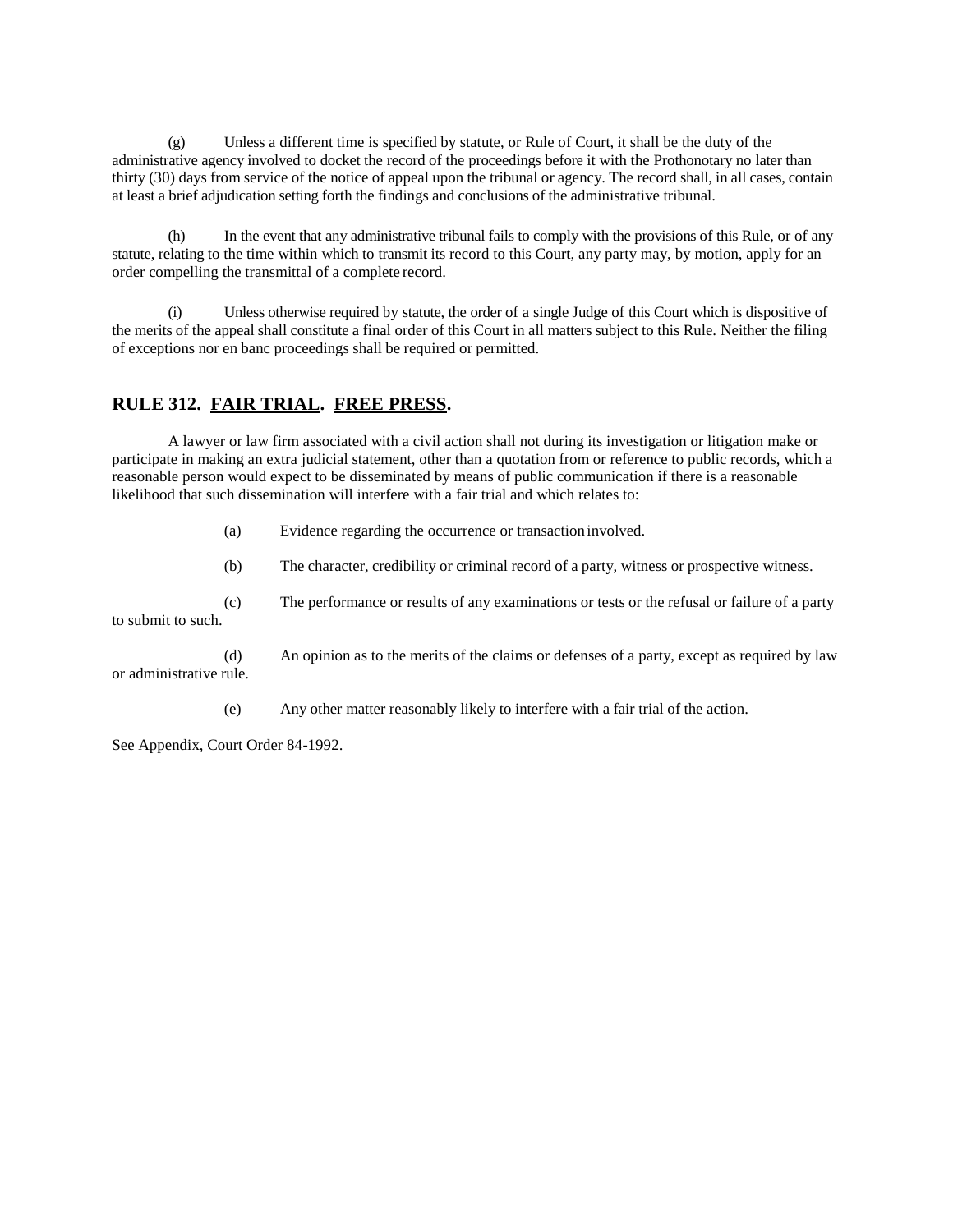# **SERVICE OF ORIGINAL PROCESS AND OTHER LEGAL PAPERS**

#### **RULE 430. DESIGNATION OF LEGAL PUBLICATION**

The Erie County Legal Journal is hereby designated as the legal publication for the publication of all notices and matters that are required to be published by the Pennsylvania Rules of Civil Procedure or Order of Court.

# **RULE 440. SERVICE OF LEGAL PAPERS OTHER THAN ORIGINAL PROCESS**

(a) Prior to the presentation to the Court of any motion or petition requesting an immediate Order of Court, (except for a motion or petition filed under Pa.R.C.P. 1531(a) or a Rule To Show Cause which grants no relief), opposing counsel and unrepresented parties must be given two (2) full business days' notice by personal delivery or facsimile transmission to each party or their counsel's office, or five (5) full business days' notice if by mail. The notice must give the date and time when the motion or petition will be presented to the Court and must accompany a copy of the proposed motion and order. The motion or petition must contain a certificate signed by counsel verifying that proper notice was given under this Rule. Service by email is allowed if, pursuant to Pa.R.C.P. 205.4(g), the parties have agreed to service by electronic transmission or have provided an email address in an appearance or other legal paper that has been filed in that civil action.

(b) The Certificate of Notice shall be in the following form:

#### **CERTIFICATE OF NOTICE**

I certify that on (Date of Notice) I gave notice to all counsel of record and unrepresented parties, of my intention to present the within Petition/Motion to the Court on (Date of Presentation) by

- (a) first class mail
- (b) facsimile transmission
- (c) email
- (d) hand delivery,

(Name of Counsel)

(c) The Court will not enter an order on a petition or motion without the Certificate of Notice being attached unless special cause be shown to theCourt.

#### OFFICIAL RULES COMMITTEE COMMENT:

The intention of this Rule is to provide opposing counsel or parties with two (2) full business days' notice from the date of fax, email or personal delivery, and five (5) full business days' notice from the date of deposit in the U.S. mail. For example, if a motion is to be presented on Thursday at 9:00 a.m., the notice of intent to present the motion must be delivered or faxed before 9:00 a.m. on the preceding Tuesday. If notice is given by mail, it must be postmarked no later than the Wednesday of the preceding week.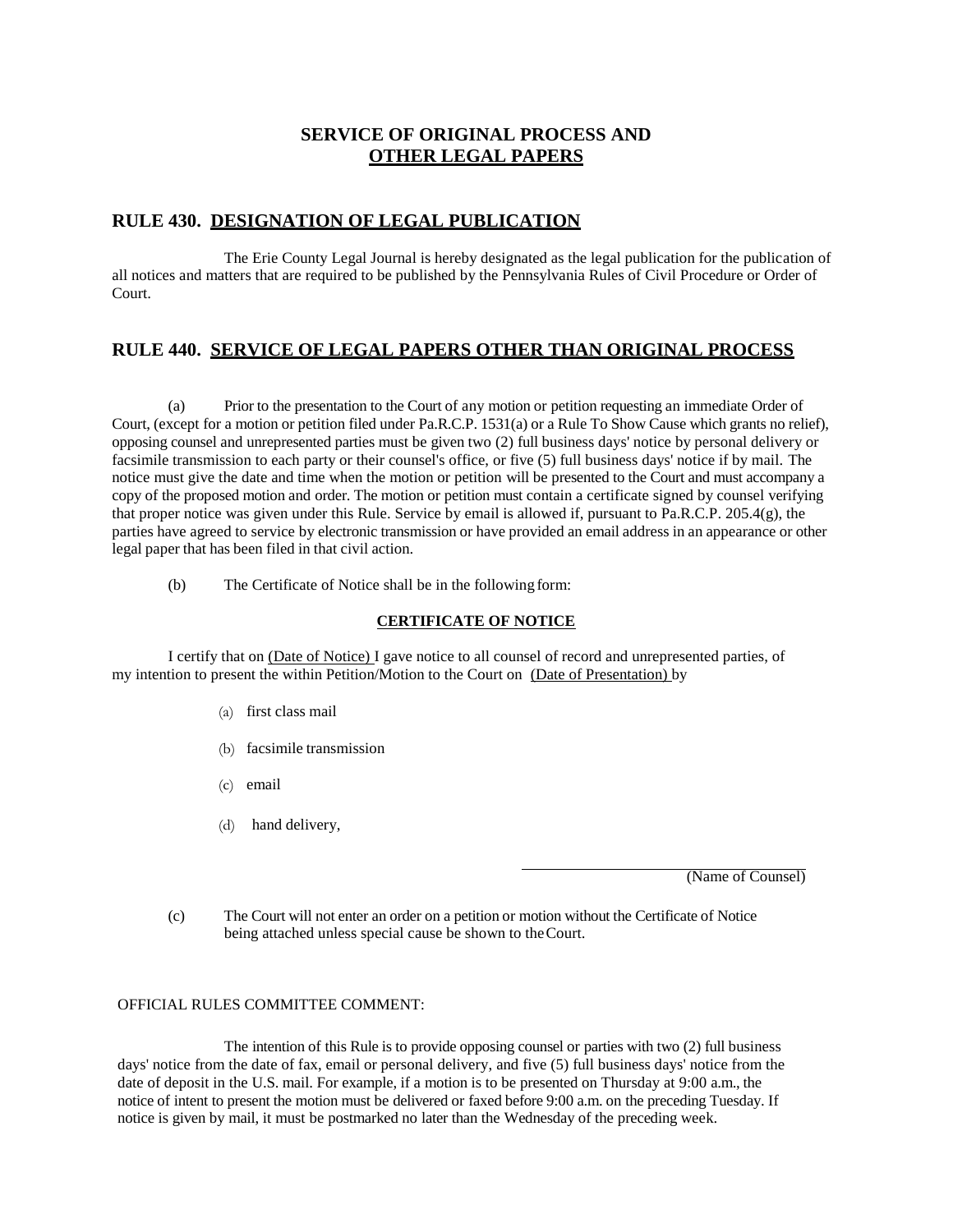# **RULE 442. SERVICE IN MAGISTERIAL DISTRICT JUDGE APPEALS**

In appeals from judgments of Magisterial District Judges in Civil Matters as governed by Rules 1001 et seq. of the Rules of Conduct, Office Standards and Civil Procedure for Magisterial District Judges, the appellant in a Magisterial District Judge proceeding, in lieu of service and proof of service pursuant to Rule 1005A and 1005B, may at appellant's option file with the notice of appeal a stamped envelope pre-addressed to the appellee at appellee's address as listed on the complaint form filed in the office of the Magisterial District Judge or as otherwise appearing in the records of that office, or the attorney of record, if any, of the appellee, and a stamped envelope preaddressed to the Magisterial District Judge in whose office the judgment was rendered. Copies of the notice of appeal and, if any, Rule pursuant to Rule 1004B of the Magisterial District Judge Rules shall thereupon be mailed by the Prothonotary or Clerk by first class mail with such service and any return being noted on the Court's docket.

NOTE: Erie L.R. 442 implements the option authorized by Rule 1005C of the Rules of Conduct, Office Standards and Civil Procedure for Magisterial District Judges as added March 27, 1992, effective June 25, 1992.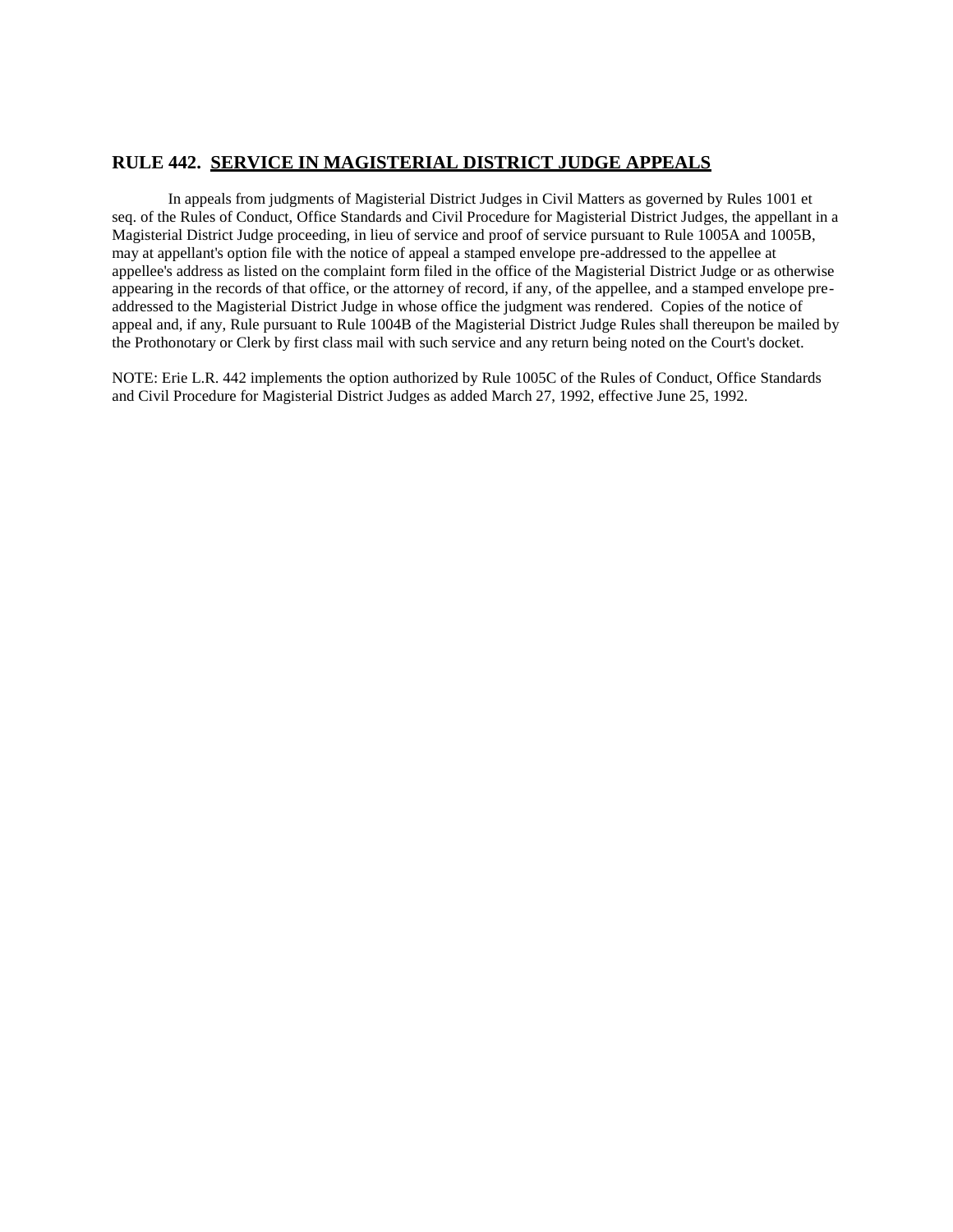# **MISCELLANEOUS MATTERS**

#### **RULE 506. MONEY PAID INTO COURT**

(a) A party to an action, may upon motion and upon such notice to the adverse party as the Court may direct, pay into Court the amount admitted to be due, together with costs, if any. The party entitled to the money may accept the money and settle and discontinue the action or may refuse the money and proceed with the action. If the adverse party shall not recover more than the amount paid into Court, all additional costs shall be deducted from the money. This tender into Court shall in no way alter the rights of the parties as to legal tender made before suit.

Parties wishing to extinguish liens upon real estate in which they have an interest, may upon motion and such notice to the creditor as the Court may direct, pay into Court the amount due and have satisfaction entered upon the lien.

(c) Upon payment of money into Court, to abide its order, the same shall be deposited by the Prothonotary in an account in the name of the Prothonotary kept for such purposes, and shall be payable only by a check signed by the Prothonotary pursuant to order of the Court. A book shall be kept in the office of the Prothonotary, in which shall be entered all monies paid into Court, with the name of the case in which it shall have been paid.

(d) Under the provisions of the bulk transfers section of the Uniform Commercial Code, 13 Pa. C.S.A. 6106(4) the petition of the transferee, in addition to other necessary allegations, shall give the name, address and amount of claims of creditors of the transferor insofar as the same are known to him and may request the appointment of an auditor. If the petition is approved by the Court, an auditor may be appointed forthwith to determine what creditors of the transferor are entitled to recommend distribution to the Court. The auditor shall give notice of his appointment and perform all his duties in accordance with the provisions of Rule 500\*. He shall give notice of the time of filing claims to the transferors and transferees, or their attorneys, by registered or certified mail to each known creditor whose name and address is set forth in the petition.

*\*[Erie L.R. 500 was deleted by the changes which were made pursuant to the order of July 8, 2004. Any continued reference to Erie L.R. 500 is an oversight which the Rules Committee will bring to the court's attention.]*

(e) The Prothonotary, upon receipt of any payment or deposit of funds or damages due or estimated to be due in eminent domain proceedings, pursuant to any statute, rule or order of Court, shall, within five (5) days of receipt of such funds or damages, deposit the same in a federally insured depository in Erie County, Pennsylvania, subject to withdrawal on a daily basis without notice, such deposit to bear interest at a rate not less than the current rate at any time advertised by said institutions to be paid to its customers for depository accounts with similar withdrawal provisions as above.

(1) If the amount of such funds so paid or deposited with the Prothonotary exceed the maximum amount that deposits with such institutions are insurable by an agency of the United States of America, the Prothonotary shall open as many accounts as may be necessary to provide that all such funds so paid or deposited are fully insured by an agency of the United States of America.

(2) Any funds deposited by the Prothonotary under this Rule shall be deposited in the name of the Court for use of the parties who may be entitled thereto, and shall not be withdrawn except by Order of Court authorizing the Prothonotary to withdraw all or a part of any such funds so deposited and to make distribution of the same in accord with the terms of such Order. A record of all funds received and paid out hereunder, including the source of such funds, the number and term of the proceedings under which the same were deposited, and to whom payments of funds withdrawn are made, shall be kept by the Prothonotary.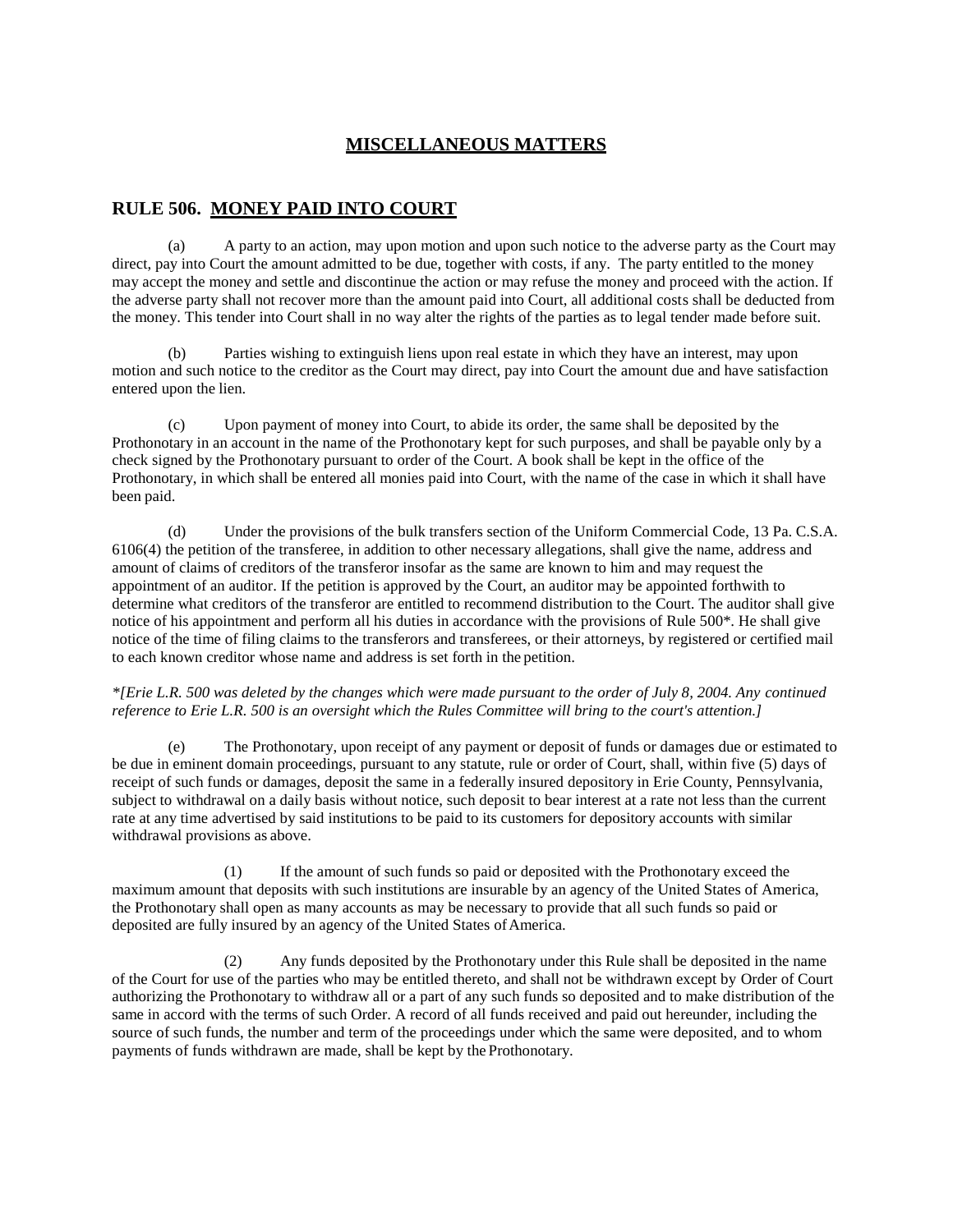(3) Interest earned on funds deposited shall belong to and, upon Court Order authorizing withdrawal, be paid to the party or parties entitled thereto less the appropriate deduction for poundage which the Prothonotary shall receive for the handling of monies paid into Court in accordance with the statutory fee schedule established by the General Assembly of the Commonwealth of Pennsylvania.

(4) The Prothonotary shall after deposit of funds, as above described, mail a copy of said depository agreement to all parties of record and file a copy of same with the papers in the case.

#### **RULE 507. DEFICIENCY JUDGMENT ACT**

(a) Petitions pursuant to 42 Pa. C.S.A. §8103, as amended, to fix the fair market value of real property bought by a plaintiff at a sheriff sale shall disclose in addition to the requisites of the section, the following:

(1) The date of the sheriff'ssale.

(2) The date of entry and the amount of judgment entered in the proceeding and the amount of the interest due thereon to the date of the sheriff's sale and the costs of the proceedings upon which the said judgment was obtained.

(3) An itemized statement of all prior liens, costs, taxes, municipal claims not discharged by the sale, and the amount of any such items paid at distribution on the sale.

(b) The service of the petition shall be in accordance with Pa. R.C.P. Nos. 440 and 441.

#### **RULE 508. ACCOUNTING**

When in any action a judgment has been entered directing the defendant to account to the plaintiff, the defendant shall, within thirty (30) days (unless the Court shall for cause shown allow a longer time), state the account and file the statement thereof in the Office of the Prothonotary giving notice and copy of account forthwith to the plaintiff, or his attorney, that this has been done. Within thirty (30) days after such notification the plaintiff, if dissatisfied with the statement of account filed by the defendant, shall file exceptions thereto and move for the appointment of an auditor to hear and report upon questions of fact and law raised by the exceptions. The auditor and all parties shall thereafter follow Erie L.R. 500\*.

*\*[Erie L.R. 500 was deleted by the changes which were made pursuant to the order of July 8, 2004. Any continued reference to Erie L.R. 500 is an oversight which the Rules Committee will bring to the court's attention.]*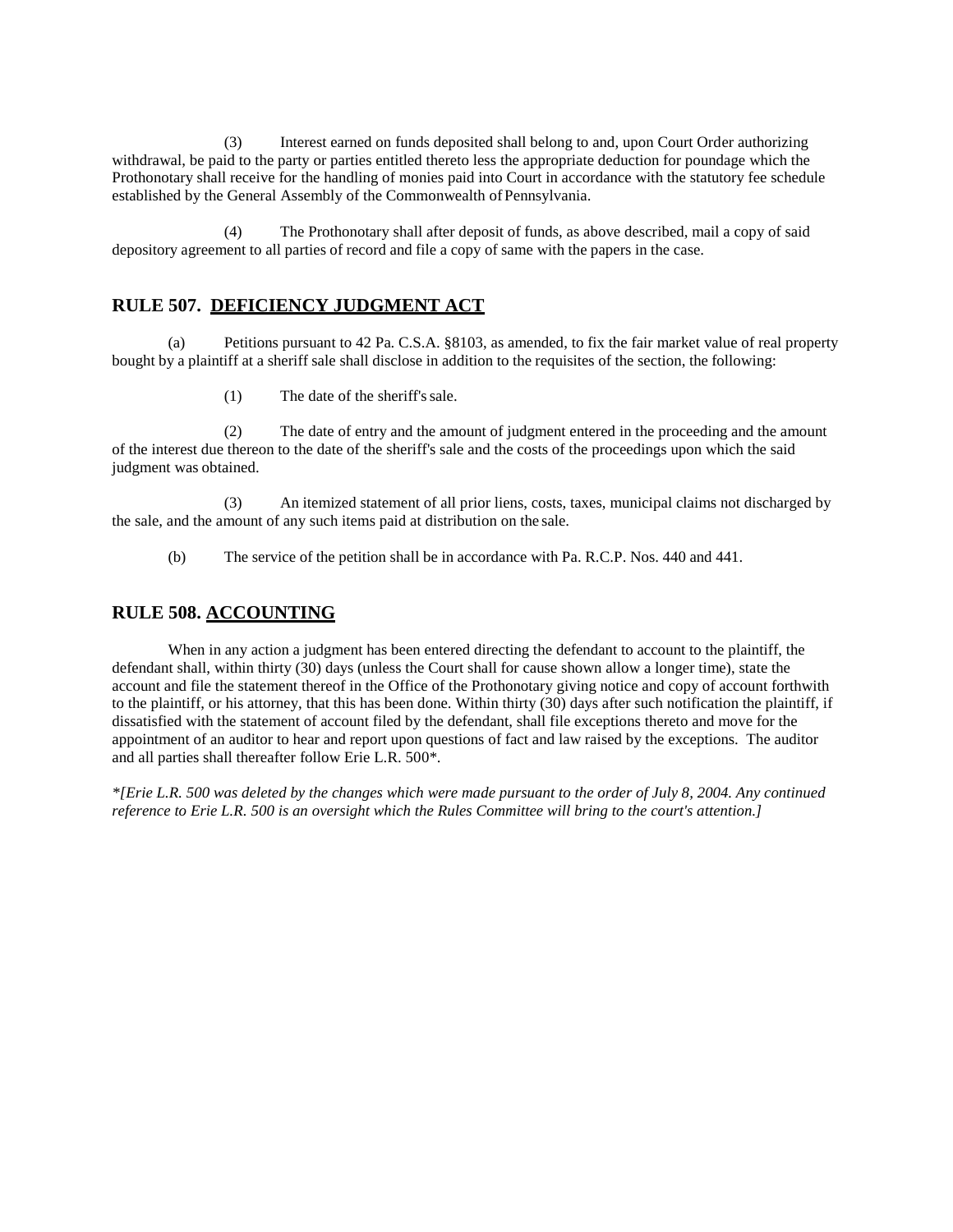#### **ACTIONS AT LAW**

### **CIVIL ACTION**

#### **RULE 1018.1. NOTICE TO DEFEND. FORM**

With respect to the notice to defend form required by Pa.R.C.P. 1018 the Erie County organization shall be:

Lawyer Referral & Information Service P.O. Box 1792 Erie, PA 16507 814/459-4411

Mon - Fri 8:30 a.m. - Noon; 1:15 p.m. - 3:00 p.m.

#### **RULE 1028(c). PRELIMINARY OBJECTIONS**

1. Preliminary objections shall be filed with the Prothonotary's office and a copy shall be served by the objecting party upon all counsel of record and unrepresented parties. Within thirty (30) days after the filing of preliminary objections, the objecting party shall file a brief and serve a copy of the brief upon all counsel of record and unrepresented parties. At that time, the objecting party shall also serve a copy of the preliminary objections and brief upon the assigned judge.

2. The non-moving party shall file with the Prothonotary's office a responding brief within thirty (30) days of receipt of the objecting party's brief. The non-moving party shall forward a copy of the brief to the assigned judge. This deadline does not affect the filing deadlines otherwise imposed upon the non-moving party by the Pennsylvania Rules of Civil Procedure.

3. After the passage of the filing date for the non-moving party's brief, the assigned judge may schedule the matter for an argument on the preliminary objections. Notice of argument, if scheduled, shall be given by the court to each attorney of record and to unrepresented parties by United States mail, facsimile transmission or personal delivery.

4. If the brief of either the objecting party or non-moving party is not filed within the time periods above stated, unless the time shall be extended by the Court or by stipulation, the Court may then, or any time subsequent thereto:

(A) Overrule the objections where the objecting party has failed to comply.

(B) Grant the requested relief where the responding party has failed to comply and where the requested relief is supported by law, or

(C) If argument is granted prohibit the noncomplying party from participating in oral argument although all parties will be given notice of oral argument and shall be permitted to be present at oral argument and/or

(D) Impose such other legally appropriate sanction upon a noncomplying party as the Court shall deem proper including the award of reasonable costs and attorney's fees incurred as a result of the noncompliance.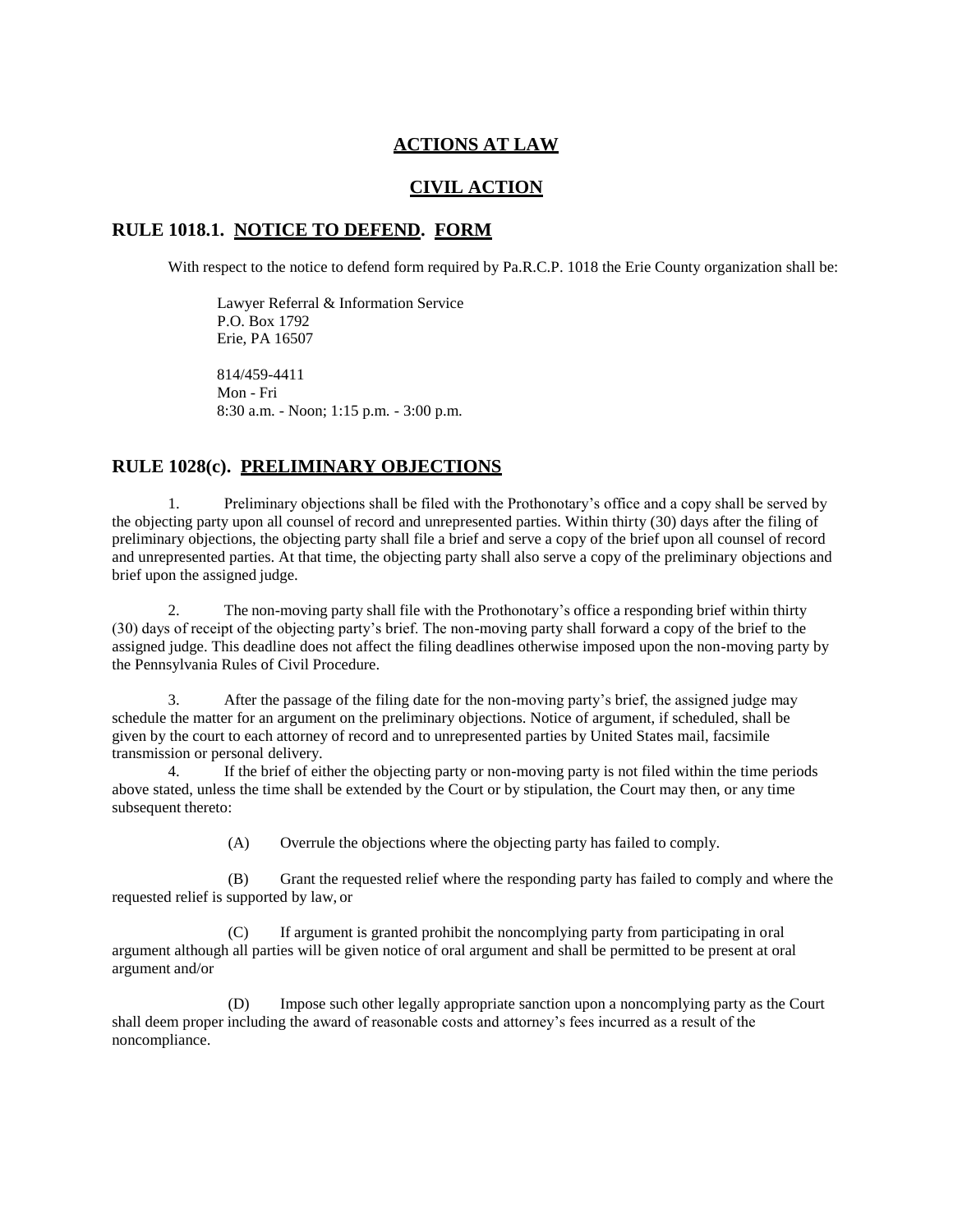# **RULE 1034(a). MOTION FOR JUDGMENT ON THE PLEADINGS.**

1. The moving party shall file a motion for judgment on the pleadings, together with a supporting brief, with the Prothonotary and a copy of the motion and brief shall be contemporaneously served by the moving party upon all counsel of record and unrepresented parties and upon the assigned judge.

2. The non-moving party shall file a brief in opposition to the motion for judgment on the pleadings within thirty (30) days after receipt of the motion and brief. At that time, the failure of the non-moving party to file a brief within the time required shall result in the disposition of the motion based solely upon the information received from the moving party.

3. After the passage of the filing date for the non-moving party's brief, the assigned judge may schedule the matter for argument. Notice of argument, if scheduled, shall be given by the court to each attorney of record and to unrepresented parties by United States mail, facsimile transmission or personal delivery.

4. If the brief of either the moving party or non-moving party is not filed within the time periods above stated, unless the time shall be extended by the Court or by stipulation, the Court may then, or any time subsequent thereto:

(A) Dismiss the motion where the moving party has failed tocomply.

(B) Grant the requested relief where the responding party has failed to comply and where the requested relief is supported by law, or

(C) If argument is granted, prohibit the noncomplying party from participating in oral argument although all parties will be given notice of oral argument and shall be permitted to be present at oral argument and/or

(D) Impose such other legally appropriate sanction upon a noncomplying party as the Court shall deem proper including the award of reasonable costs and attorney's fees incurred as a result of the noncompliance.

# **RULE 1035.2(a). MOTION FOR SUMMARY JUDGMENT**

#### 1. Procedure for Filing Summary Judgment Motions.

(A) The moving party shall file a motion for summary judgment, together with a supporting brief, with the Prothonotary and a copy of the motion and brief shall be contemporaneously served by the moving party upon all counsel of record and unrepresented parties and upon the assigned judge. Within thirty (30) days of receipt of the moving party's brief, the non-moving party shall file a brief and, at that time, shall deliver a copy to the assigned judge. Any depositions, answers to interrogatories or affidavits in support of or in opposition to the motion shall be filed with the Prothonotary not later than the due date of the respective party's brief.

(B) If the brief of either the moving party or non-moving party is not filed within the time periods above stated, unless the time shall be extended by the Court or by stipulation, the Court may then, or any time subsequent thereto:

(i) Dismiss the motion where the moving party has failed to comply.

(ii) Grant the requested relief where the responding party has failed to comply and where the requested relief is supported by law, or

(iii) If argument is granted, prohibit the noncomplying party from participating in oral argument although all parties will be given notice of oral argument and shall be permitted to be present at oral argument and/or

(iv) Impose such other legally appropriate sanction upon a noncomplying party as the Court shall deem proper including the award of reasonable costs and attorney's fees incurred as a result of the noncompliance.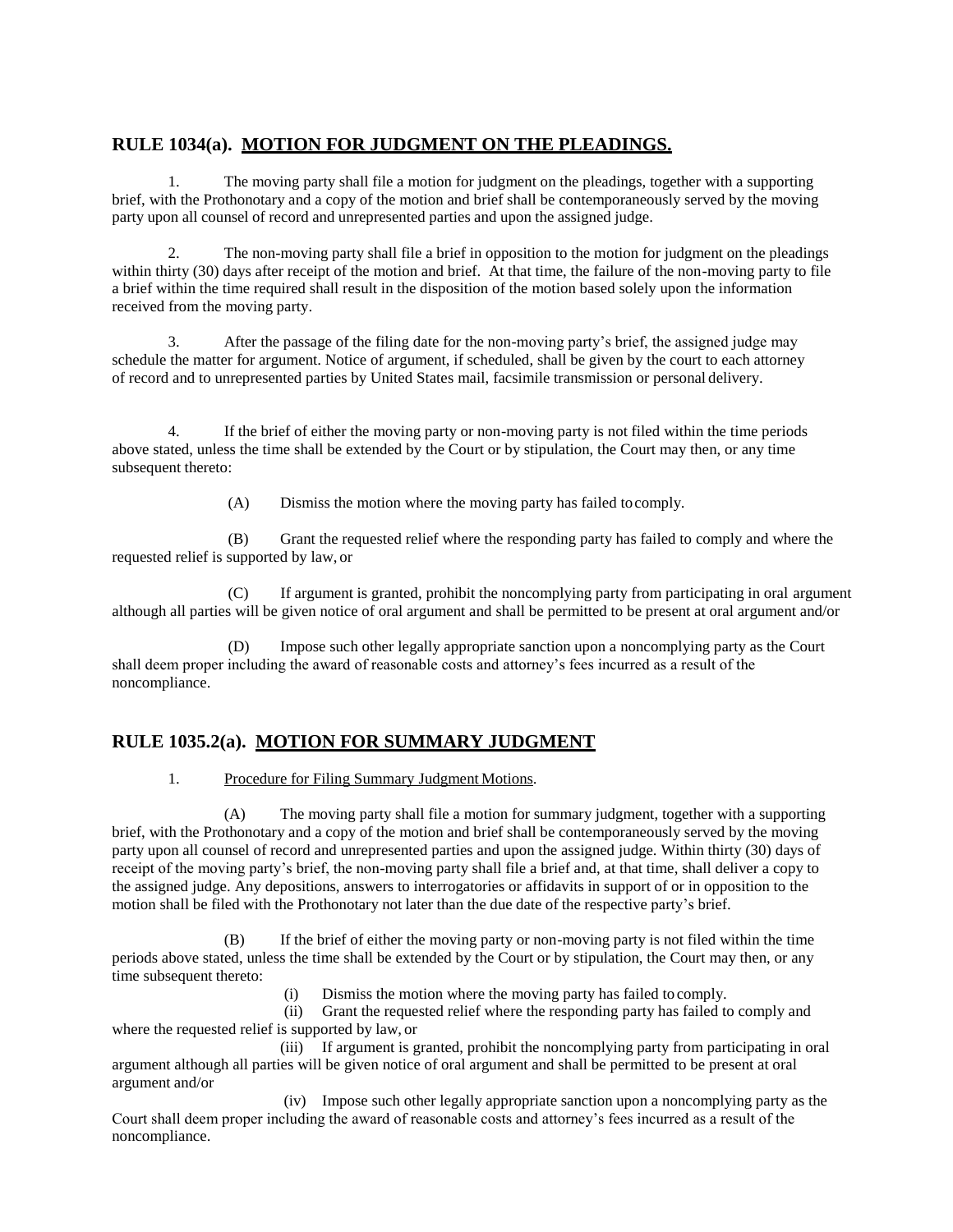#### 2. Scheduling of Argument.

(A) There may be oral argument in accordance with Pa.R.C.P. No. 211. If granted, notice of argument shall be given by the Court to each attorney of record and to unrepresented parties by United States mail, facsimile transmission, or personal delivery.

(B) After the passage of the filing date of the brief of the non-moving party, the Court may schedule argument on the motion with notice to all parties. The Court shall notify the parties of its decision.

#### **RULE 1042.21 PRETRIAL PROCEDURE IN MEDICAL PROFESSION LIABILITY ACTIONS. SETTLEMENT CONFERENCE; MEDIATION**

- (a) Any motion by a healthcare provider requesting a court ordered mediation, shall set forth the following minimum information:
	- (1) the date of the proposed mediation or the time frame during which the mediation will take place;
	- (2) the identity of the proposed mediator;
	- (3) the location of the proposed mediation; and
	- (4) any other terms that has been consented to by the parties or which are being proposed by the moving health care provider.
- (b) If the motion has been consented to, such consent shall be noted in the motion and, where possible, written consents from the parties shall beattached.
- (c) Any party opposing a Motion for mediation shall file their objections within ten (10) days of service of the Motion.

# **ACTION TO QUIET TITLE**

#### **RULE 1066. FORM OF JUDGMENT OR ORDER**

- (a) Unless otherwise ordered by the Court, notice is notrequired.
- (b) Any order entered under Pa. R.C.P. 1066 (b)(1) shall include a description of the property.

# **COMPULSORY ARBITRATION**

#### **RULE 1301. SCOPE**

(a) Compulsory arbitration of matters as authorized by the Judicial Code, 42 Pa. C.S. Section 7361 as amended, shall apply to all cases at issue where the aggregate amount in controversy shall be Fifty Thousand Dollars (\$50,000.00), or less, regardless of the number of parties, except those cases involving title to real estate or which seek equitable or declaratoryrelief.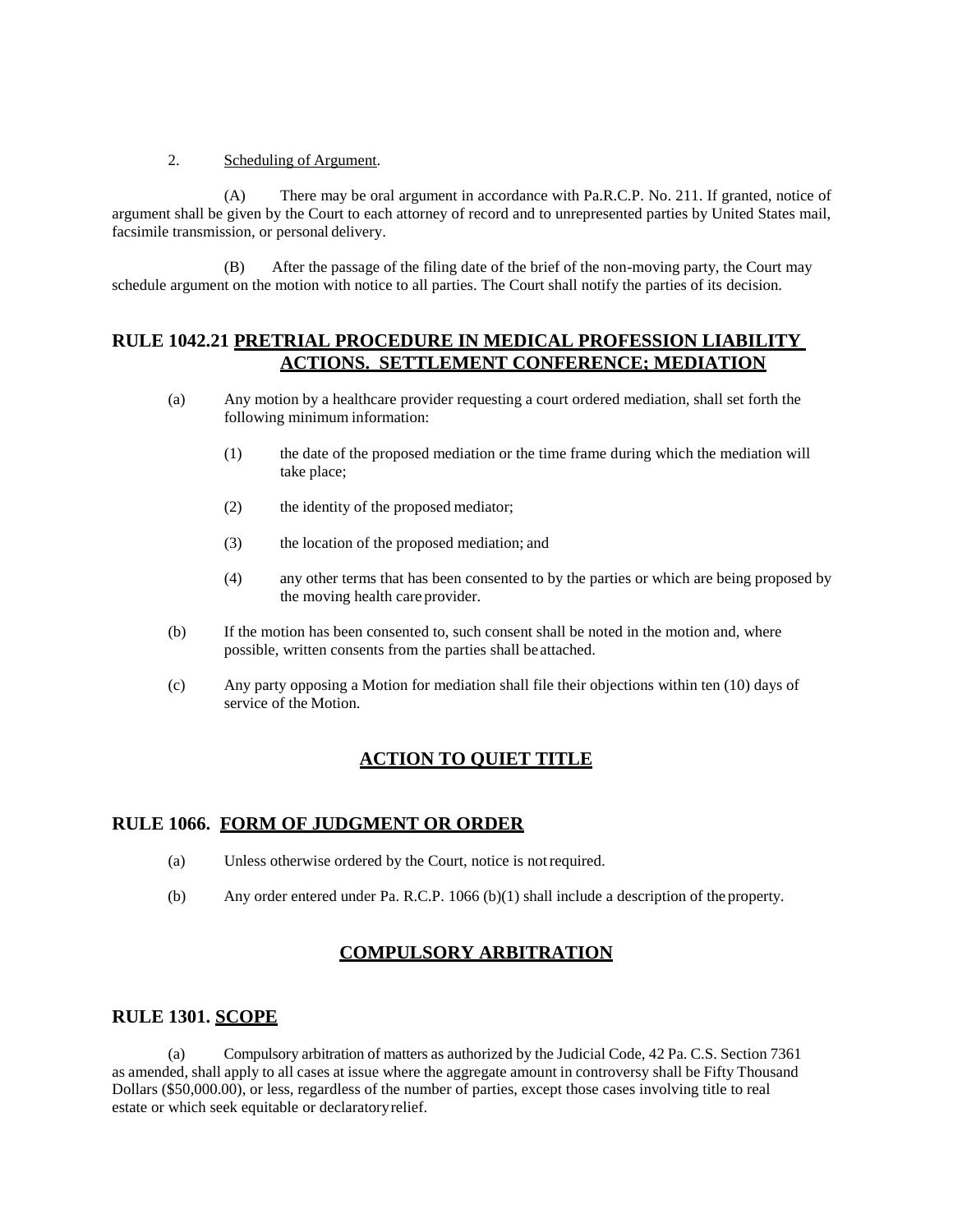(b) In all cases where a party has obtained a judgment by default under Pa. R.C.P. No. 1037, the party obtaining said judgment by default may elect to have unliquidated damages assessed at a trial by arbitration with the issues limited to the amount of damages which shall not exceed \$50,000.00. The election to assess damages by arbitration shall constitute a waiver by the party making such election of any damages in excess of \$50,000.00.

(c) Discovery shall be allowed in all cases.

#### **RULE 1302. LIST OF ARBITRATORS. APPOINTMENT TO BOARD.**

(a) (1) The Board of Arbitrators in any case shall be selected in accordance with one of the procedures set forth below, from a list of attorneys admitted to practice in Erie County, who have filed their consent to act with the Prothonotary.

Those attorneys having practiced for three (3) years or more who wish to be Chairman of Boards of Arbitration shall so inform the Prothonotary of their eligibility.

(i) Selection by Praecipe: Upon the filing of a Praecipe for Arbitration, the Prothonotary shall nominate a Board of potential Arbitrators consisting of three (3) attorneys plus one (1) attorney for each attorney of record and unrepresented party. Not more than two (2) of the potential Arbitrators shall have been admitted to the practice of law for less than three (3) years. The list of attorneys so nominated shall be sent by the Prothonotary to each attorney of record and the unrepresented party. Each attorney of record and unrepresented party may strike off one (1) nominated attorney and return the list to the Prothonotary within five (5) days. A failure to respond within five (5) days constitutes a waiver of the right to strike one (1) name from the list. The three remaining names will make up the Board. If no name of the same name is stricken from the list, the first three (3) remaining names will make up the Board.

Upon the expiration of five (5) days, the Prothonotary shall notify all parties of the names of the Arbitration Panel and designate as Chair the first Arbitration Panel and designate as Chair the first Arbitrator, so selected, who has been admitted to the practice of law for at least three (3) years.

(ii) Selection by agreement: By agreement of counsel, the Prothonotary shall nominate a list of nine (9) attorneys selected at random from the entire list of potential arbitrators with an additional three (3) attorneys for each additional party with an adverse interest. Each party shall have the right to strike off attorneys so named, one at a time and alternately. If, after the striking of Arbitrators, the selection will result in a panel of members none of whom are eligible to be Chairman, the Prothonotary at the request of either counsel, shall select three (3) additional attorneys for consideration. The selection shall continue until a panel is agreed upon. If none of the three (3) chosen Arbitrators have been practicing for more than three (3) years, the counsel shall be deemed to waive this requirement. The Chairman shall be selected by counsel.

(iii) Selection of sole arbitrator: In any case within the limits of compulsory arbitration, a sole Arbitrator may be selected to adjudicate the case by agreement of counsel. The award shall have the same effect as that of a three (3) person panel. The Prothonotary shall nominate a list of five (5) attorneys selected at random from the entire list with an additional two (2) attorneys for each additional party with an adverse interest. Each party shall then have the right to strike off two so named, one at a time and alternately. The remaining attorney shall comprise the Board of Arbitration and shall be considered the Chairman.

(2) In the event an arbitrator selected pursuant to the above procedures is unavailable to attend the hearing for any reason, that arbitrator shall give the parties written notice of his or her unavailability five (5) days before the hearing date, so as to allow the parties time to agree on selection of a replacement arbitrator and have said replacement available to attend the hearing so as not to cause the need for rescheduling of the same. If the arbitrator fails to comply with the five (5) day notice requirement, at the time of the regularly scheduled arbitration hearing the parties shall notify the Prothonotary of the arbitrator's failure. Thereafter, the arbitrator shall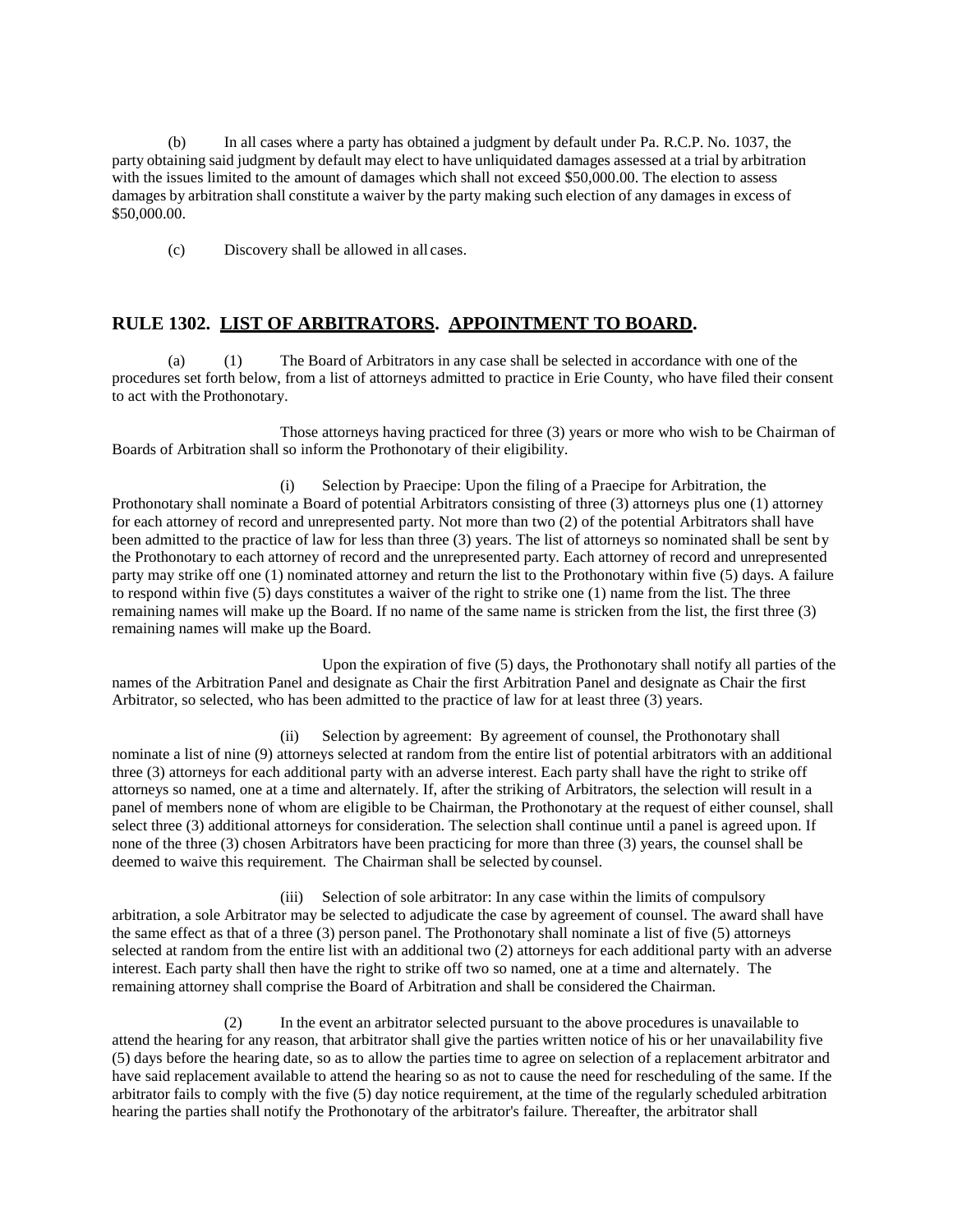automatically be stricken from the list of arbitrators maintained by the Prothonotary with leave to reapply for inclusion on the list upon petition to the Court and cause shown.

#### **RULE 1303. HEARING. NOTICE**

(a) (1) The Chairman of the Board of Arbitrators shall designate the time for hearing with written notice to each of the members of the Arbitration panel and to each party or their counsel in compliance with Pa. R.C.P. 1303.

(2) All hearings of the Board of Arbitrators shall be held in the Erie County Court House in a hearing room designated for that purpose or in a courtroom by leave of Court.

(3) All hearings shall promptly commence at 9:30 a.m. or 1:30 p.m., unless a different time shall specifically be established by the Board of Arbitrators. In the event an Arbitrator shall not be present at the time for the swearing-in, then counsel for represented parties and any unrepresented party who does in fact appear at the scheduled hearing time, may, only if they agree unanimously

Arbitrators; or

- (A) have the remaining Arbitrators immediately select a replacement from the list of
- (B) themselves appoint any other eligible person to act as a replacement Arbitrator; or
- (C) use any other method of selection of an eligible person to act as a replacement

Arbitrator.

In the event that counsel for represented parties and any unrepresented party, who does in fact appear at the scheduled hearing time, are unable to unanimously agree upon any of the foregoing options, then the replacement Arbitrator shall be selected in accordance with Erie R.C.P. 1302(a)(1)(iii), governing selection of a sole Arbitrator.

(b) In no event, shall a scheduled arbitration be canceled or rescheduled without written authorization of the Chairman or order of court obtained upon a showing of good cause. If such authorization or order is not obtained, the arbitration shall be held asscheduled.

(c) In the event that a party or an arbitrator requests that the hearing be rescheduled and if that request is granted as provided herein, then that party or arbitrator shall undertake the work needed to reschedule the hearing, including contacting the Court Administrator to obtain available dates and coordinating those dates with all counsel, parties and arbitrators, as well as preparing and dispatching all required written notices of the rescheduled hearing.

#### **RULE 1304. CONDUCT. HEARING. GENERALLY**

(a) The hearings shall be conducted by the chairman with decorum in full compliance with judicial proceedings as conducted by the Court of Common Pleas. Witnesses shall be sworn in the customary manner.

(1) Smoking shall not be allowed, either by Arbitrators, attorneys, parties or witnesses.

(2) Once the witnesses are sworn and the proceedings have commenced Arbitrators and attorneys shall, throughout the hearing, use the same procedure and decorum as used before a Common Pleas Court.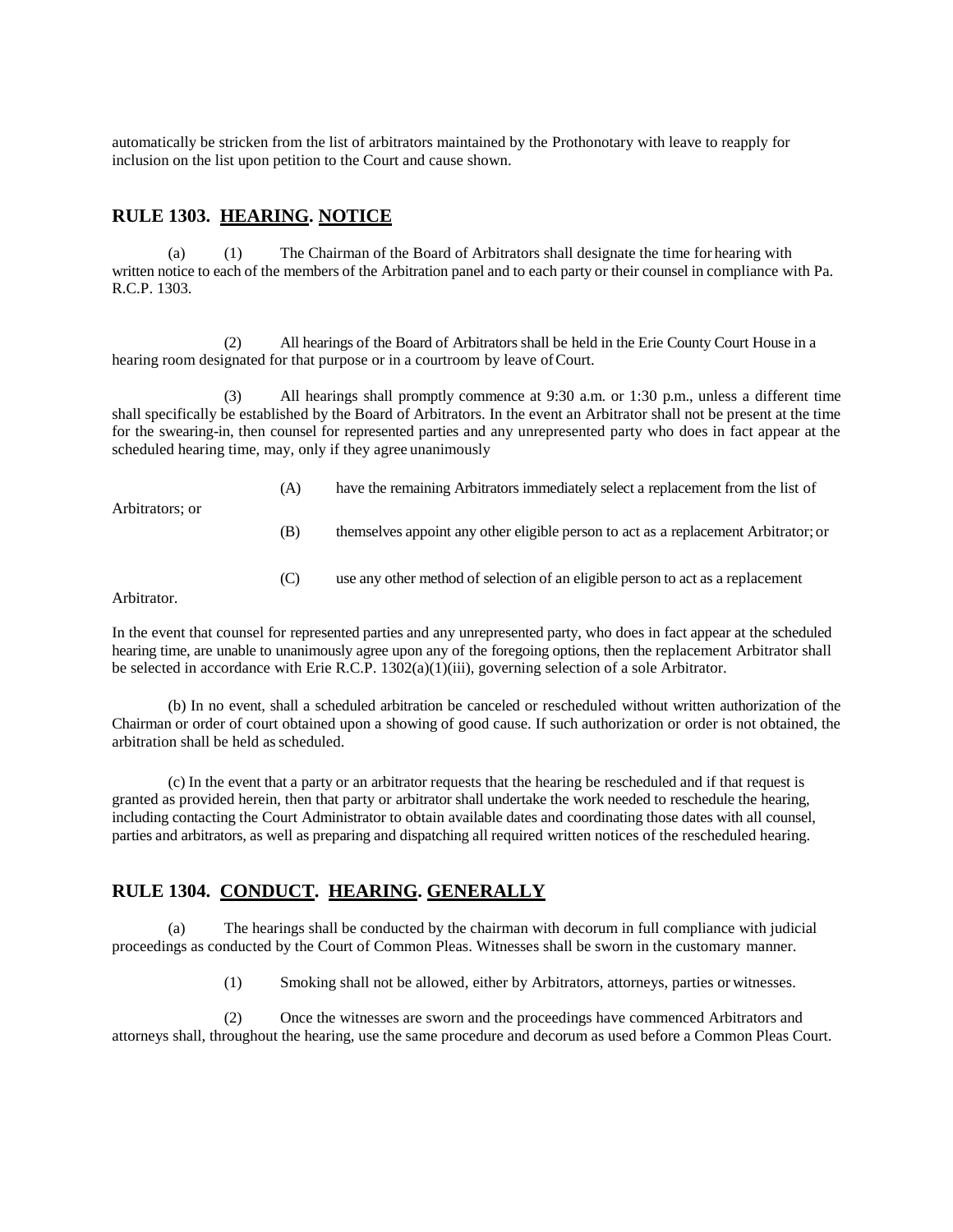# **RULE 1305. PRETRIAL EXCHANGE OF INFORMATION**

(a) In cases subject to compulsory arbitration where the amount in controversy exceeds \$10,000.00, the parties shall exchange the following information at least twenty (20) days prior to the arbitration.

(i) A copy of all reports containing the substance of the facts, findings or opinions and a summary of the grounds or reasons for each opinion of any expert, including physicians, whom that party expects to call as a witness at the arbitration. The report must be signed by the expert.

(ii) Names and addresses of all witnesses the party expects to call.

(iii) Copies of all exhibits the party intends to use at the arbitration, with a designation of those documents to be produced pursuant to Pa. R.C.P. 1305.

(b) If timely production is not made of any of the information required above, the testimony of that expert, that witness, or use of that exhibit, shall be excluded by the arbitrator(s), except upon consent of the adverse party or parties, or upon a showing of good cause made to the arbitrator(s).

# **RULE 1306. AWARD**

(a) In each case, at the time of the entry of the Arbitrator's award or upon a determination that a scheduled hearing would not take place, the chairman shall file a Certificate of Arbitrator's fees to indicate the time expended and Arbitrator's fees to be paid. Fees of the panel shall be assessed as follows:

(1) An arbitration was scheduled, but no hearing was convened or award entered. The chairman, only, shall receive \$25.00.

(2) In all other cases, the Arbitrators shall be paid at the rate of \$60.00 per hour, or a portion thereof, with the chairman receiving an additional \$25.00.

# **RULE 1307. AWARD DOCKETING. NOTICE. LIEN. JUDGMENT. MOLDING THE AWARD.**

When the Certificate, report and award, if any, are filed with the Prothonotary, the Prothonotary or his deputy shall certify the Arbitrator's fees for payment under the procedure followed as to other debts of the County.

# **ACTIONS IN EQUITY**

# **RULE 1531. PRELIMINARY INJUNCTION.**

(a) Upon filing a motion for preliminary injunction, a request for a judge assignment shall be made to the Office of Court Administration.

(b) The motion for preliminary injunction shall be presented to the assigned judge to obtain a date and time for a hearing and/or consideration of a request for immediate or ex parte relief.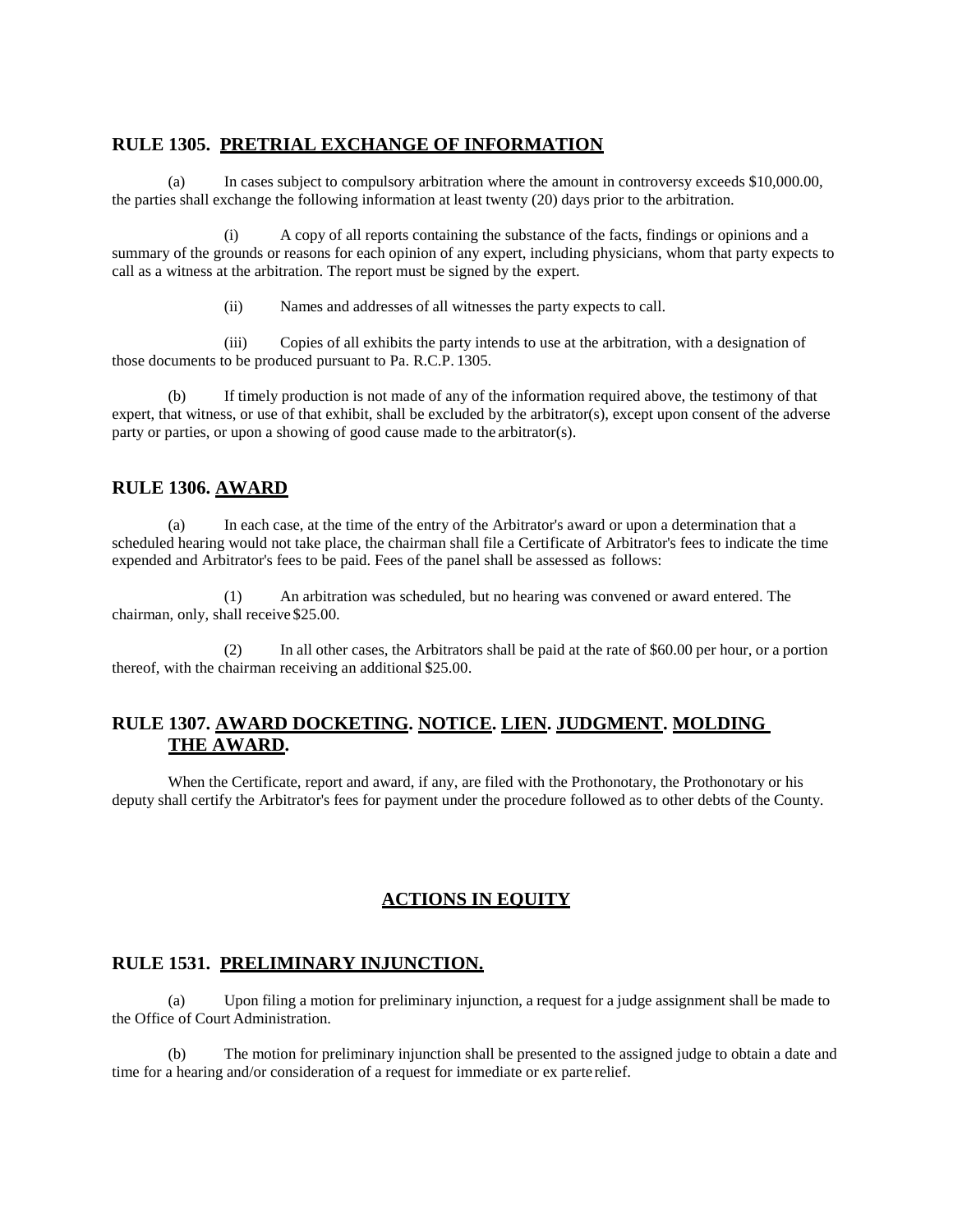# **CLASS ACTIONS**

#### **RULE 1703. COMMENCEMENT OF ACTION. ASSIGNMENT TO A JUDGE**

Upon filing the complaint, the plaintiff shall also file with the Prothonotary a Praecipe for Assignment and shall serve a copy thereof upon the Court Administrator, who shall promptly assign the action to a judge who shall be responsible for all further proceedings. In the event plaintiff does not file a Praecipe for Assignment, any other party may do so.

### **ACTIONS FOR SUPPORT**

#### **RULE 1910.4. COMMENCEMENT OF ACTION. FEE**

(a) The Support Intake Officer may aid any person requesting help in the preparation and filing with the Court of a complaint forsupport.

(b) All support pleadings must be filed with the Support docketing Office and copies provided to the Support Counseling Office.

(c) In all actions in which spousal support, alimony pendente lite and temporary counsel fees are pending, upon motion and order, hearing on all matters may be heard concurrently by the Court.

#### **RULE 1910.5. COMPLAINT. ORDER OF COURT**

The order directing the parties to appear shall include the following language: "*Failure of either party to appear at the support counseling conference, or to appear without the required financial information, may subject that party to sanctions which may include attorney's fees and any other relief the Court so directs.*"

# **RULE 1910.7. NO PLEADING BY DEFENDANT REQUIRED. QUESTION OF JURISDICTION OR VENUE OR STATUTE OF LIMITATIONS IN PATERNITY.**

If defendant raises a question of jurisdiction or venue, or in paternity cases the defense of statute of limitations, those issues shall be raised by filing a motion to dismiss. Said motion shall be presented in Motion Court to the Judge of the Family Division, at which time a date and time for argument on the motion shall be scheduled.

#### **RULE 1910.10. ALTERNATIVE HEARING PROCEDURES**

The Erie County Court of Common Pleas hereby adopts Pennsylvania Rule of Civil Procedure 1910.11.

# **RULE 1910.11. OFFICE CONFERENCE. SUBSEQUENT PROCEEDINGS. ORDER**

(a) No temporary order regarding spousal support shall be entered if one party raises the issue of spousal entitlement.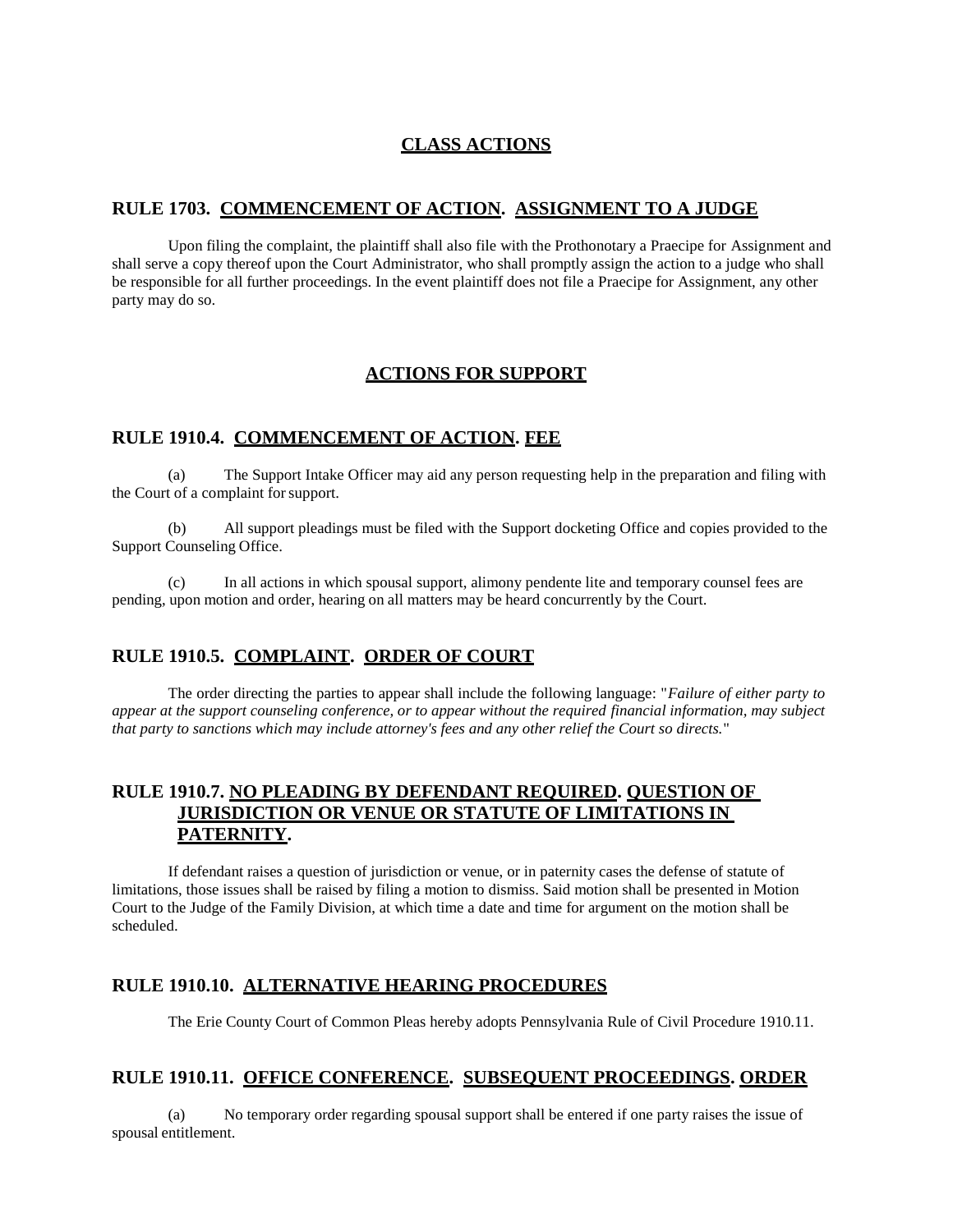(b) The support office shall issue the conference summary and recommendation within forty-eight (48) hours of the support conference.

(c) If no agreement is reached at the support conference, the hearing de novo shall be scheduled at that time. The hearing de novo shall be held no later than thirty (30) days from the date of the support office conference.

(d) If a temporary order is entered pursuant to Pa. R.C.P. 1910.11(f), that temporary order shall automatically expire on the thirtieth (30th) day after the support conference.

(e) A demand for a hearing de novo pursuant to Pa. R.C.P. 1910.11(h) shall set forth with specificity the issues to be raised before the Court at the de novo hearing. However, such demand shall not impair the right to a de novo hearing on all issues.

(f) If no demand for a de novo hearing is filed within ten (10) days from the date of the summary and recommendation, the temporary order and support office summary and recommendation shall be made a final order of Court and the trial de novo canceled.

(g) Any party may file a responsive pleading within five (5) days from receipt of the demand for the de novo hearing.

#### **RULE 1910.16-1. ALIMONY PENDENTE LITE**

(a) All Motions and Petitions for alimony pendente lite, modification or termination thereof including counsel fees, shall be filed with the Domestic RelationsOffice.

(b) The Domestic Relations Office shall make a recommendation as to alimony pendente lite pursuant to the procedures of Erie County Local rules and Pennsylvania Rules of Civil Procedure 1910.11 and 1910.12 which shall be determined in accordance with support guidelines, Pennsylvania Rule of Civil Procedure 1910.16-2 and as a formula in Rule 1910.16-5.

(c) All Motions and Petitions for alimony pendente lite, modification, termination, or exceptions therefrom shall be subject to fees as established by the Domestic Relations Office.

#### **COMMENT**

A count for Alimony Pendente Lite in a Divorce Complaint does not activate the processing of that claim. The filing of a Petition for Alimony Pendente Lite in the Domestic Relations Office pursuant to Rule 1910.16-1 activates that claim and establishes the effective date of the claim.

#### **RULE 1910.19. SUPPORT ORDER. MODIFICATION. TERMINATION**

A petition seeking to modify or terminate a support order may be prepared by the Support Intake Office. A petition under this Rule shall be filed in the Support Docketing Office and a copy shall be filed with the Support Counseling Office.

See Appendix, Court Order No. 90508-1998.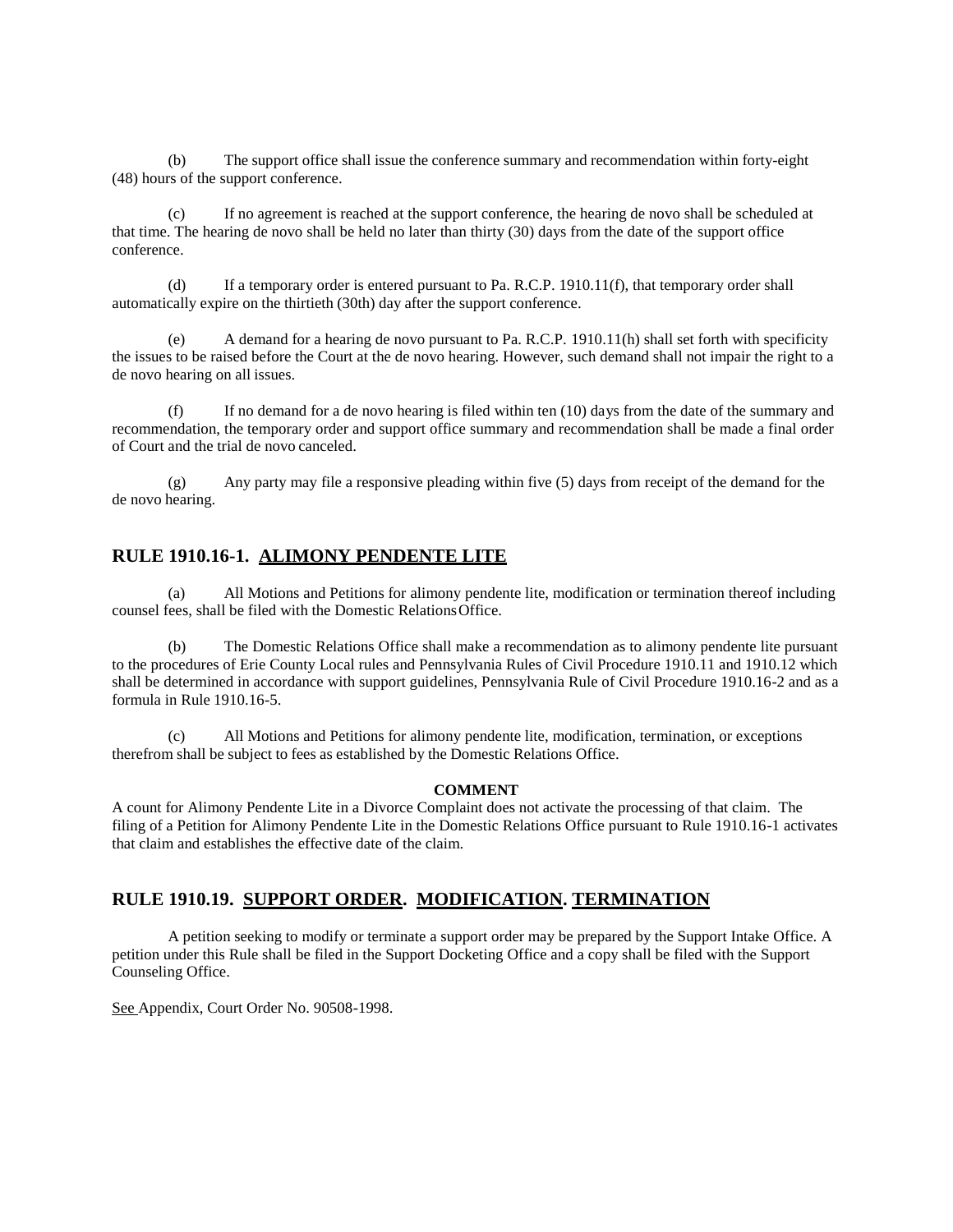# **ACTIONS FOR CUSTODY, PARTIAL CUSTODY AND VISITATION OF MINOR CHILDREN**

# **RULE 1915.1 SCOPE**

These rules shall govern the practice and procedure in all actions for any type of custody initiated in Erie County, Pennsylvania. These rules shall be read in conjunction with and supplement the state rules as set forth in Pa.R.C.P. Nos. 1915.1 – 1915.25. In the event of any conflict between these rules and the state rules, the Pennsylvania Rules shall control.

# **RULE 1915.3 COMMENCEMENT OF ACTION. COMPLAINT. ORDER**

(a) An original verified complaint, substantially in the form provided by Pa.R.C.P. No. 1915.15(a), and two copies per party shall first be presented to the Custody Conciliation Office prior to being filed at the Prothonotary'sOffice.

(b) The custody conciliation office will assign a time and date for the conciliation conference, and attach the order provided for in Pa. R.C.P. 1915.3(b) to the original and all copies. The moving party shall then file the original pleading with the Prothonotary, and serve the responding party or parties as provided in the Pennsylvania Rules of Civil Procedure.

(c) The custody office shall not reject any complaint for custody or modification of custody submitted for assignment of a conciliation time and date, except as provided for in subsection (d). It is the responsibility of a party objecting to jurisdiction, venue, service, standing or any other legal defect, to file and serve the proper responsive pleading, and to request a stay by the court, if appropriate, pursuant to Local Rule 1915.5.

(d) Grandparents and all other third parties shall file according to the procedure set forth in Local Rule 1915.6 unless there is no open case involving the minor child or children.

# **RULE 1915.3-2 CRIMINAL OR ABUSE HISTORY. HEARING**

In addition to the requirements of Pa. R.C.P. 1915.3-2, a party may raise consideration of criminal convictions or abuse history pursuant to 23 Pa. C.S. Section 5329. The party raising a Section 5329 objection shall present a motion pursuant to Local Rule 1915.13 requesting a hearing to determine whether a party, or household member, poses a threat to a child and/or whether a party, or household member, is in need of counseling.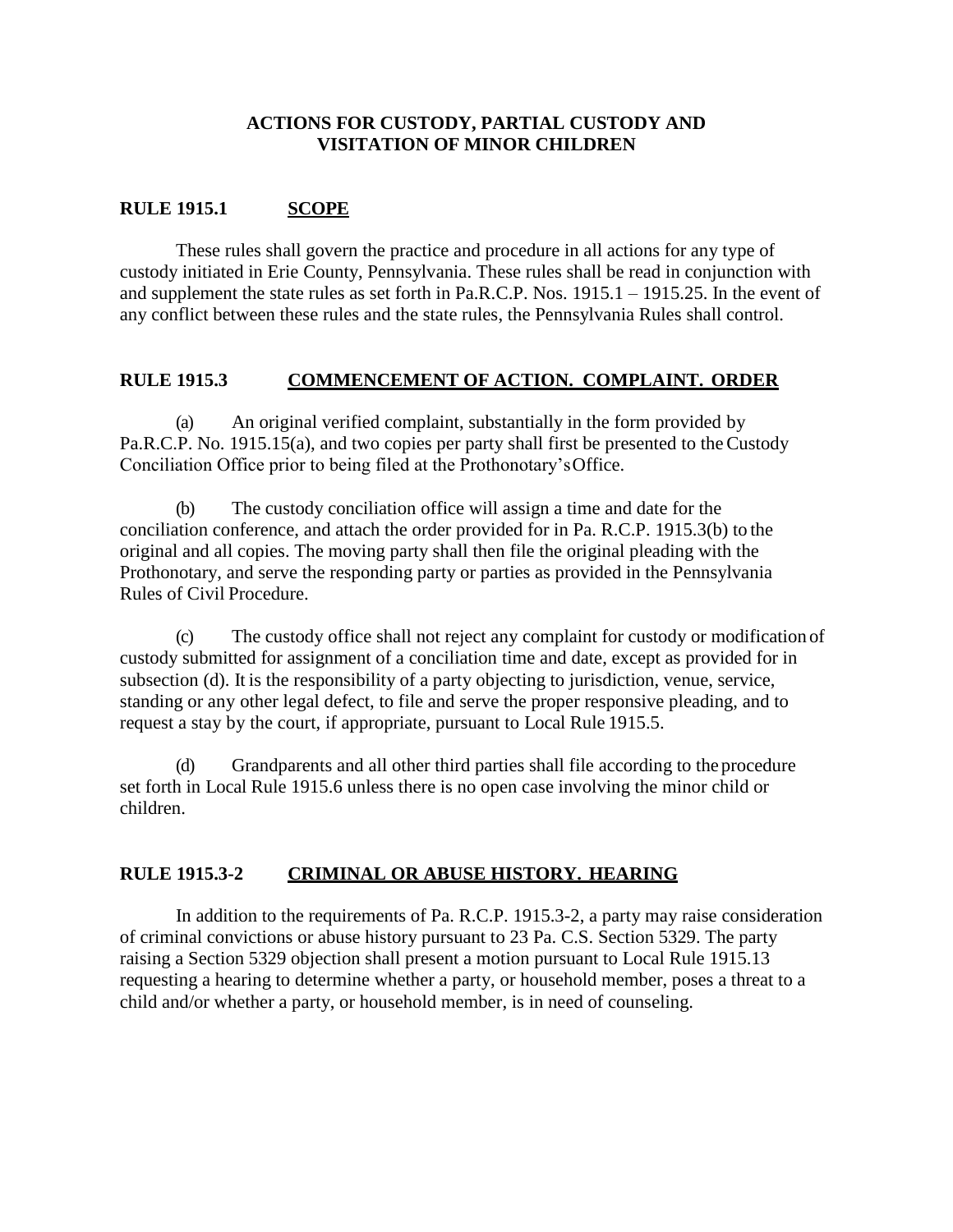# **RULE 1915.4-1 HEARING PROCEDURE. BYPASS CUSTODY CONCILIATION CONFERENCE.**

(a) **[Erie County shall utilize a custody conciliation conference as an initial non-record proceeding as set forth at Local Rule 1915.4-3.] Complaints for custody or petitions for modification shall initially proceed through the Office of Custody Conciliation of Erie County, Pennsylvania. Except in relocation cases subject to Local Rule 1915.17, partial custody and supervised physical custody cases subject to Local Rule 1915.4-2, and Section (b) of this rule, custody actions shall proceed in accordance with Pa.R.C.P. 1915.4-3.** 

(b) A party may present a motion to bypass the custody conciliation conference to the duty judge during motion court pursuant to Local Rule 1915.13. A motion to bypass the custody conciliation may be granted in cases wherein:

(1) there are complex questions of law, fact or both; or

(2) there are serious allegations affecting the child's welfare.

# **RULE 1915.4-2 OFFICE CONFERENCE. PROCEEDINGS.**

**(a) Except as provided for at Local Rule 1915.4-1, all custody complaints and petitions for modification shall initially be conciliated by a conference officer at an office conference.**

**(b) The office conference is not a hearing but an opportunity for parties to reach agreement early in the custody process. No evidence or testimony is presented. Ordinarily, conferences shall not last more than one hour. The objectives of the office conference are:**

**(1) To facilitate immediate agreement and the entry of consent orders where the nature of the parties' dispute is minor and can be resolved quickly without the need for trial;**

**(2) To identify those cases not appropriate for resolution within the context of the conciliation process; and**

**(3) To identify the need for referral to outside professionals or agencies and to provide the parties with information and other assistance needed to accomplish such referral.**

**(c) Participation in the office conference:**

**(1) Children and Third Parties: Children and third parties, other than attorneys, shall not be present for or participate in conferences. Exceptions may be made at the discretion of the Court.**

**(2) Parties must participate in conferences in a cooperative manner and at all times adhere to the directives of the person conducting the conference.**

**(3) Prior to agreeing to a custody order, a party may consult with her or his attorney, and a reasonable opportunity to do so will be provided by the conference officer.**

**(d) An attorney who attends an office conference with a client will participate consistent with the following standards:**

**(1) The manner and scope of participation in conferences shall be determined by the conference officer;**

**(2) Attorneys shall fully cooperate with the efforts of the conference officer to facilitate the agreement of the parties;**

**(3) Counsel shall at all times behave in a professional manner and**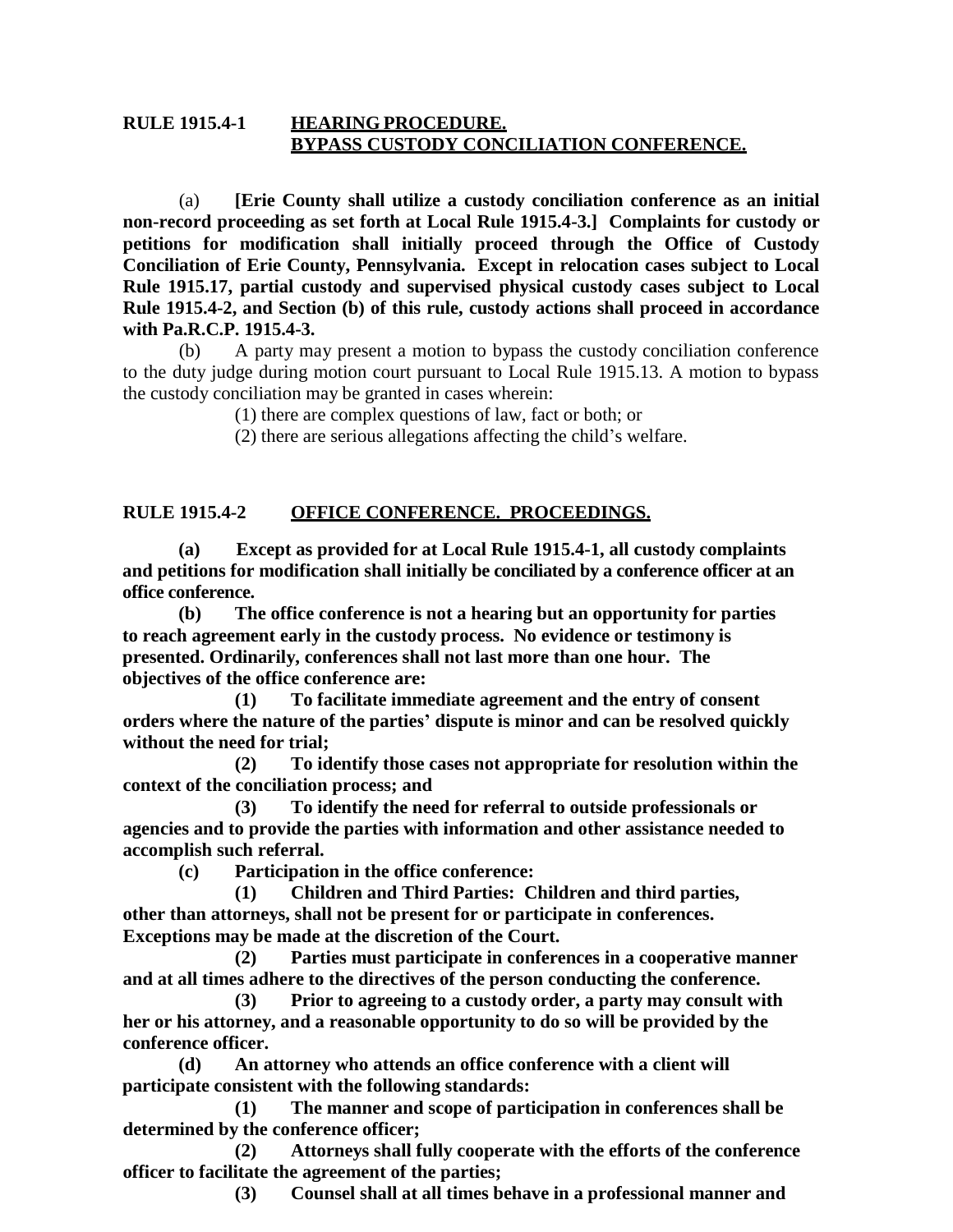**refrain from engaging in hostile or antagonistic conduct directed toward any conference participant;**

**(4) Attorneys shall advise their clients in a manner not disruptive of the conciliation process which may require consulting with the client outside the conference room;**

**(5) Attorneys shall not engage in legal argument, except that counsel may advise of legal issues relevant to the formation of an interim or consent order;**

**(6) Counsel shall not attempt to question the other party, present evidence or engage in conduct characteristic of any adversarial proceedings;**

**(e) All agreements reached at an office conference, whether a full or partial agreement, shall be reduced to a Consent Agreement and shall be signed by the parties immediately upon conclusion of the proceeding. If the parties partially agree or agree to reschedule the office conference, an interim order containing the agreed upon terms of the parties may be submitted to the duty judge for approval of the court.**

**(f) If no agreement is reached at the office conference, the case shall be promptly referred by the Custody Conciliation Office to Family Court Administration for trial; except that actions for partial custody or supervised physical custody shall be assigned to a hearing officer and shall proceed in accordance with Pa.R.C.P. 1915.4-2(b) and Local Rule 1915.4-2(g) below. The conference officer shall prepare a summary report detailing the parties' respective positions, which shall be filed and submitted to the hearing officer and the parties.**

- **(g) Hearing before the Hearing Officer.**
	- **(1) In accordance with Pa.R.C.P. 1915.4-2, parties, after an unsuccessful office conference, will be scheduled for a custody hearing before a hearing officer.**
	- **(2) A pretrial order will be issued which directs parties to submit a pretrial narrative statement and parenting plan. The pretrial narrative statement and parenting plan is due ten (10) days prior to the scheduled hearing date and may be dropped off or mailed to the Custody Conciliation Office at the Erie County Courthouse.**
	- **(3) Continuance requests for custody hearings will be considered only if made in writing and containing the written consent of all parties. Such requests shall be presented to the Custody Office for consideration by the hearing officer.**
	- **(4) The hearing shall be conducted in accordance with Pa.R.C.P. 1915.4-2.**
	- **(5) The Court may issue an interim order consistent with the hearing officer's proposed order. If exceptions are filed, the interim order shall continue in effect.**
	- **(6) Exceptions may be filed to the custody hearing officer's report and proposed order pursuant to Pa.R.C.P. 1915.4-2. If filing exceptions, in addition to those requirements contained in Pa.R.C.P. 1915.4-2, Erie County requires the following:**
		- **i. A copy of the hearing officer's report and proposed order from which the exceptions are filed must be attached to the exceptions.**
		- **ii. When filing exceptions, a transcript must be ordered from the Court Reporter's Office in accordance with Erie County Rules of Judicial Administration 4001-4008. A copy of the completed**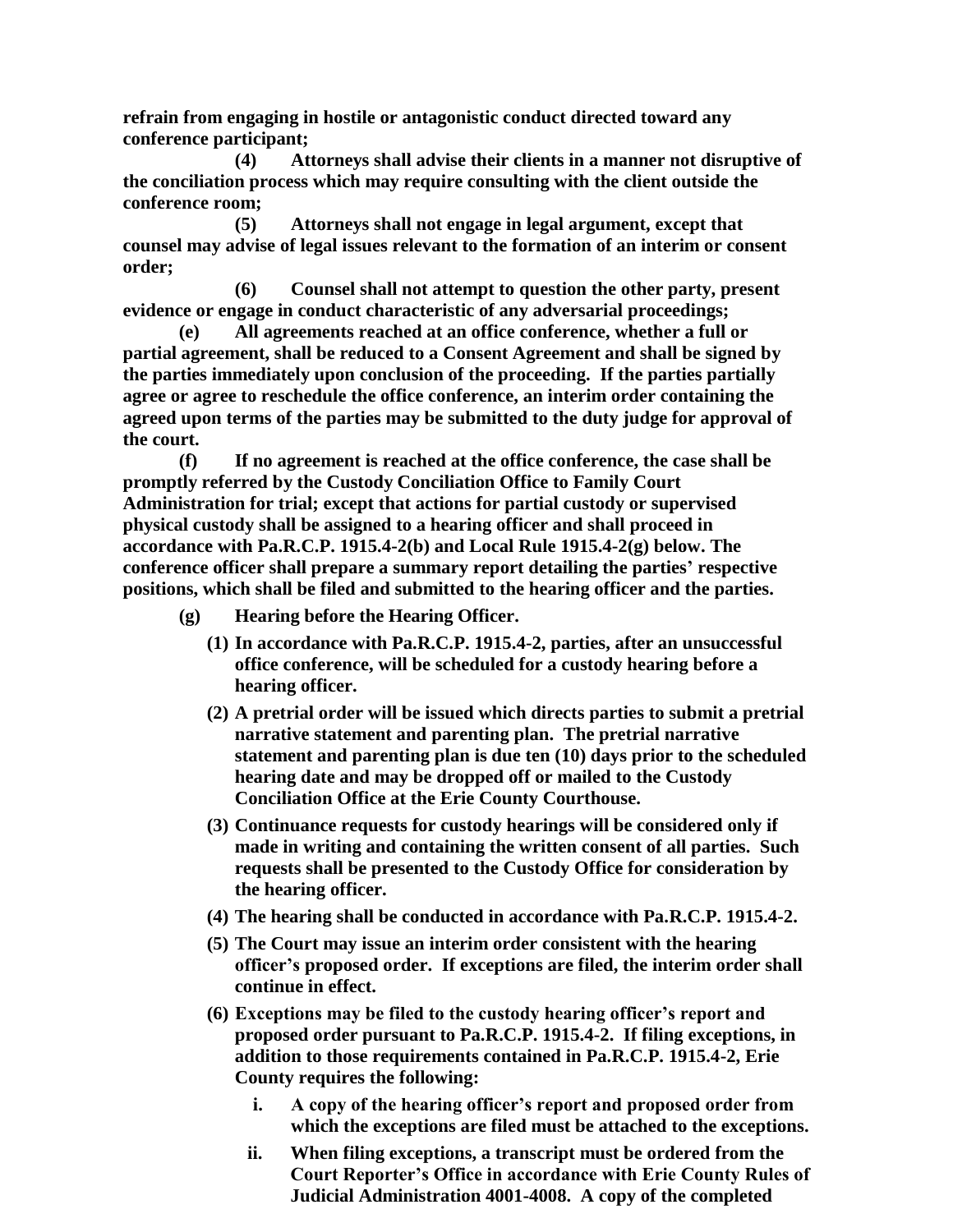**Transcript Request Form, along with a transcript deposit receipt or proof of transcript fee waiver, shall be attached to the original exceptions. The only time a transcript is not necessary is if the exceptions are not based on the testimony contained in the record. If both parties file exceptions to the report and proposed order of the hearing officer, they shall equally bear the cost of the transcript of testimony. If a party fails to pay for the transcript or obtain a waiver of the cost of the transcript, the court reporter shall notify the court, after which the exceptions of the nonpaying party may be dismissed by the judge if the transcript was needed for determining the exceptions.**

- **iii. The original exceptions shall be timely filed with the Prothonotary's office at the Erie County Courthouse. Within twenty (20) days of filing the exceptions, a time stamped copy must be delivered to Court Administration.**
- **iv. The party filing exceptions must also serve a time stamped copy on the opposing party or that party's counsel of record.**
- **v. Once exceptions and all related documents are filed with the Prothonotary and a copy is provided to Court Administration, argument on the exceptions will be placed on the next available argument list for an assigned judge. The Court will issue an order and serve notice on all parties of the date and place of argument.**

# **RULE 1915.4-3 NON-RECORD PROCEEDINGS. TRIAL**

**Non-Record Proceedings governed by Pa.R.C.P. 1915.4-3 shall follow the office conference process detailed in Local Rule 1915.4-2, paragraphs (a)-(f).** 

**[(a) Except as provided for at Local Rule 1915.17, all custody complaints and petitions for modification shall be initially referred to the Office of Custody Conciliation of Erie County, Pennsylvania for a custody conciliation conference before a custody conciliation officer.**

**(b) The Conciliation Conference is not a hearing but an opportunity for parents to reach agreement early in the custody process. No evidence or testimony is presented. Ordinarily, conferences shall not last more than one hour. The objectives of the Conciliation Conference are:**

**(1) To facilitate immediate agreement and the entry of consent orders where the nature of the parties' dispute is minor and can be resolved quickly without the need for trial;**

**(2) To identify those cases not appropriate for resolution within the context of the conciliation process; and**

**(3) To identify the need for referral to outside professionals or agencies and to provide the parties with information and other assistance needed to accomplish such referral.**

**(c) All agreements reached at a Conciliation Conference, whether a full or partial agreement, shall be reduced to a Consent Agreement and shall be signed by the parties immediately upon conclusion of the proceeding. If the parties partially agree or agree to reschedule the custody conciliation conference, an interim**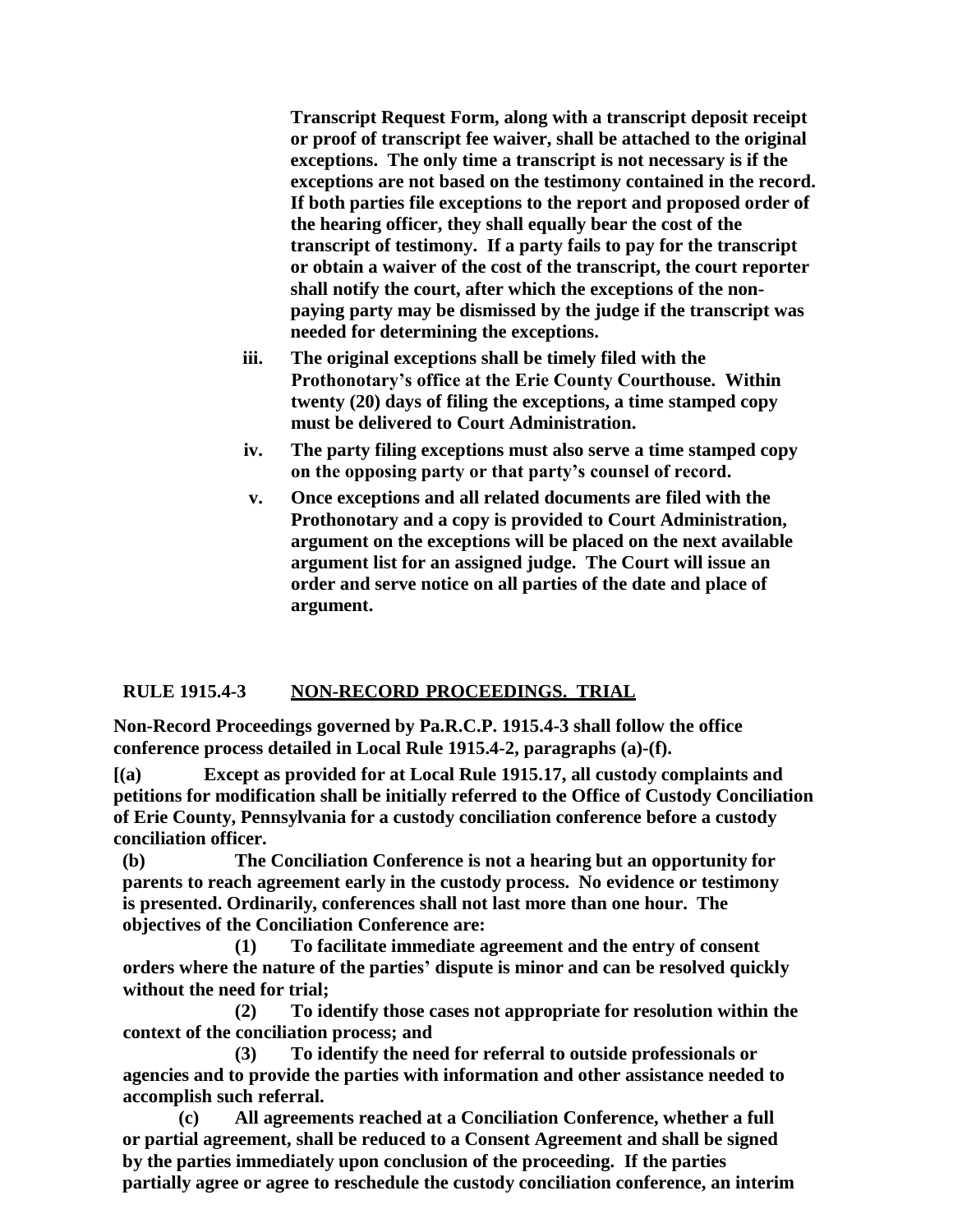**order containing the agreed upon terms of the parties may be submitted to the duty judge for approval of the court. The parties' consent to an interim order shall not constitute the waiver to a de novo trial for any issue.**

**(d) If no agreement is reached at the conciliation conference, the case shall be promptly referred by the Custody Conciliation Office to Family Court Administration for trial. The conciliation officer shall prepare a summary report detailing the parties' respective positions, which shall be filed and submitted to the court and the parties.**

**(e) The Custody Conciliation Officer may refer custody matters directly to the Court if appropriate.**

**(f) Participation in Conciliation Process:**

**(1) Children and Third Parties: Children and third parties, other than attorneys, shall not be present for or participate in custody conferences. Exceptions may be made at the discretion of the Court.**

**(2) Parties must participate in conferences in a cooperative manner and at all times adhere to the directives of the person conducting the conference.**

**(3) Prior to agreeing to a custody order, a party may consult with her or his attorney, and a reasonable opportunity to do so will be provided by the conciliator.**

**(g) An attorney who attends a Conciliation Conference with a client will participate consistent with the following standards:**

**(1) The manner and scope of participation in conferences shall be determined by the conciliator;**

**(2) Attorneys shall fully cooperate with the efforts of the custody conciliator to facilitate the agreement of the parties;**

**(3) Counsel shall at all times behave in a professional manner and refrain from engaging in hostile or antagonistic conduct directed toward any conference participant;**

**(4) Attorneys shall advise their clients in a manner not disruptive of the conciliation process which may require consulting with the client outside the conference room;**

**(5) Attorneys shall not engage in legal argument, except that counsel may advise of legal issues relevant to the formation of an interim or consent order;**

**(6) Counsel shall not attempt to question the other party, present evidence or engage in conduct characteristic of any adversarial proceedings;**

**(h) At any time during the conciliation process the conciliator may terminate the proceedings and refer the case to court.]**

# **RULE 1915.5 QUESTION OF JURISDICTION, VENUEOR STANDING. PRELIMINARY OBJECTIONS.**

A party raising preliminary objections in accordance with Pa.R.C.P. No. 1915.5 shall, prior to filing, present the preliminary objections to Family Court Administration for assignment to a judge and scheduling of a date and time for a hearing. Thereafter, the moving party shall file the original pleading with the Prothonotary and serve the objections and notice of hearing in accordance with the Pennsylvania Rules of Civil Procedure.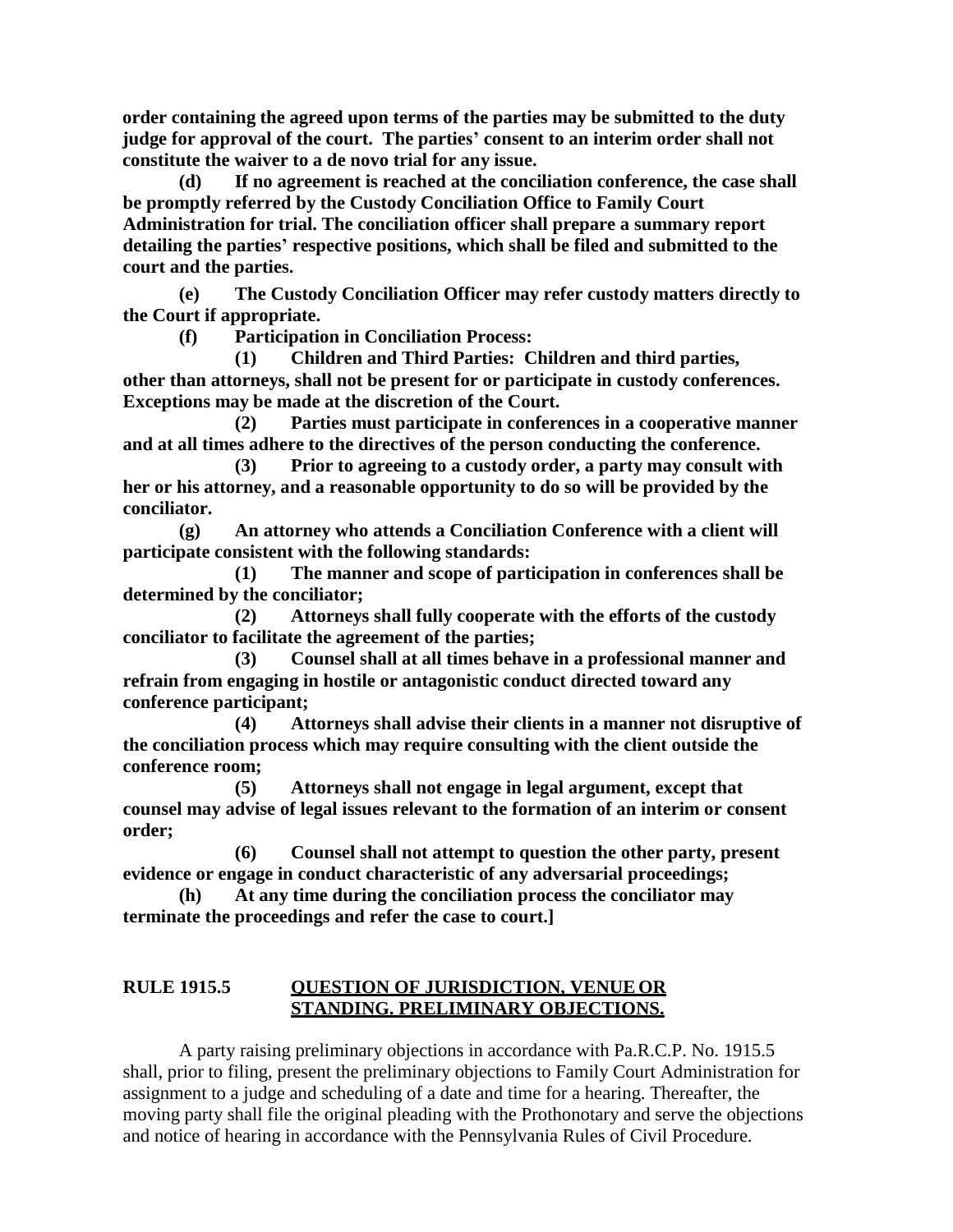#### **RULE 1915.6 JOINDER OF PARTIES**

Grandparents and all other third parties seeking any type of custody of a minor child with an open custody docket before this court shall present a Motion to Intervene to the duty judge at Motion Court. Notice to all responding parties must be provided pursuant to Local Rule 440, and certificate of notice must be attached to the motion. If the motion raises contested issues, the duty judge may issue a Rule to Show Cause. The signed Rule to Show Cause Order shall be presented to Family Court Administration for assignment to a judge and scheduling of a date and time. Thereafter, the moving party shall file the original pleading with the Prothonotary and provide for service pursuant to the Pennsylvania Rules of Civil Procedure.

# **RULE 1915.12 CIVIL CONTEMPT FOR DISOBEDIENCEOF CUSTODY ORDER. PETITION.**

In addition to the requirements of Pa.R.C.P. No. 1915.12, the original contempt petition with notice and order, and a photo copy, shall be presented to Family Court Administration for assignment to a judge and for scheduling of a date and time for the contempt hearing. Thereafter, the moving party shall file the original pleading with the Prothonotary and provide for service pursuant to the Pennsylvania Rules of Civil Procedure.

#### **RULE 1915.13 SPECIAL RELIEF**

Motions for Special Relief shall be presented to the duty judge during Motion Court. The motion must allege, with specificity, the need for the court to enter interim or special relief. Notice to all responding parties must be provided pursuant to Local Rule 440, and certificate of notice must be attached to the motion. If the motion raises contested issues, the duty judge may issue a Rule to Show Cause. The signed Rule to Show Cause Order shall be presented to Family Court Administration for assignment to a judge and scheduling of a date and time. Thereafter, the moving party shall file the original pleading with the Prothonotary and provide for service pursuant to the Pennsylvania Rules of Civil Procedure.

#### **RULE 1915.17 RELOCATION**

(a) A party proposing to relocate with a minor child shall follow the procedures set forth at Pa.R.C.P. 1915.17.

(b) If the non-relocating party has no objection to relocation and no objection to modification of the custody order consistent with the relocating party's proposal for revised custody schedule, the parties may obtain an order approving the proposal for revised custody schedule by presenting a Petition to Confirm Relocation with the agreed upon custody order before the duty judge at Motion Court.

If the non-relocating party files a counter-affidavit objecting to either the relocation or to modification of the order, any party mayeither:

(1) obtain an expedited full hearing on the proposed relocation by presenting copies of the relocation notice, the counter-affidavit, the complaint for custody or petition for modification, whichever is applicable, and a request for hearing to Family Court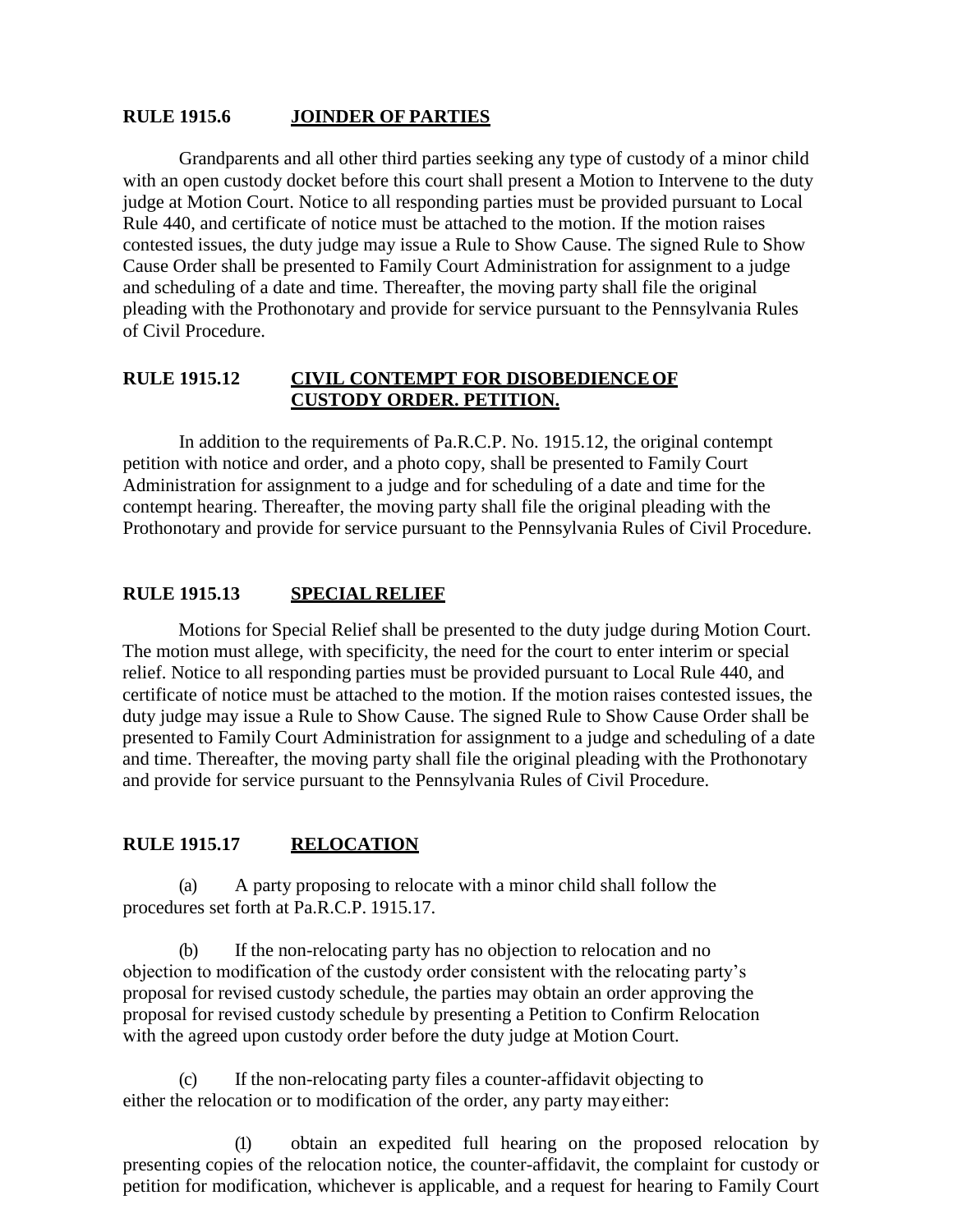Administration.

or

(2) may waive their right to an expedited hearing and participate in a custody conciliation conference by obtaining a time and date from the custody conciliation office in addition to following the filing requirements of Pa.R.C.P. No. 1915.17. Thereafter, the moving party shall file the original pleading with the Prothonotaryand provide for service pursuant to the Pennsylvania Rules of Civil Procedure.

(d) If the non-relocating party was properly served notice of proposed relocation and has failed to timely object, the party proposing relocation, in addition to following the requirements of Pa.R.C.P. No. 1915.17(e), shall present a Petition to Confirm Relocation with a proposed order including the information set forth at  $23 \text{ Pa.C.S.}$  Section  $5337(c)(3)$ to the duty judge at Motion Court. Thereafter, the moving party shall file the original pleading with the Prothonotary and provide for service pursuant to the Pennsylvania Rules of Civil Procedure.

# **RULE 1915.26 CHILDREN COPE WITH DIVORCE**

(a) All parties participating in custody proceedings must attend the Children Cope With Divorce program. A copy of the brochure providing information on the program must be included in all complaints involving parties that have not previously attended the program.

(b) Subsequent proceedings and the entry of any order or decree shall not be delayed because of the lack of participation in the Children Cope With Divorce program.

(c) Any party seeking to waive the costs of participating in the Children Cope With Divorce program shall present an appropriate motion before the duty judge at Motion Court.

# **RULE 1915.27 CANCELLATION OF CUSTODYPROCEEDINGS.**

(a) A scheduled **[custody conciliation] office** conference **and/or hearing before a hearing officer** may not be cancelled without the written consent of the parties, or leave of court. If a responding party does not consent to cancel a**n [conciliation] office** conference **or hearing**, a motion to cancel may be presented in motion court by the requesting party with proper notice pursuant to Local Rule 440.

(b) If none of the parties appear for a scheduled **[custody conciliation] office** conference, the **conference [conciliation]** officer will prepare and send a proposed Order to the duty judge that indicates the **[custody conciliation] office** conference is cancelled, and that the pleading is dismissed without prejudice.

(c) If any one party fails to appear for a scheduled **[custody conciliation] office** conference and all parties have been served, the appearing party or parties may:

- (1) reschedule the **[custody conciliation] office** conference; [**or]**
- **(2) in the case of an initial complaint or petition for modification of an existing order seeking sole custody or primary physical custody,**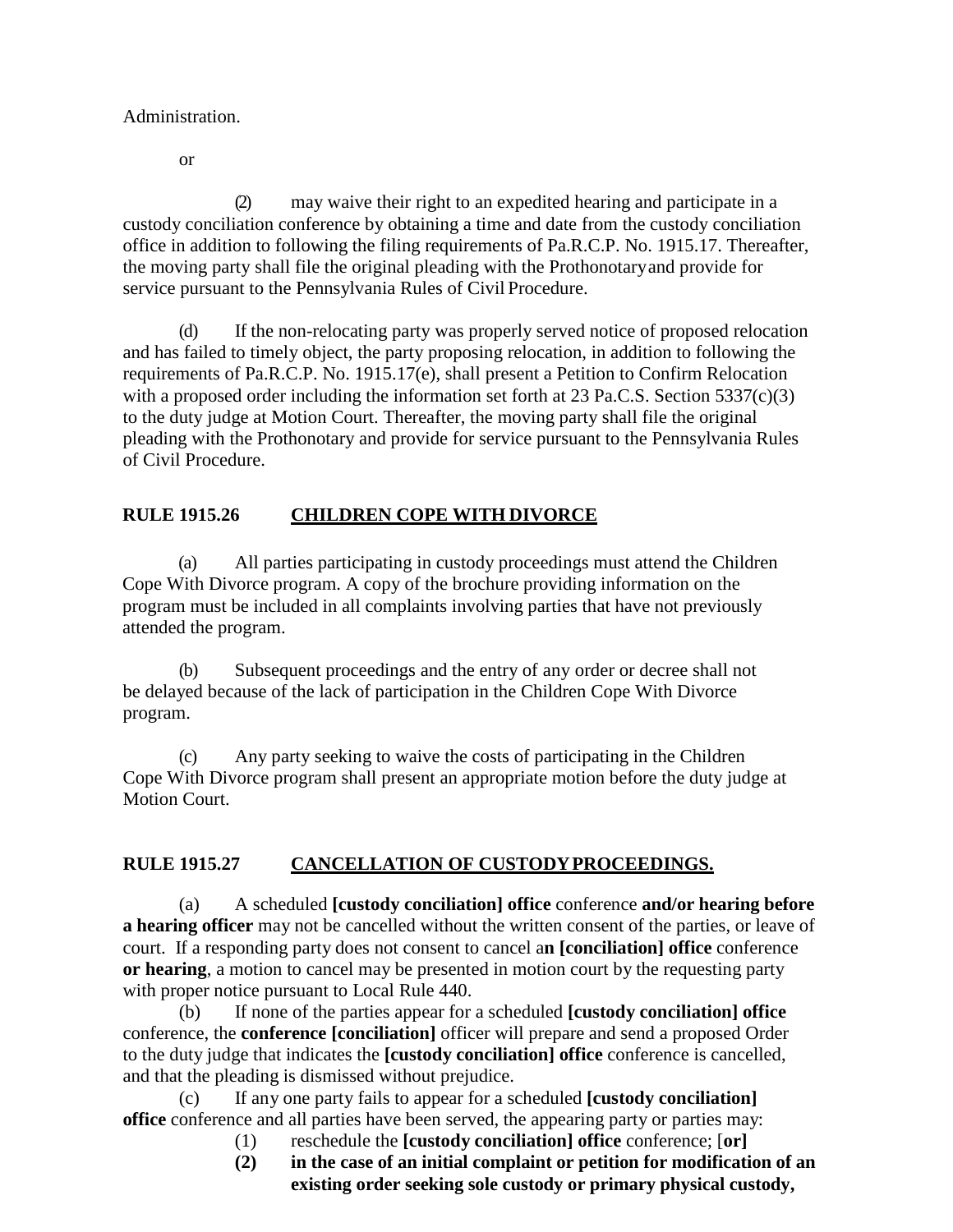**request an immediate referral for trial;**

- **(3) in the case of an initial complaint or petition for modification of an existing order seeking partial custody and/or supervised physical custody, request an immediate referral for a hearing before a hearing officer; or**
- (4) request dismissal of the pleading without prejudice.

If the appearing party or parties request to reschedule the **[custody conciliation] office** conference, the appearing party or parties are responsible for serving notice of the rescheduled conference. If the appearing party requests an immediate referral for a trial, the case shall be promptly referred by the Custody Conciliation Office to Family Court Administration for scheduling of a trial. **If the appearing party requests an immediate referral for a hearing before a hearing officer, the case shall be promptly referred by the Custody Conciliation Office to the hearing officer for scheduling of a hearing**.

(d) If the complaint or petition has not been served, the **[conciliation] office** conference may be rescheduled at the request of the appearing party or parties. The **[c] C**ustody [**c]Conciliation [o] O**ffice will prepare a new notice and order to be filed and served by the appearing party or parties, along with the petition and complaint and other documents required to be filed with the complaint.

(e) A scheduled **[de novo]** trial shall not be cancelled without leave of court. A motion to cancel the **[de novo]** trial shall be presented to the judge assigned to the custody trial. **A scheduled hearing before a hearing officer shall not be cancelled without leave of court. A motion to cancel the hearing before a hearing officer shall be presented to the family motion court judge.** If all parties agree to the **[trial's]** cancellation, signed consent of the parties shall be attached to the motion.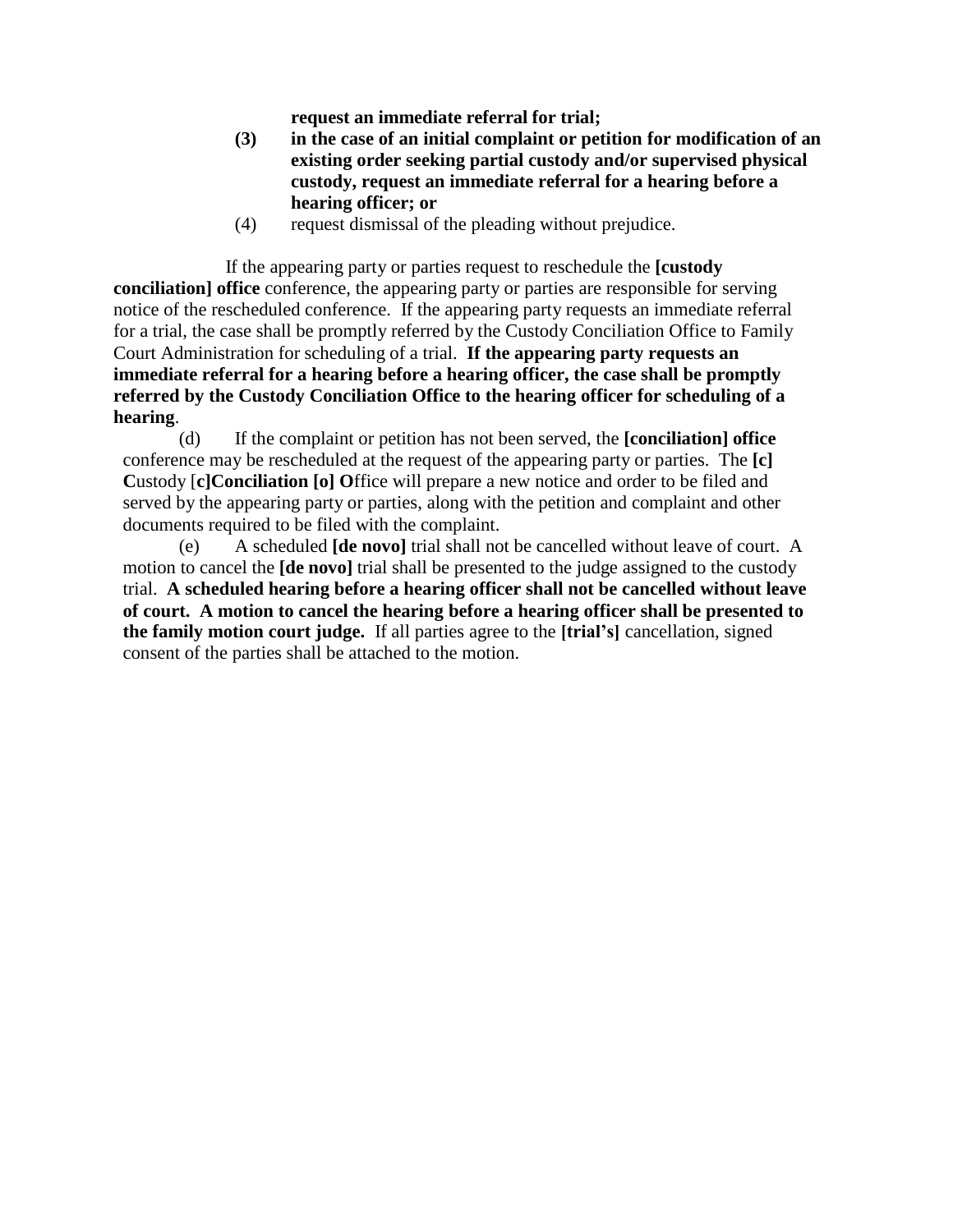# **ACTION OF DIVORCE OR ANNULMENT OF MARRIAGE**

### **RULE 1920.31. CLAIMS FOR CHILD AND/OR SPOUSAL SUPPORT**

**(a)** A claim for child and/or spousal support raised in an action for divorce by complaint, counterclaim or petition shall be substantially in the form set forth in Pa. R.C.P. 1910.27**.**

(b) Where a claim for child and/or spousal support is raised in an action for divorce, a true and correct copy of the complaint, counterclaim, or petition by which the claim for child and/or spousal support is raised shall be filed with the Non-Support Intake Office. The claim for child support shall be docketed in the Non-Support Intake Office and shall thereafter proceed in accordance with Pa. R.C.P. 1910.1 et seq. and local rules governing proceedings for child support. The docket entry in the Non-Support Intake Office shall include a reference to the appearance docket number of the divorce action.

# **RULE 1920.51. HEARING BY THE COURT. APPOINTMENT OF MASTER. NOTICE OF HEARING**

(a) Upon Motion of either party or upon its own Motion, the Court may appoint a Master to hear testimony and return the record together with the Report and Recommendation to Court. The Motion shall be filed with the Office of the Prothonotary. If the Motion is filed by a party, then the Motion must be accompanied by the appropriate fee, as established by the Court. The moving party shall certify that all the parties have complied with the requirement of Pa.R.C.P. 1920.31, Pa.R.C.P. 1920.33 and Pa.R.C.P. 1920.46. The Motion and proposed Order requesting the appointment of a Master shall be in conformity with L.R.C.P. 1920.74.

(1) Masters shall be appointed in rotation from the list of permanent part-time Masters appointed as such by the Court to determine issues of divorce, equitable distribution of property, permanent alimony and all other issues relevant thereto. If all Court appointed Masters are conflicted out of serving, the Court may appoint a one-time Master for the hearing.

(2) A Master shall be appointed to hear a claim of child and/or spousal support only upon presentation of an Affidavit of the party supplementing the Motion for appointment of a Master showing special circumstances which justify a departure from the procedure of Erie L.R. 1920.16. Should it later appear that special circumstances justifying referral of a claim for child and/or spousal support do not exist, either party or the Master may petition the Court to refer the claim to the Non-Support IntakeOffice.

(3) Upon appointment of a Master to hear issues which require expedited disposition (including, but not limited to, alimony pendente lite, child and/or spousal support when referred to a Master, occupancy of the marital residence, maintenance of insurance policies, and Counsel fees and expenses), a preliminary record hearing will be held before the Master within thirty (30) days of the entry of the Order appointing a Master. Where discovery has not been completed or where all documents required to be filed by Pa.R.C.P. 1920.31 have not been filed prior to the preliminary hearing, the Master may, in his or her discretion, proceed with the hearing and filing of a report and recommendations (which may include recommended sanctions for failure to comply with Pa.R.C.P. 1920.31) or continue the hearing until said documents have been filed.

#### (b) PRE-HEARING STATUS CONFERENCE

In actions where expedited disposition is not required,

(1) The Master shall within fifteen days after receiving notice of the Master's appointment schedule a date for a pre-hearing status conference to be held prior to the date of the Master's hearing and shall give notice of the time and place of the pre-hearing status conference by First Class Mail to counsel for represented parties and directly to any unrepresented party. Said notice shall be mailed at least five business days prior to the scheduled date of the conference. The conference shall be attended by Counsel of Record, only, if all parties are represented by counsel.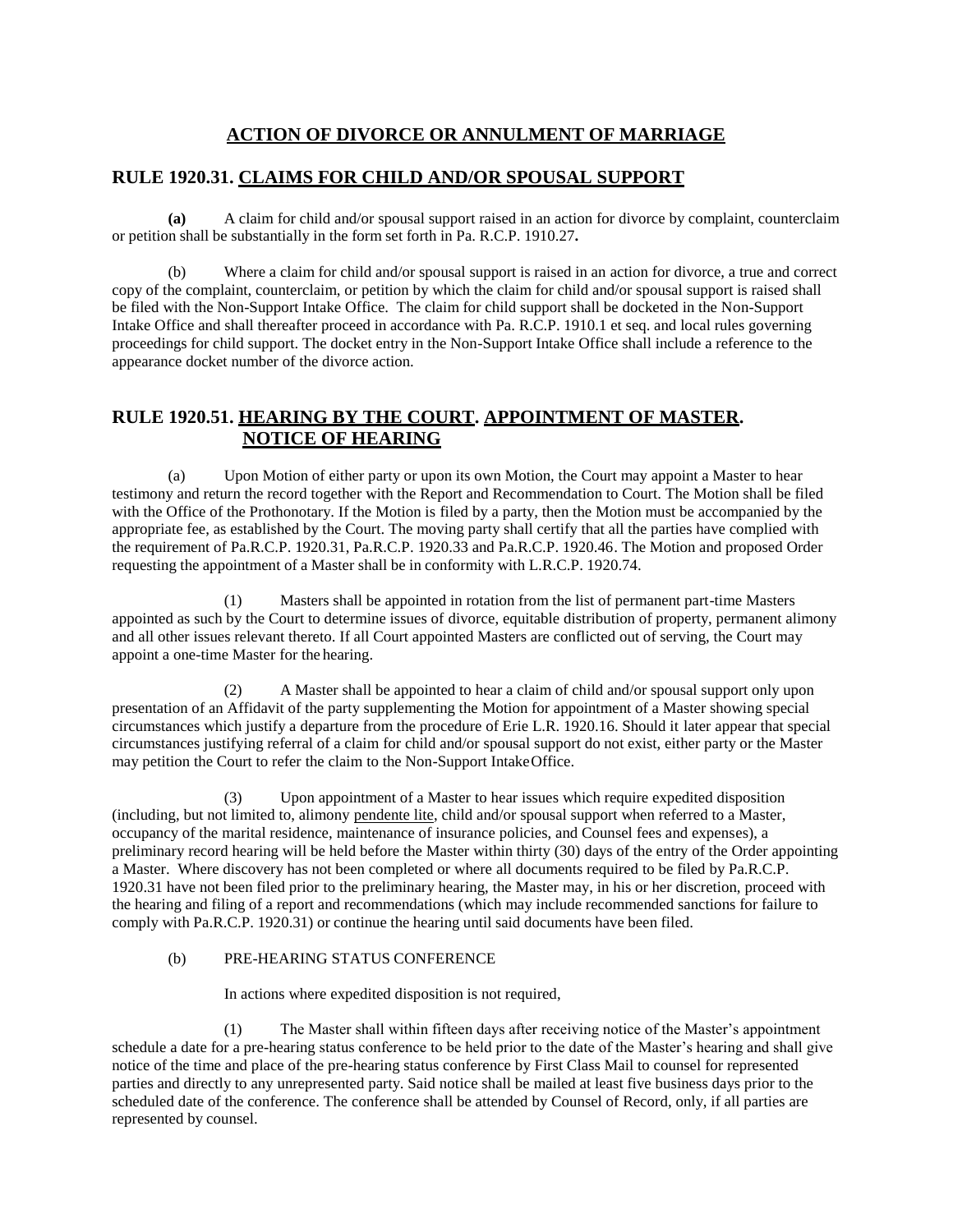(2) At the pre-hearing status conference, the Master shall review:

(A) The positions of the parties on each Claim, including those issues on which settlement has been reached;

(B) Discovery which has been completed, including the inventory and pretrial statements pursuant to Pa.R.C.P. 1920.33;

- (C) Any documentary evidence to be presented at the hearing;
- (D) The names and addresses of each witness any party proposes to call atthe

(G) Such other relevant matters as should be raised by either of the parties orthe

hearing;

(E) All matters which may be stipulated by the parties at thehearing;

(F) Establish a schedule for filing of Pretrial Narrative Statements, completion of discovery and any other relevant matters; and

Master.

#### (c) POST-STATUS CONFERENCE

(1) After the pre-hearing status conference the Mastershall:

(A) Prepare a summary of the discussions and action taken at the pre-hearing status conference, including a statement of any stipulations, and of any matters which have been settled between the parties and which will not be raised at the hearing before the Master;

(B) Establish a schedule for the filing or service of any additional pleadings or discovery which may be deemed necessary and set hearing date(s);

(C) Serve a copy of the summary and filing schedule on counsel for the parties, or on any unrepresented party; and

(D) Indicate the amount of additional master's fees to be paid by the litigants prior to

hearing.

#### (d) MASTER'S HEARING

(1) The Master shall establish a hearing date or dates at the pre-hearing status conference. These dates shall be included in the summary prepared pursuant to Section c (post status conference), as well as in the formal notice of Master's hearing as required by Pa.R.C.P. 1920.51(b). At least twenty (20) days written notice of the time and place of any Master's hearing shall be given to the attorneys of record (or the parties where no attorney has appeared in the case) by the Master by ordinary mail.

(2) Counsel and parties will be expected to be present and participate during the entirety of the Master's hearing; otherwise they shall be subject to sanctions or other remedies deemed appropriate by the Court.

#### (e) CONTINUANCES

(1) A request shall be granted by the Master if both parties consent in writing.

(2) All other requests for continuance shall be at the discretion of the Master, unless otherwise ordered by the Court.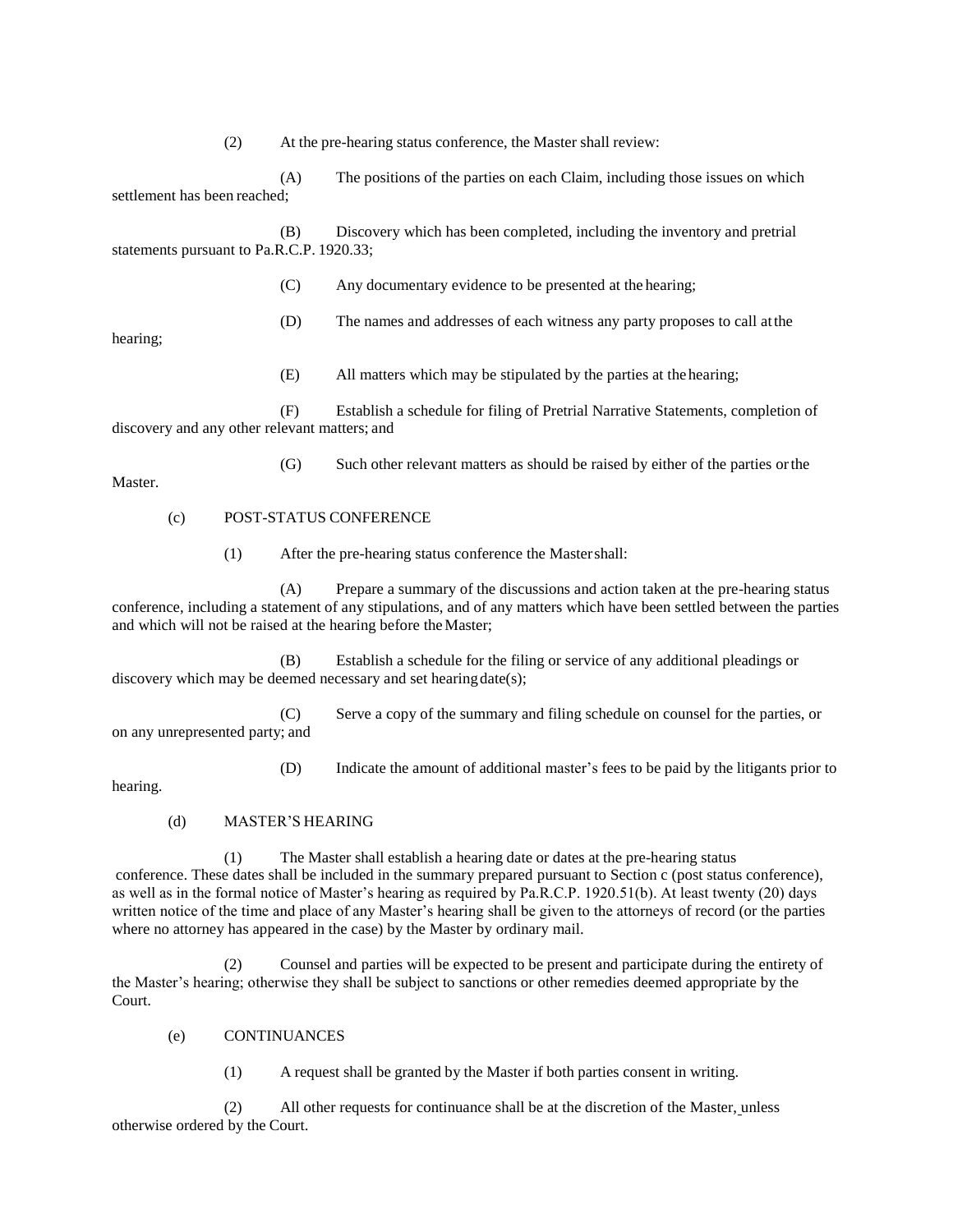#### (f) SETTLEMENT

(1) In the event the parties reach a negotiated settlement, thenboth parties must notify the Master of such agreement in writing, and both parties must request a postponement or cancellation of the Master's hearing, in order to postpone or cancel the Master's hearing.

(2) The parties may attend the scheduled Master's hearing at the time scheduled for the purpose of entering the substance of their agreement on the record.

#### (g) FEES ANDCOSTS

(1) The initial fees, costs and compensation of the Master shall be in accordance with Administrative Order In Re Divorce Masters Miscellaneous Docket No. 90001-07 and any amendments thereto.

(2) The Master shall determine additional fees due in accordance with the rate set by the Court and shall require an advance deposit of said amount prior to scheduling any further hearing. The Master shall have the authority to apportion the additional fees and advance deposits between the parties prior to trial, and the Master may reapportion such fees in the Master's Report.

(3) The Master shall receive compensation for a minimum of four hours for each day of a scheduled hearing that is not either:

(A) Continued in accordance with Erie L.R. 1920.51(e); or

(B) Cancelled with notice to the master in writing at least fourteen (14) days prior to the scheduled hearing date for the reason either that the case has been resolved or withdrawn.

(4) In the event the Master fails to grant the continuance, the parties may petition the Court for a continuance. The Court may grant a continuance and will determine the amount of additional master's fees, if appropriate.

(5) At the conclusion of the case, the Master shall prepare a certification indicating the amount of Master's fees paid the dispositionthereof.

# **RULE 1920.53. HEARING BY MASTER. REPORT**

If the issues of divorce or annulment are raised for determination by the Master, then these issues shall be first determined prior to a trial on the economic issues.

(a) Where the Master concludes that a recommendation to grant the divorce or annulment should be filed, the Master shall notify the parties of this conclusion in writing (a copy of which shall be attached to the Master's report) subsequent to the termination of the hearing(s). The Master shall forthwith proceed to hear testimony and take evidence on all other matters at issue in the action prior to the filing of a report and recommendation.

(b) Where the Master concludes that a recommendation to deny the divorce or annulment should be filed, the Master shall file a report and recommendation in accordance with the terms of Pa.R.C.P. 1920.53(A). No evidence or testimony shall be taken on any other matter at issue unless and until the Court determines that a divorce or annulment should be granted.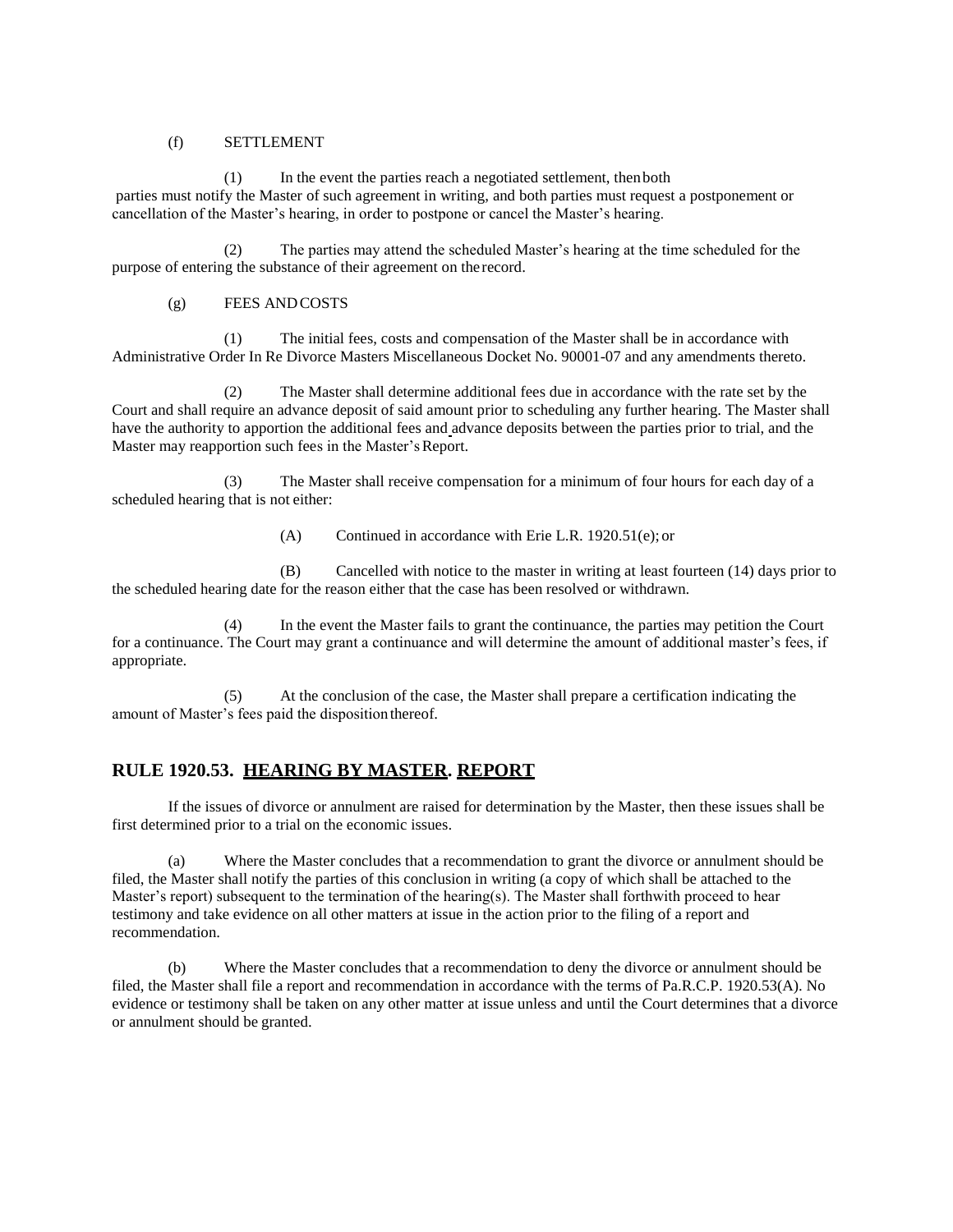# **RULE 1920.55-2. MASTER'S REPORT. NOTICE. EXCEPTIONS. FINALDECREE**

(a) In the event exceptions are not timely filed by either party, either party may praecipe the Court for the entry of a final order.

(b) Where the parties stipulate on the record that additional documentary evidence shall be submitted subsequent to the hearing(s), the Master shall file the report and recommendation within thirty (30) days of receipt of that evidence or in accordance with Pa.R.C.P. 1920.53(a)(1), whichever date islater.

(c) Exceptions must be timely filed at the Office of the Prothonotary, and shall be served on the opposing party or their counsel of record. Only matters raised on exceptions will be considered by the Court, and any matters not raised on exceptions shall be deemed to bewaived.

(1) Within twenty (20) days of filing the exceptions, the moving party shall file their request for argument and proposed Order with the Court Administrator.

(2) Both parties shall file their briefs no later than ten (10) days prior to the scheduled argument. If the briefs are not timely filed, then the Court may dismiss the exceptions, refuse or limit argument on the exceptions, or enter any other relief deemed appropriate by the Court.

(3) Copies of exceptions and briefs shall be provided to all counsel of record (or to a party directly if unrepresented by counsel) the Master and to the Judge.

#### **RULE 1920.73. PRAECIPE TO TRANSMIT RECORD**

(a) The Praecipe to Transmit Record shall follow the form set forth in Pennsylvania Rules of Civil Procedure 1920.73(b).

(b) If the parties have dependent children 18 years or under, a copy of the parties' completion certification form or waiver of the "Children Cope with Divorce" program may be attached to the Praecipe to Transmit Divorce**,** if completed by the parties. Although, in accordance with 23 Pa. C.S. § 5332, the Court may require the parties to attend the program, the failure of a party to attend the program shall not impede the transmittal of the record. As such, upon proper praecipe, a final decree may be issued even if one or both parties have not attended the Children Cope with Divorce" program. Notwithstanding the above, parties who are otherwise obliged to attend the program by Court Order, must still attend theprogram.

#### **RULE 1920.74. MOTION FOR APPOINTMENT OF MASTER**

#### **MOTION FOR APPOINTMENT OF MASTER**

(Plaintiff) (Defendant), moves the court to appoint amaster with respect to the following claims:

Divorce Distribution of Property

Annulment Counsel Fees

Alimony Costs & Expenses

Alimony Pendente Lite Support

Name, address, and telephone number of opposing counsel or party is:

1. Discovery is complete as to the claim(s) for which the appointment of a master is requested.

(a) Plaintiff's Inventory Filed: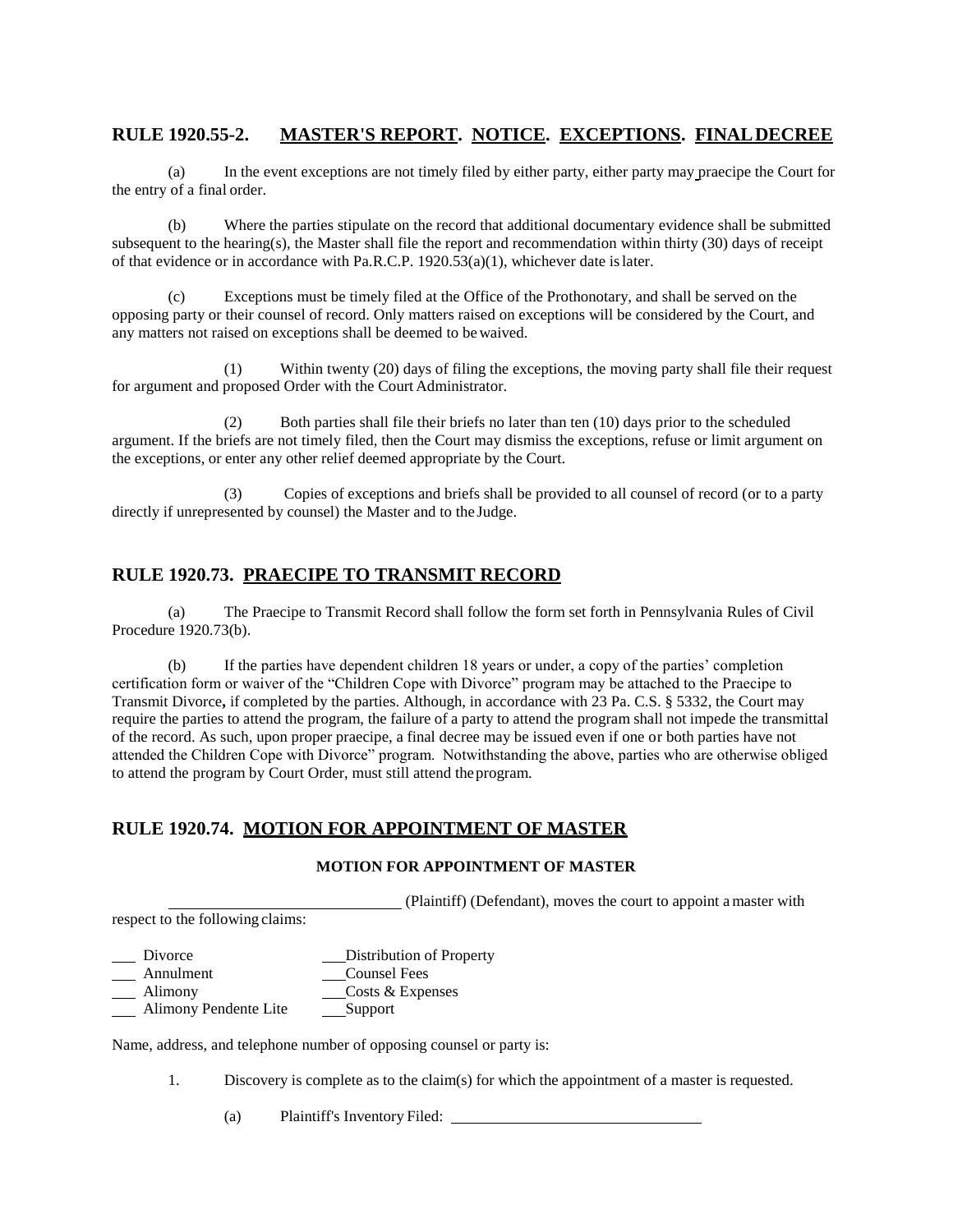- (b) Defendant's Inventory Filed:
- (c) Plaintiff's Income & Expense Statement Filed:
- (d) Defendant's Income & Expense Statement Filed:

If no Inventory and/or Income and Expense Statement has been filed, a copy of the Court Order allowing appointment of a Master must accompany this Motion.

| 2.                    | The non-moving party (has) (has not) appeared in the action (personally) (by his attorney,<br>$\overline{a}$ , Esquire). |
|-----------------------|--------------------------------------------------------------------------------------------------------------------------|
| 3.                    | The Statutory ground(s) for divorce (is) (are) _________________________________                                         |
| 4.                    | Delete the inapplicable paragraph $(s)$ :                                                                                |
|                       | The action is not contested.<br>(a)<br>(b)<br>An agreement has been reached with respect to the following claims:        |
|                       | The action is contested with respect to the following claims:<br>(c)                                                     |
| 5.                    | The action (involves) (does not involve) complex issues of law or fact.                                                  |
| 6.                    | The hearing is expected to take (hours) (days).                                                                          |
| 7.<br>represented) is | The full name, address and telephone number of the non-moving party (or their attorney, if                               |

8. Additional information, if any, relevant to the motion:

As the moving party or attorney for the moving party, I certify that all parties have complied with the requirements of Pa.R.C.P. 1930.50 (Discovery), 1920.31 (Filing of Income & Expense Statement), 1920.33 (Filing of Inventory), and 1920.46 (Military Service).

DATE:

Signature of moving counsel or party

Typed Name, Address and Phone

 $\overline{a}$  ) and the set of  $\overline{a}$  and  $\overline{a}$  and  $\overline{a}$  and  $\overline{a}$  and  $\overline{a}$  and  $\overline{a}$  and  $\overline{a}$  and  $\overline{a}$  and  $\overline{a}$  and  $\overline{a}$  and  $\overline{a}$  and  $\overline{a}$  and  $\overline{a}$  and  $\overline{a}$  and  $\overline{a}$  and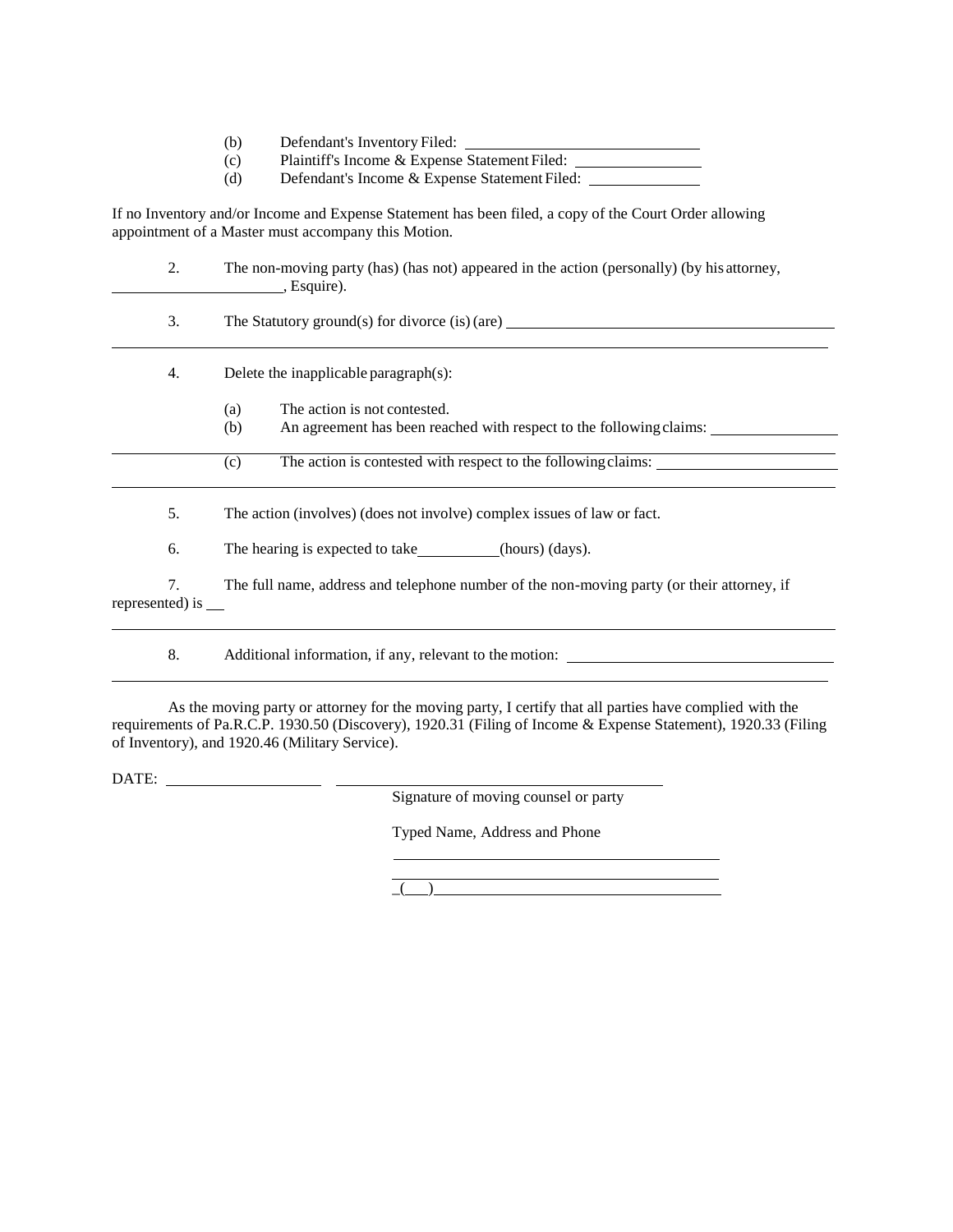#### **ORDER**:

# **IN THE COURT OF COMMON PLEAS OF ERIE COUNTY, PENNSYLVANIA CIVIL ACTION - LAW**

| PLAINTIFF, |                  |                  |
|------------|------------------|------------------|
|            | <b>Plaintiff</b> |                  |
|            |                  |                  |
|            | v.               | No. 11390 - 2005 |
|            |                  |                  |
| DEFENDANT, |                  |                  |
|            | Defendant        |                  |

# **ORDER APPOINTING MASTER**

AND NOW, this day of 3.20 , upon

consideration of the foregoing Motion for Appointment of Master, it is hereby Ordered,

Adjudged and Decreed that **Same Community**, Esquire, is hereby

appointed Master with respect to all claims of record as of the time of the Master's hearing and

all issues otherwise raised or preserved by thepleadings.

BY THE COURT: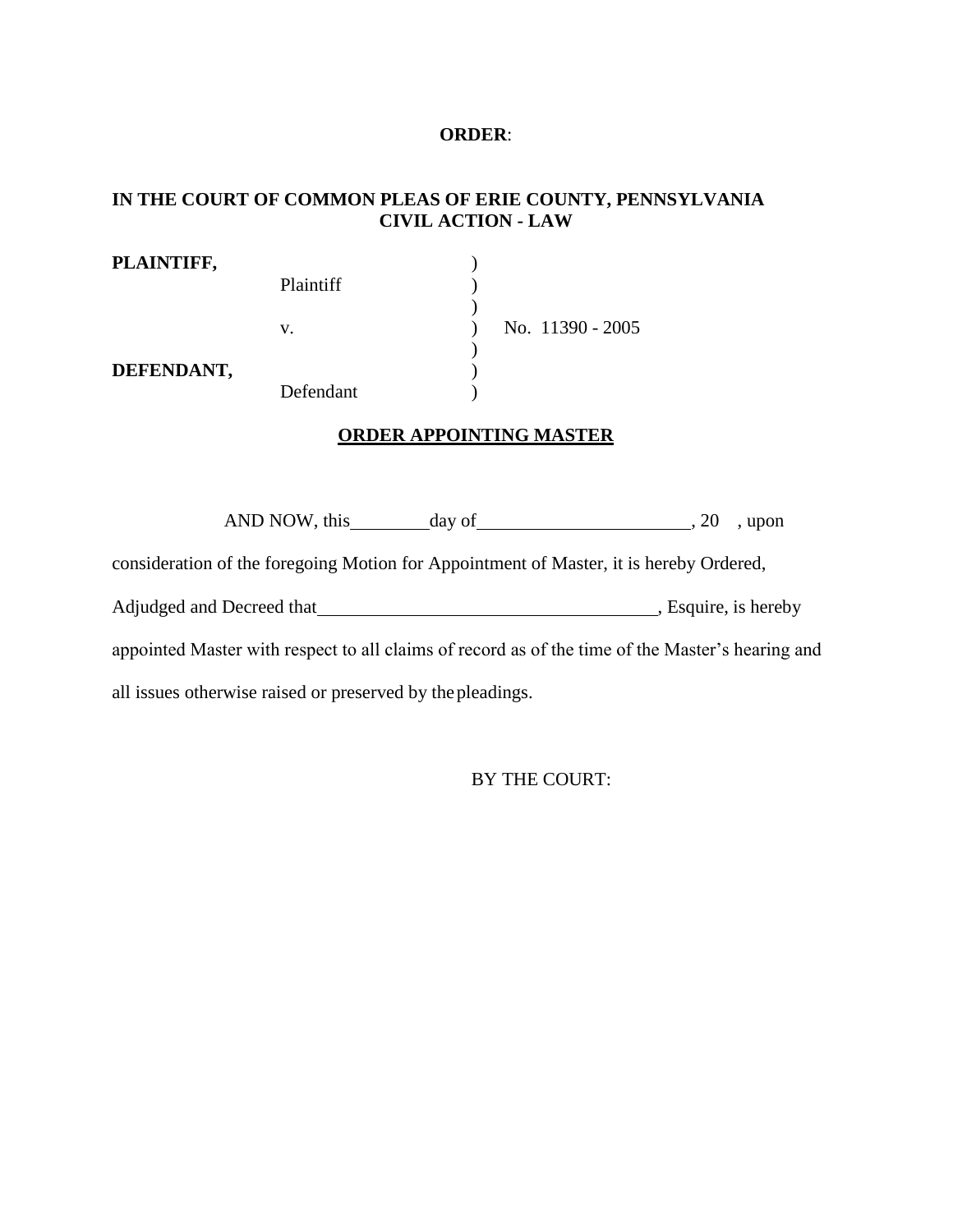# **RULES RELATING TO DOMESTIC RELATIONS MATTERS GENERALLY**

# **Rule 1930.4. SERVICE OF ORIGINAL PROCESS IN DOMESTIC RELATIONS MATTERS.**

(c) *Service by Mail*. Except in Protection from Abuse matters unless authorized by special order of court pursuant to subdivision (b) above, original process may also be served by mailing the complaint and order to appear, if required, to the defendant's last known address by both regular and certified mail. Delivery of the certified mail must be restricted to addressee only, and a return receipt must be requested.

(1) If the certified mail is refused by defendant, but the regular mail is not returned within fifteen days, service may be deemed complete.

(2) If the mail is returned with notation by the postal authorities that it was unclaimed, service shall be made by another means pursuant to these rules.

(3) When using certified mail, return receipt requested, pursuant to this Rule, it is permissible to utilize the United States Postal Service's return receipt electronic option, or any similar service that electronically provides a return receipt.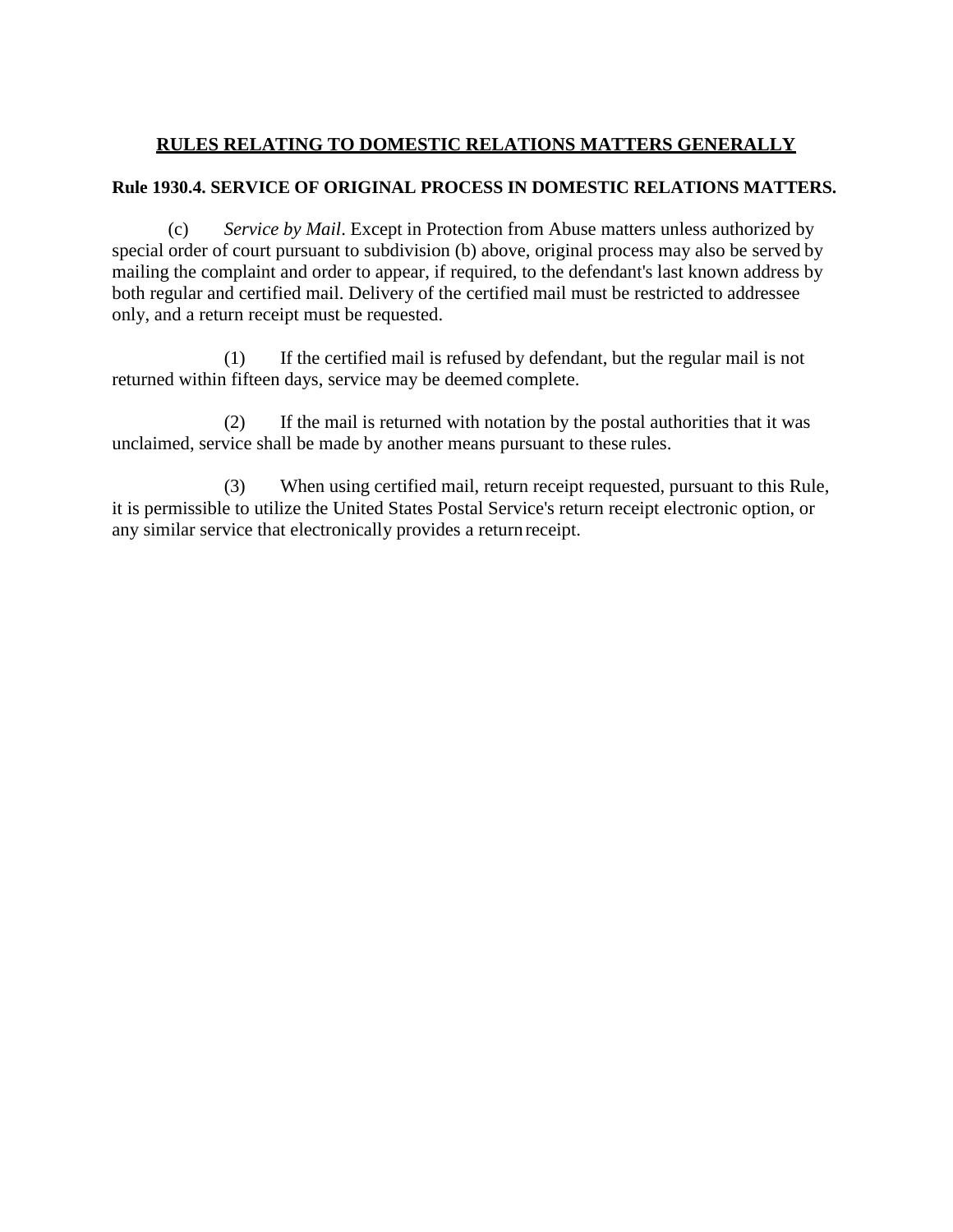# **MINORS AS PARTIES**

# **RULE 2039. COMPROMISE, SETTLEMENT, DISCONTINUANCE AND DISTRIBUTION IN MINORS' ACTIONS**

(a) All petitions presented for the compromise, settlement, discontinuance and distribution in minors' actions shall be submitted to:

- (1) The assigned judge, where there is a civil action pending; or
- (2) A judge in the Orphans' Court Division where there is no civil action pending.

(b) All approved petitions shall be filed in the Office of the Prothonotary. The guardian of the minor shall file a certified copy of the petition and approving order in the Office of the Register of Wills under the name of the minor.

(c) In cases where no action has been filed, all petitions and orders approving settlement shall be filed in the Office of the Register of Wills under the name of theminor.

# **INCAPACITATED PERSONS AS PARTIES**

# **RULE 2064. COMPROMISE, SETTLEMENT, DISCONTINUANCE AND DISTRIBUTION IN ACTIONS FILED BY OR ON BEHALF OF INCAPACITATED INDIVIDUALS**

(a) All petitions presented for compromise, settlement, discontinuance and/or distribution in actions filed by or on behalf of incapacitated individuals shall be submitted to:

- (1) The assigned judge, where there is a civil action pending; or
- (2) A judge in the Orphans' Court Division where there is no civil action pending.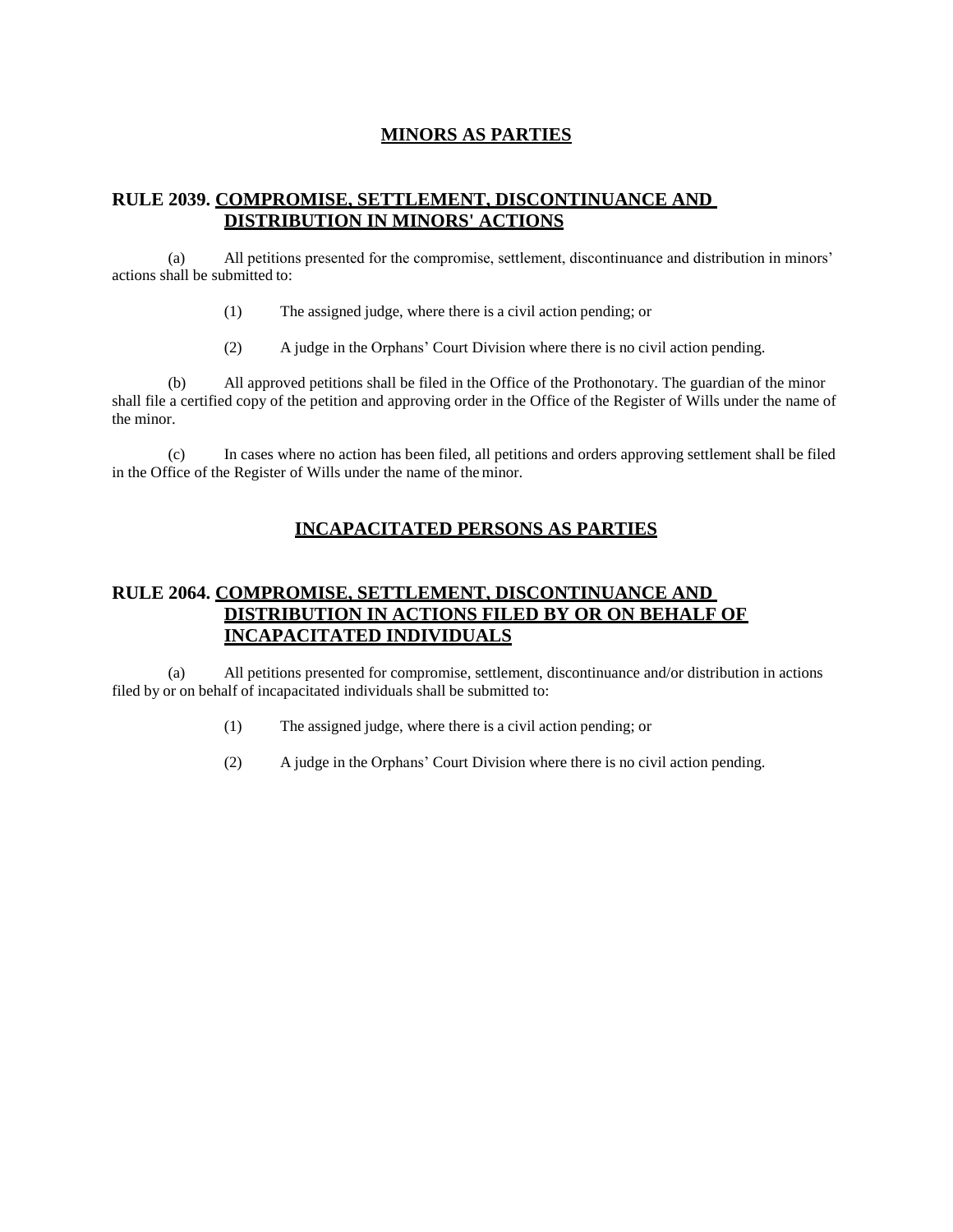(b) All approved petitions shall be filed in the Office of the Prothonotary. The guardian of the incapacitated individual shall file a certified copy of the petition and approving order in the Office of the Register of Wills under the name of the incapacitated individual.

(c) In cases where no action has been filed, all petitions and orders approving compromise, settlement, discontinuance or distribution shall be filed in the Office of the Register of Wills under the name of the incapacitated individual.

#### **ACTIONS FOR WRONGFUL DEATH**

#### **RULE 2205. NOTICE TO PERSONS ENTITLED TO DAMAGES**

The notice shall in all cases be served personally or by registered mail upon each person entitled by law to recover damages in the action, unless the plaintiff shall file an affidavit that the identity or whereabouts of any such person is unknown to him, after diligent search, in which case the plaintiff shall cause the notice to be advertised once in the newspaper of general circulation published in Erie County, and once in the Erie County Legal Journal. Affidavit of service of notice shall be filed.

#### **RULE 2206. SETTLEMENT, COMPROMISE, DISCONTINUANCE AND JUDGMENT**

(a) All petitions for the compromise, discontinuance or settlement of wrongful death claims in which a minor or incapacitated person has an interest shall be submitted for approval to:

- (1) The assigned judge, where there is a civil action pending; or
- (2) A judge of the Orphans' Court Division where there is no civil action pending.

(b) The petition and Order approving the petition in pending actions shall be filed with the Prothonotary and certified copies of the same shall be filed with the Register of Wills in the name of the minor or incapacitated person.

(c) The petition and Order approving the petition where there is no pending action shall be filed with the Register of Wills in the name of the minor or incapacitated person.

#### **ENFORCEMENT OF MONEY JUDGMENTS FOR THE PAYMENT OF MONEY**

#### **RULE 3136. DISTRIBUTION OF PROCEEDS OF SALE OF REAL PROPERTY**

(a) Upon filing the proposed schedule of distribution, the Sheriff shall immediately mail a copy of the proposed schedule of distribution including a copy of the list of liens, clearly indicating thereon the date on which the proposed schedule of distribution was filed, to all parties and lien creditors, as well as to any other persons in interest as set forth in the Pa. R.C.P. No. 3129.1(b)Affidavit.

(b) The Sheriff shall include with the copy of the proposed schedule of distribution transmitted to the Prothonotary a copy of the list of liens and a copy of the certificate or guaranty required by Pa.R.C.P. 3136(c).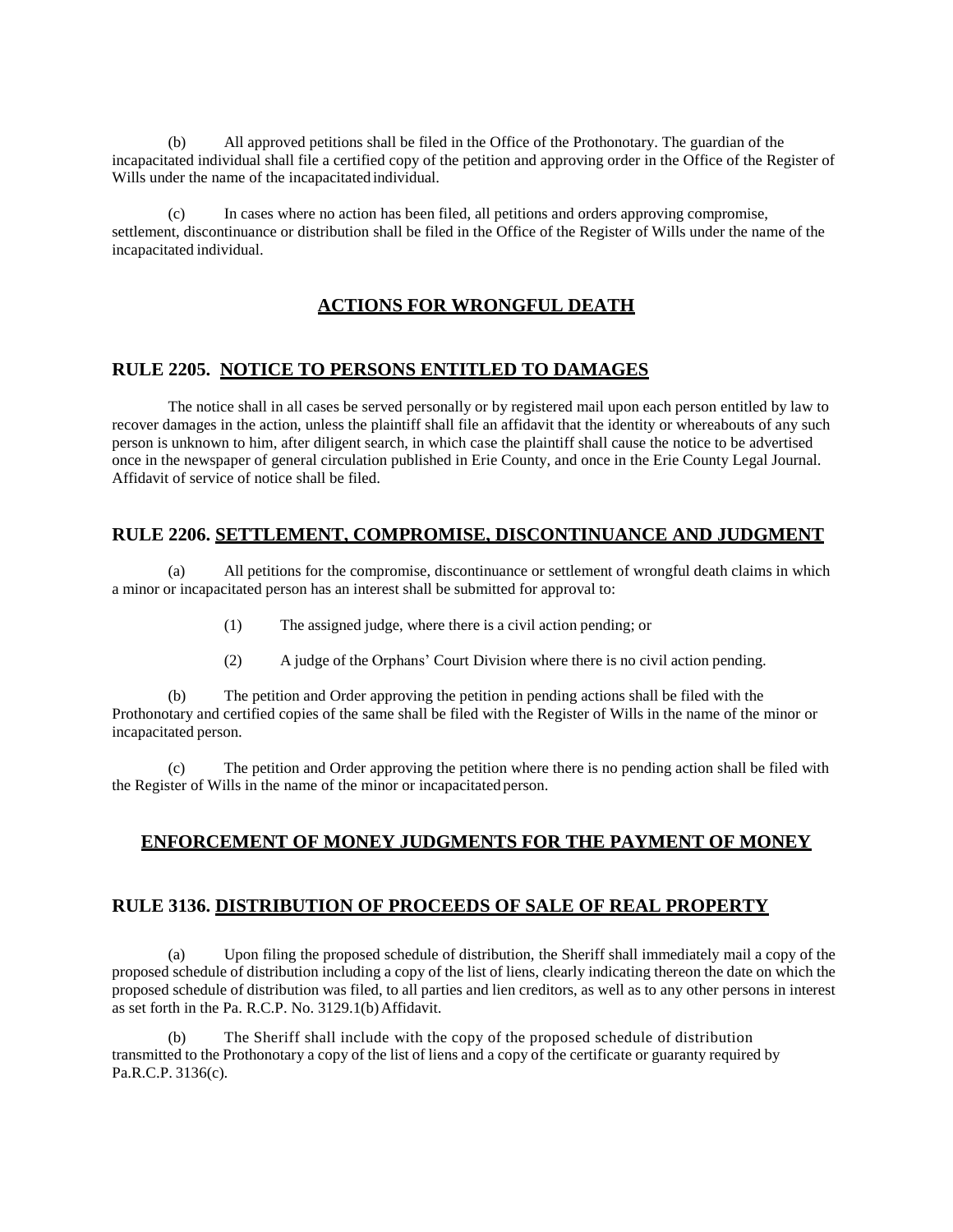#### **RULE 3252. WRIT OF EXECUTION - MONEY JUDGMENTS**

A writ of execution shall contain the following designation as the organization available to receive requests for free legal help:

> Lawyer Referral & Information Service P.O. Box 1792 Erie, PA 16507

> 814/459-4411 Mon - Fri 8:30 a.m. - Noon; 1:15 p.m. - 3:00 p.m.

#### **DEPOSITIONS AND DISCOVERY**

# **RULE 4002. AGREEMENT REGARDING DISCOVERY OR DEPOSITION PROCEDURE**

(a) Unless otherwise provided in writing or in the transcript, all objections except as to the form of the questions are reserved until the trial of thematter.

(b) Unless otherwise provided in writing or in the transcript, the parties shall be deemed to have waived their right to require inspection, reading and signature to the transcript by the person whose oral deposition is being taken.

# **RULE 4007.1 PROCEDURE IN DEPOSITION BY ORAL EXAMINATION**

Prior to scheduling any discovery deposition, counsel should first attempt to arrange a date and time satisfactory to all counsel. Only if a mutually convenient date and time cannot be arranged after a good faith effort to do so may the counsel scheduling the deposition select a date and time without the consent of the other parties. Unless ordered by the court, or as otherwise permitted by the Pennsylvania Rules of Civil Procedure, any discovery deposition not scheduled upon consent of the parties may be scheduled only after written notice has been given by the party scheduling the deposition to opposing counsel and any unrepresented party. The written notice must be served upon opposing counsel and on any unrepresented party by hand delivery, fax transmission or first class United States mail at least 14 days prior to the date scheduled for the deposition.

#### **RULE 4007.4. SUPPLEMENTING RESPONSES**

No special prior order of Court shall be necessary for the Court to enforce those duties set forth in Pa. R.C.P. 4007.4 (1) or (2) by appropriate relief at time of or during the trial.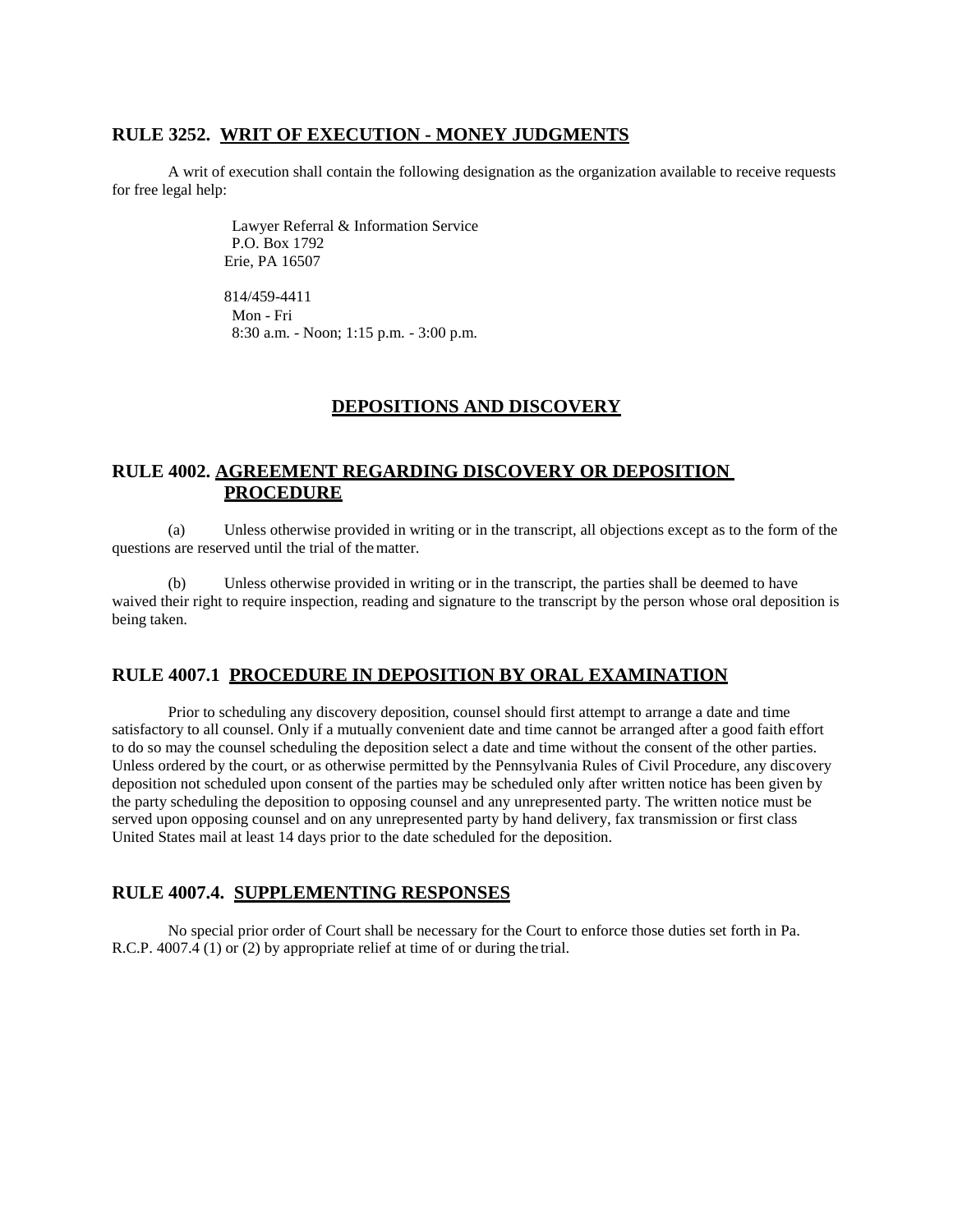# **RULE 4017.1. VIDEOTAPE DEPOSITIONS**

(a) If a videotape deposition is to be offered by any party at trial and such videotape deposition has been completed prior to the settlement conference, the party offering same shall inform the Court at the settlement conference, or before, of any unresolved objections in order that the Court may schedule an editing session prior to trial.

(b) If any such videotape deposition is taken after the settlement conference, the party desiring to offer said deposition shall immediately notify the Court of the deposition and the evidentiary issue in order that the Court may schedule an editing session.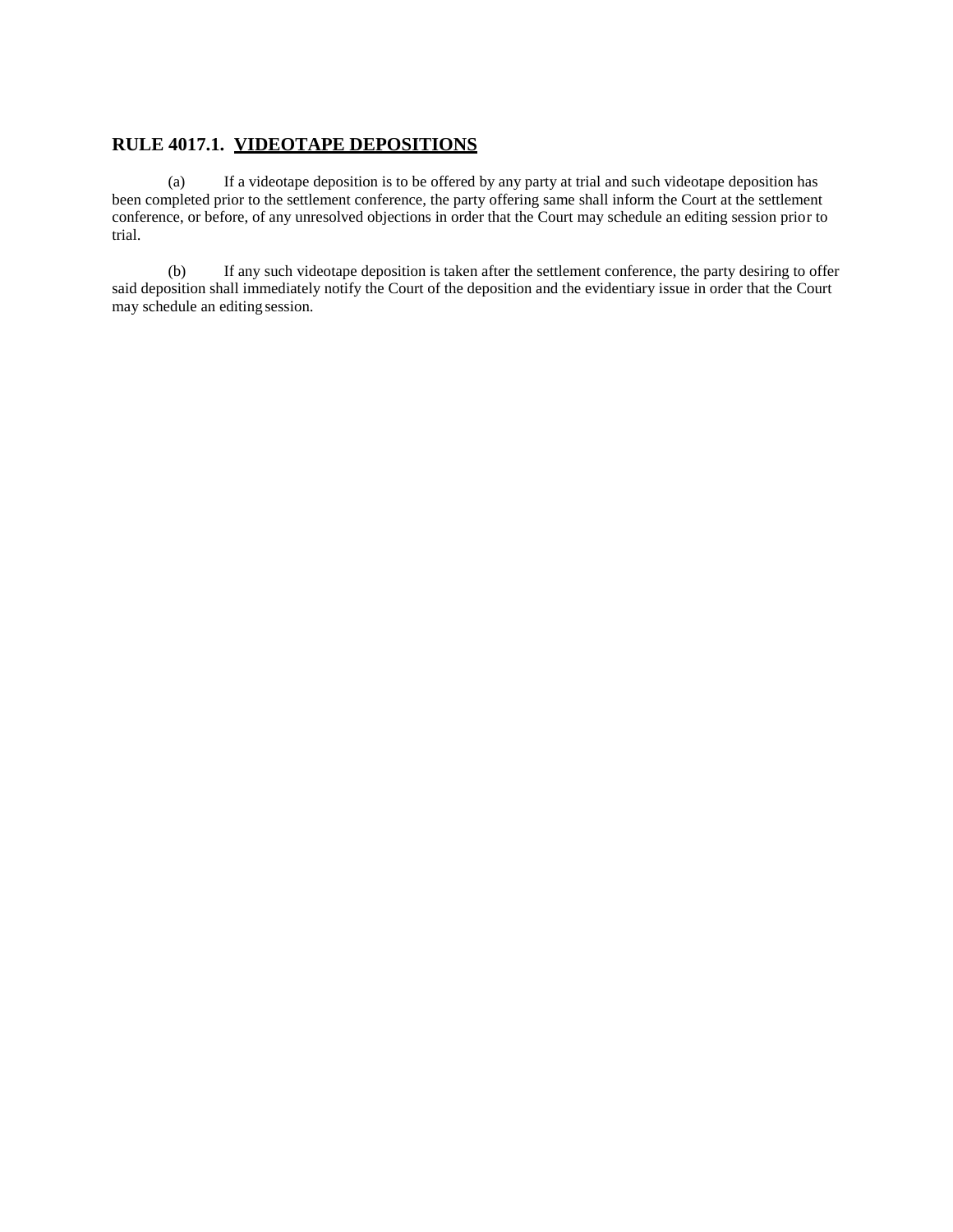### GUIDELINES FOR THE CONDUCT OF ARBITRATION IN UNINSURED AND UNDERINSURED MOTOR/ST CLAIMS

### **I. Preamble**

The Civil Rules Committee of the Erie County Bar Association submits the following guidelines as suggested rules of conduct and of procedure that may be utilized in uninsured and underinsured motorist claims. Since UM and UIM arbitrations fall outside of the rule-making jurisdiction and power of the Pennsylvania courts, the application of these guidelines will be dependent upon the agreement of the parties and the authority bestowed upon the arbitrators by the applicable insurance contract documents.

### **II. Disqualification of Arbitrators**

An arbitrator shall be disqualified if his impartiality can reasonably be questioned, including but not limited to instances where:

- (a) He, or a lawyer with whom he practices, currently represents any of the parties in any legal matters;
- (b) He has a personal bias or prejudice concerning a party;
- (c) He has personal knowledge of disputed evidentiary facts;
- (d) He served as a lawyer in the matter in controversy, or a lawyer with whom he practices law served as a lawyer concerning the matter;
- (e) He knows that he, individually or as a fiduciary, or his spouse or minor child residing in his household, has a substantial financial interest in the subject matter in controversy or in a party to the proceeding, or any other interest that could be substantially affected by the outcome of the proceeding.

# **III. Arbitrator's Conduct**

Arbitrators shall conduct themselves in accordance with all applicable provisions of the Pennsylvania Code of Judicial Conduct and, in particular, with the following provisions of Canon 3 of the Code of Judicial Conduct, as modified:

- 1. An arbitrator shall be faithful to the law of Pennsylvania and maintain professional competence in it. An arbitrator shall be unswayed by partisan interests, by the party whom appointed him or by fear of criticism. An arbitrator should be impartial, should not be an advocate for the party appointing him and should independently evaluate the UM or UIM claim.
- 2. An arbitrator should maintain proper order and decorum.
- 3. An arbitrator should be patient, dignified and courteous to litigants, witnesses, lawyers and others with whom he deals in an official capacity,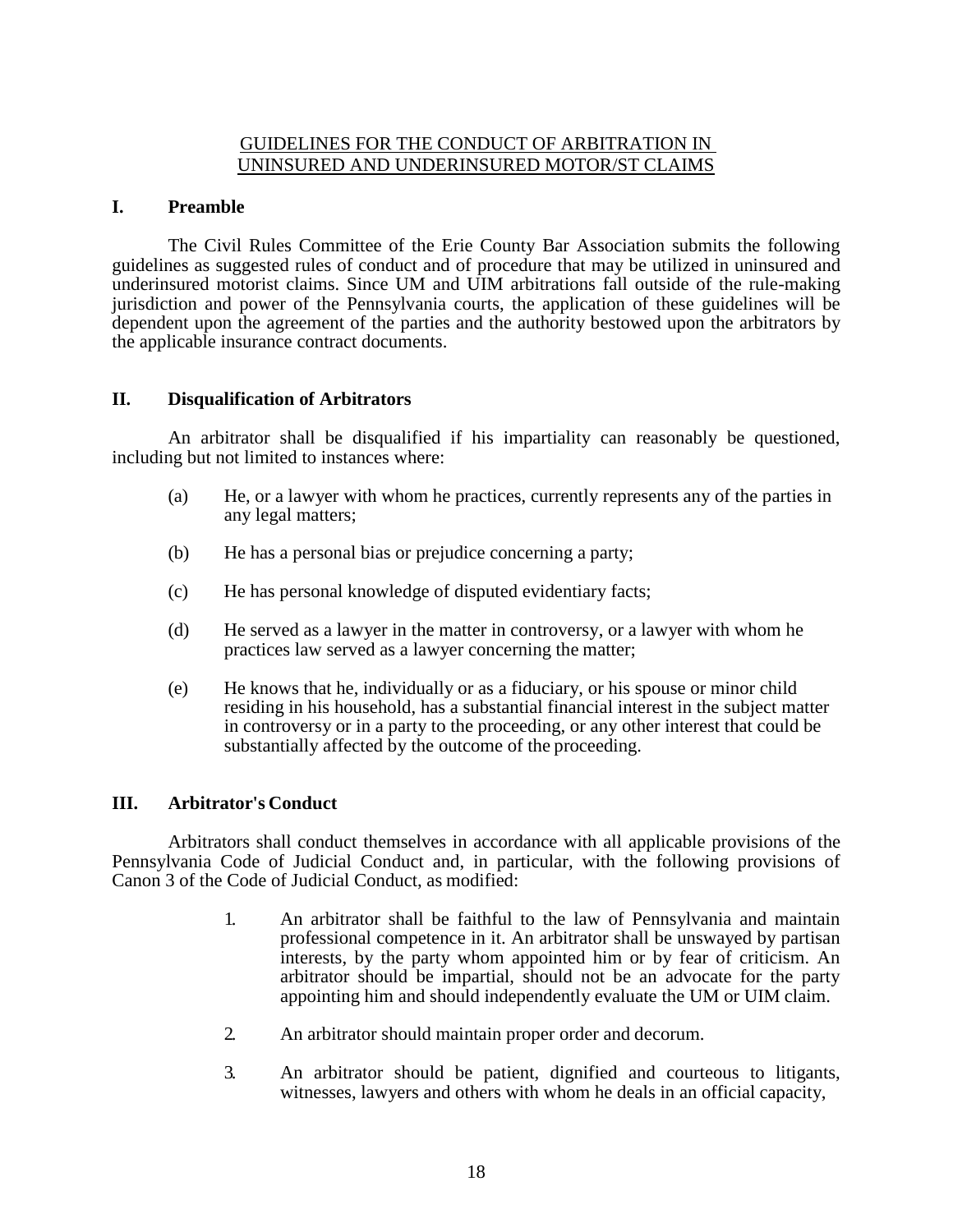and should require similar conduct of lawyers, the arbitrator's staff, and others subject to his or her direction and control.

- 4. An arbitrator should accord to every person who is legally interested in a proceeding and to his lawyer the full right to be heard according to law and, except as authorized by law, shall not consider ex parte communications concerning a pending proceeding.
- 5. An arbitrator should dispose promptly of the business of the arbitration.
- 6. An arbitrator should abstain from public comment on a pending arbitration and should require similar abstention by personnel subject to his direction or control.

# **IV. Communications Between Parties and Arbitrators**

- A. Ex parte communication between counsel for any party and any of the arbitrators shall be limited to disclosure of the following:
	- 1. Whether the nature of proceedings is an uninsured motorist claim or underinsured motorist claim;
	- 2. The names of parties involved;
	- 3. The names of opposing counsel and the arbitrator chosen by opposing counsel (if known);
	- 4. The names of proposed neutral arbitrators;
	- 5. The arbitrator's fee; and
	- 6. The scheduling of the arbitration hearing.
- B. There shall be no communication with any arbitrator outside of the arbitration hearing of matters which might tend to influence the ultimate decision of the arbitrators, including, but not limited to, the nature and the merits of the claim, the amount(s) paid on behalf of the third party tortfeasor(s), the monetary limits of insurance policies (whether UM or UIM), any legal issues and settlement discussions.
- C. Communication between neutral arbitrators and any party and their counsel shall be limited to only those matters necessary to permit the neutral arbitrator to perform his or her administrative duties and duties as chairperson of the arbitration panel. Whenever possible, communication shall not be ex parte and, in the event of an unavoidable ex parte communication, disclosure of it shall be made as soon as practicable to all other interested parties and counsel.

# **V. Prehearing Discovery**

A. Unless otherwise agreed, all preheating discovery shall be governed by the terms of the applicable insurance policy and the discovery provisions of the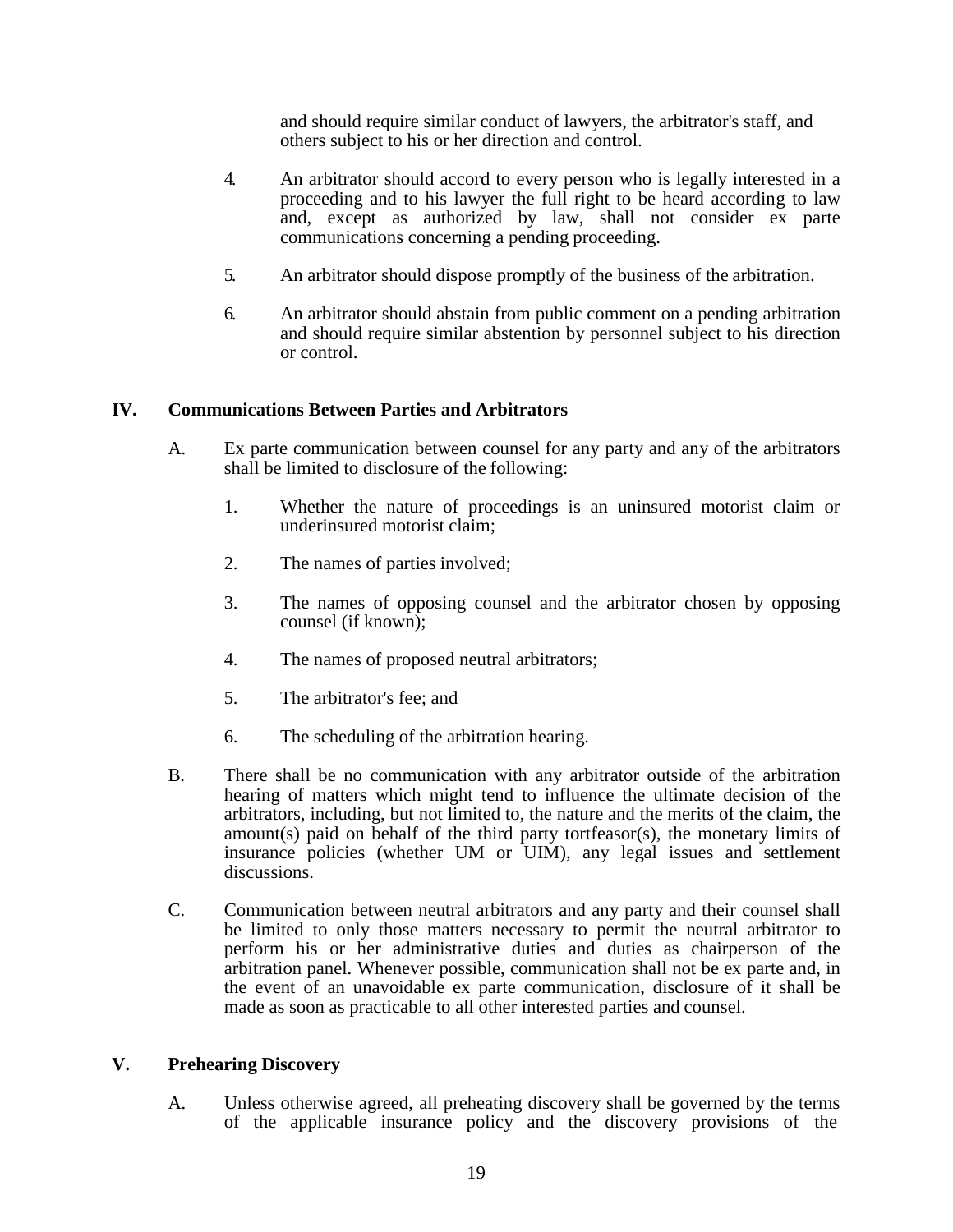Pennsylvania Rules of Civil Procedure. The parties shall attempt to informally resolve all requests and disputes relating to discovery. Any party may submit, in writing, a request to the arbitration panel to enforce a discovery request. The arbitration panel shall, to the extent applicable, follow the Pennsylvania Rules of Civil Procedure in ruling on any such request.

- B. To the extent permitted by Pennsylvania law, the neutral arbitrator may issue written subpoenas for the purposes of discovery. All requests for the issuance of a subpoena shall be submitted in writing to the neutral arbitrator, with copies being sent to the remaining arbitrators and to opposing counsel.
- C. Unless otherwise directed by the arbitration panel, the parties shall exchange the following information and things at least twenty (20) days prior to the date set for the arbitration.
	- 1. A report of any expert that a party intends to call as a witness, which sets forth the substance of the facts, findings or opinions of each expert and a summary of the grounds or reasons for each such finding or opinion.
	- 2. The name, address and telephone number of all witnesses the party expects to call.
	- 3. Copies of all exhibits the party intends to offer into evidence.

# **VI. Implementation of Standards**

- A. Counsel for the parties and the arbitrators shall forward to all other parties and arbitrators their signed copy of the agreement to be bound by these Standards of Professional Conduct.
- B. At the opening of the UM or UIM arbitration hearing, the neutral arbitrator shall ask each of the other arbitrators to confirm that they have complied with these standards or to reveal any aspect in which they have not.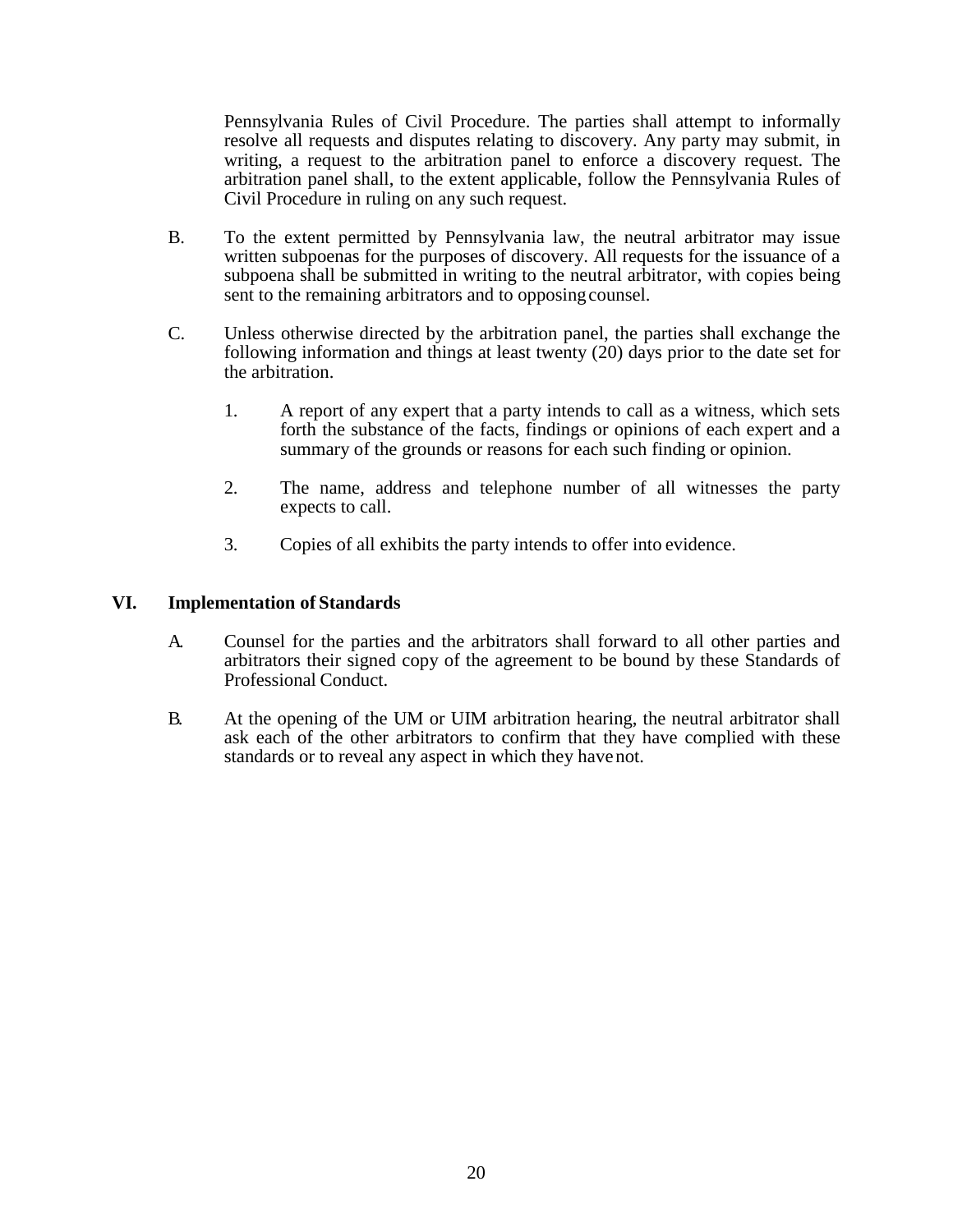#### **JUROR INFORMATION QUESTIONNAIRE Confidential; Not Public Record**

| <b>Name: Last</b>                                                                                                                                                                         |                                                          |     | <b>First</b>                                                                                                                                                         |         | <b>Middle Initial</b>                                                                              |                                                                                                                             | City/Township:                                                                                                                                                                                                                    |
|-------------------------------------------------------------------------------------------------------------------------------------------------------------------------------------------|----------------------------------------------------------|-----|----------------------------------------------------------------------------------------------------------------------------------------------------------------------|---------|----------------------------------------------------------------------------------------------------|-----------------------------------------------------------------------------------------------------------------------------|-----------------------------------------------------------------------------------------------------------------------------------------------------------------------------------------------------------------------------------|
|                                                                                                                                                                                           | Communities in which you resided over the past 10 years: |     |                                                                                                                                                                      |         |                                                                                                    |                                                                                                                             |                                                                                                                                                                                                                                   |
| $\Box$ Married<br>$\Box$ Separated<br>$\Box$ Divorced<br>$\square$ Single<br><b>Marital Status:</b><br>$\square$ White<br>$\Box$ Black<br>$\Box$ Hispanic<br>$\Box$ Other<br><b>Race:</b> |                                                          |     |                                                                                                                                                                      |         | $\Box$ Widowed                                                                                     |                                                                                                                             |                                                                                                                                                                                                                                   |
| <b>Your Occupation:</b><br><b>Spouse/Other's Occupation:</b><br><b>Children Occupation(s):</b>                                                                                            |                                                          |     |                                                                                                                                                                      |         |                                                                                                    | Your Occupation(s) past 10 years:<br>Spouse/Other's Occupation(s) past 10 years:<br>Children Occupation(s) past $10$ years: |                                                                                                                                                                                                                                   |
|                                                                                                                                                                                           | Number of Children:                                      |     |                                                                                                                                                                      |         |                                                                                                    |                                                                                                                             |                                                                                                                                                                                                                                   |
| Yes                                                                                                                                                                                       | N <sub>0</sub>                                           |     |                                                                                                                                                                      |         |                                                                                                    |                                                                                                                             |                                                                                                                                                                                                                                   |
| G                                                                                                                                                                                         | $\Box$                                                   | 1.  | Do you have any physical or psychological disability or are you presently taking any medication?<br>Explain                                                          |         |                                                                                                    |                                                                                                                             |                                                                                                                                                                                                                                   |
| G                                                                                                                                                                                         | $\Box$                                                   | 2.  | Have you ever served as a juror before?<br>If so, were you ever on a hung jury?                                                                                      |         |                                                                                                    |                                                                                                                             |                                                                                                                                                                                                                                   |
| G                                                                                                                                                                                         | $\Box$                                                   | 3.  | Do you have any religious, moral, or ethical believes that would prevent you from sitting in judgment in a<br>criminal case and rendering a fair verdict?<br>Explain |         |                                                                                                    |                                                                                                                             |                                                                                                                                                                                                                                   |
| G                                                                                                                                                                                         | $\Box$                                                   | 4.  |                                                                                                                                                                      |         |                                                                                                    |                                                                                                                             | Have you or anyone close to you ever been the victim of a crime? Explain                                                                                                                                                          |
| G                                                                                                                                                                                         | $\Box$                                                   | 5.  | violation?                                                                                                                                                           | Explain |                                                                                                    |                                                                                                                             | Have you or anyone close to you ever been charged with or arrested for a crime, other than a traffic                                                                                                                              |
| G                                                                                                                                                                                         | $\Box$                                                   | 6.  | Have you or anyone close to you ever been an eye witness to a crime, whether or not it ever came to court?<br>Explain                                                |         |                                                                                                    |                                                                                                                             |                                                                                                                                                                                                                                   |
| G                                                                                                                                                                                         | $\Box$                                                   | 7.  | Have you ever been involved as a party or witness in a civil lawsuit or a criminal case?<br>Explain                                                                  |         |                                                                                                    |                                                                                                                             |                                                                                                                                                                                                                                   |
| G                                                                                                                                                                                         | $\Box$                                                   | 8.  |                                                                                                                                                                      |         | police, prosecutors, attorneys, detectives, security or prison guards, and court related agencies? |                                                                                                                             | Have your or anyone close to you ever worked in law enforcement or the justice system? This includes                                                                                                                              |
| G                                                                                                                                                                                         | $\Box$                                                   | 9.  | because of his or her job?                                                                                                                                           |         |                                                                                                    |                                                                                                                             | Would you be more likely to believe the testimony of a police officer or any other law enforcement officer                                                                                                                        |
| G                                                                                                                                                                                         | $\Box$                                                   | 10. | because of his or her job?                                                                                                                                           |         |                                                                                                    |                                                                                                                             | Would you be less likely to believe the testimony of a police officer or any other law enforcement officer                                                                                                                        |
| G                                                                                                                                                                                         | $\Box$                                                   |     |                                                                                                                                                                      |         | presumed to be innocent unless and until proven guilty beyond a reasonable doubt?                  |                                                                                                                             | 11. Would you have any problem following the court's instruction that the defendant in a criminal case is                                                                                                                         |
| G                                                                                                                                                                                         | $\Box$                                                   |     | remain silent or present no evidence?                                                                                                                                |         |                                                                                                    |                                                                                                                             | 12. Would you have any problem following the court's instruction that the defendant in a criminal case does not<br>have to take the stand or present evidence, and it cannot be held against the defendant if he or she elects to |
| G                                                                                                                                                                                         | $\Box$                                                   |     |                                                                                                                                                                      |         | is arrested, it does not mean that the person is guilty of anything?                               |                                                                                                                             | 13. Would you have any problem following the court's instruction in a criminal case that just because someone                                                                                                                     |
| G                                                                                                                                                                                         | $\Box$                                                   |     |                                                                                                                                                                      |         |                                                                                                    |                                                                                                                             | 14. In general, would you have any problem following and applying the judge's instruction on the law?                                                                                                                             |
| G                                                                                                                                                                                         | $\Box$                                                   |     | still making up your own mind?                                                                                                                                       |         |                                                                                                    |                                                                                                                             | 15. Would you have any problem during jury deliberations in a criminal/civil case discussing the case fully but                                                                                                                   |
| G                                                                                                                                                                                         | $\Box$                                                   |     | 16. Is there any other reason you could not be a fair juror in a criminal/civil case?                                                                                |         |                                                                                                    |                                                                                                                             | Explain                                                                                                                                                                                                                           |

#### **I hereby certify that the answers on this form are true and correct. I understand that false answers provided herein subject me to penalties under 18 Pa.C.S.A. § 4904 relating to unsworn falsification to authorities.**

Date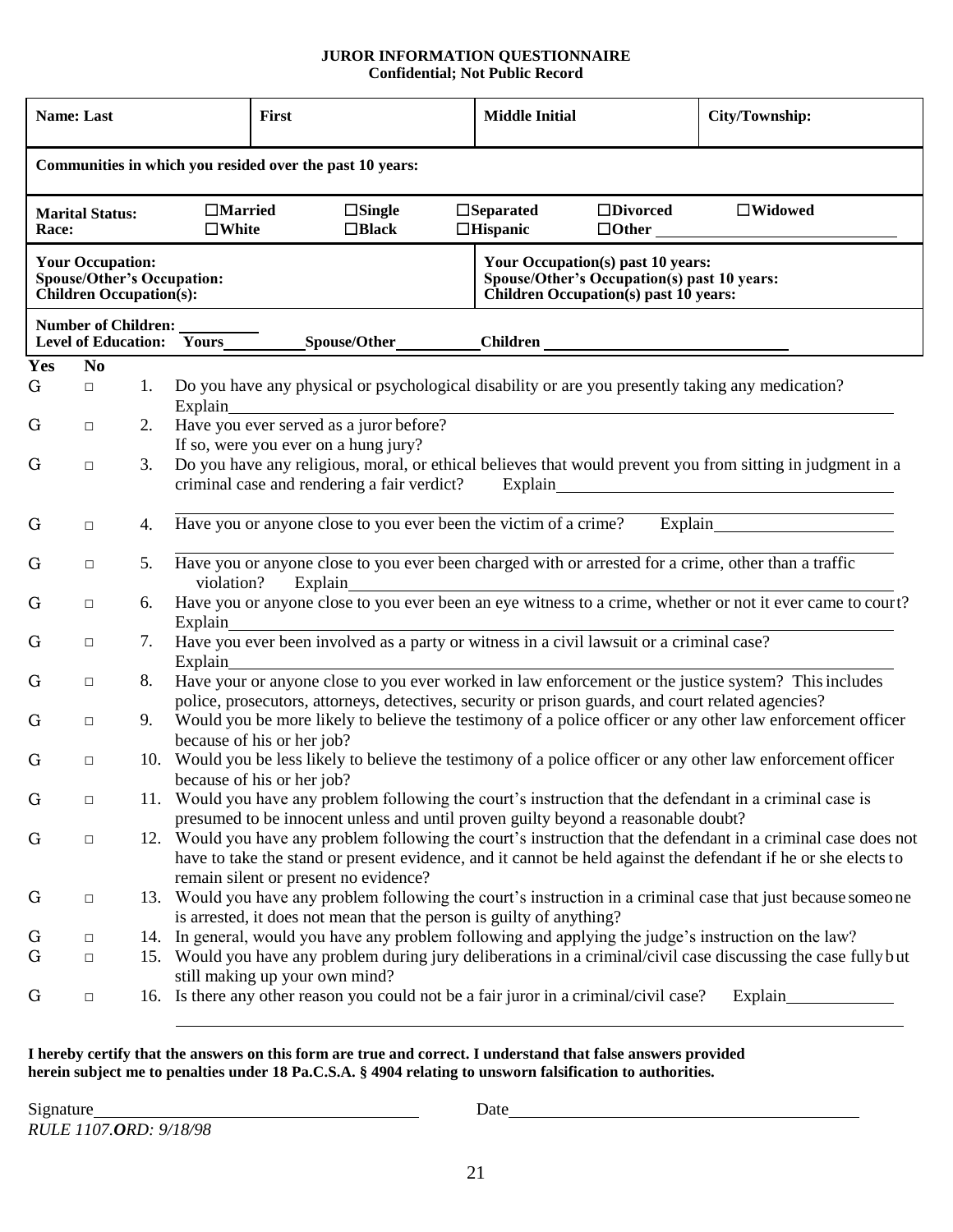| Official Use Only |
|-------------------|
| Seat              |
|                   |
|                   |
|                   |

#### **IN THE COURT OF COMMON PLEAS OF ERIE COUNTY, PENNSYLVANIA CIVIL DIVISION JUROR QUESTIONNAIRE**

| 2. | Year of Birth: Place of Birth: Place of Birth:                                                   |  |  |  |  |
|----|--------------------------------------------------------------------------------------------------|--|--|--|--|
| 3. | Neighborhood or Municipality in which you live:                                                  |  |  |  |  |
|    | Length of time at current address: Rent or Own: Rent or Own:                                     |  |  |  |  |
|    |                                                                                                  |  |  |  |  |
| 4. |                                                                                                  |  |  |  |  |
|    |                                                                                                  |  |  |  |  |
| 5. | Your Employment/Occupation                                                                       |  |  |  |  |
|    | Present Job Employer Employer Time at this job                                                   |  |  |  |  |
|    |                                                                                                  |  |  |  |  |
| 6. | Please indicate your highest level of education: $\Box$ Elementary $\Box$ High School $\Box$ GED |  |  |  |  |
|    | $\Box$ Technical/Vocational $\Box$ College Graduate                                              |  |  |  |  |
|    |                                                                                                  |  |  |  |  |

For all education you have had after high school, please provide the name of the school, college or university attended, the certificate or degree attained and the major course of study:

| School, College or University | Degree or Certificate Attained | Major Course of Study |
|-------------------------------|--------------------------------|-----------------------|
|                               |                                |                       |
|                               |                                |                       |
|                               |                                |                       |

7. Family's Employment/Occupation – Please provide information regarding your spouse, parents and children and their current occupations/employers and /or any employment within the last five years:

Name (relationship) Occupation/Employer